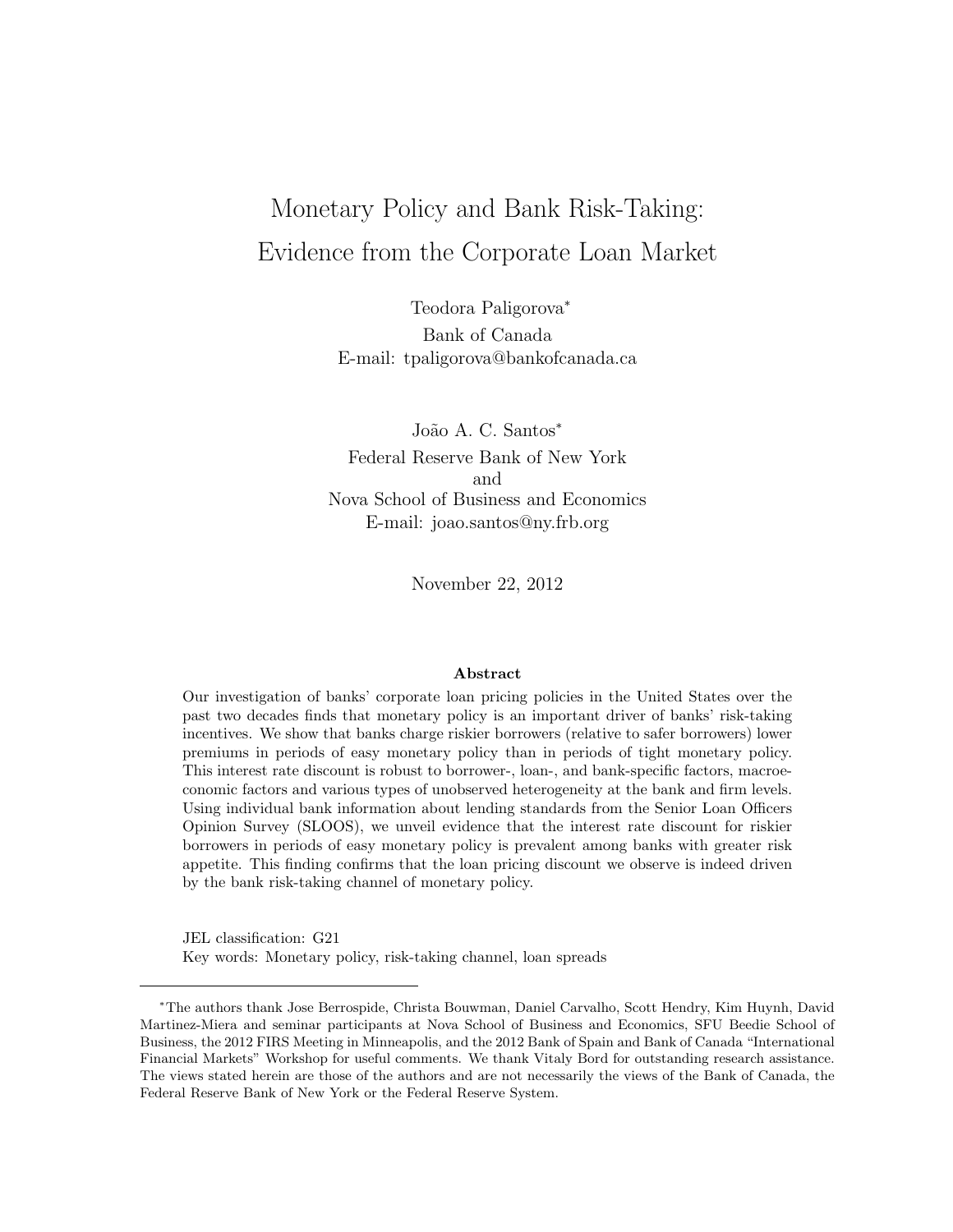# **1 Introduction**

There has been a great deal of interest in exploring banks' risk-taking incentives because of their important role in the stability of the financial system. Researchers have unveiled evidence linking banks' appetite for risk to their ownership structures (Saunders et al. (1990)), competition in the banking sector (Keeley (1990)), the presence of deposit insurance (Hovakimian and Kane (2000)), government bailout policies (Gropp et al. (2011)), and the compensation of bank managers (DeYoung et al. (2012)). More recently, researchers have focused on monetary policy as yet another potential driver of banks' incentives to take on risk. In this paper, we attempt to contribute to the ongoing debate on the effects of monetary policy on banks' risk-taking incentives by investigating whether U.S. monetary policy over the past two decades led banks to underprice risk when extending loans to corporations.

The potential effects of monetary policy on banks' risk-taking incentives have received wide attention in the wake of the latest financial crisis, following claims that the accommodative policies of the Federal Reserve spurred risk-taking among financial intermediaries.<sup>1</sup> Low interest rates can lead banks to take on more risk for a number of reasons. They may cause banks to make risky investments in a "search for yield" (Rajan (2006)). Financial institutions often enter into long-term contracts that commit them to producing high nominal rates of return. In periods of low interest rates, these contractual rates may exceed the yields available on safe assets. To earn excess returns, banks may turn to risky assets.<sup>2</sup>

The effect of low interest rates on valuations may also affect bank risk-taking. As asset and collateral values increase, banks' perception of risk—including their risk estimates—may decline, leading to more risk-taking. In addition, volatility tends to decrease when prices go up and this effect may release risk budgets, permitting financial institutions to take additional risks.<sup>3</sup> Low interest rates may lead to more bank risk-taking for yet other reasons. Dell*′*Ariccia and Marquez (2009) point out that if low interest rates reduce adverse selection in credit markets they will decrease banks' incentive to screen loan applicants. Akerlof and Shiller (2009), on the other hand, suggest that investors take higher risks to increase returns in periods of low interest rates due to money illusion.

Until recently, the macro literature has typically focused on the link between the stance

<sup>&</sup>lt;sup>1</sup>See Borio and Zhu (2008), Brunnermeier (2009), and Diamond and Rajan (2009).

<sup>2</sup>Similar mechanisms may come into play if managers' pay is benchmarked to targets set in times of high interest rates or if investors withdraw funds after using short-term returns to judge managers' competence (Shleifer and Vishny (1997)).

<sup>3</sup>According to Adrian and Shin (2009) low short-term rates may lead to more risk-taking because they improve banks' profitability and relax their budgetary constraints. When short-term rates and term spreads are negatively related, continued low short-term rates imply a high net interest margin for some time, which results in an increase in the risk-taking capacity of the banking sector.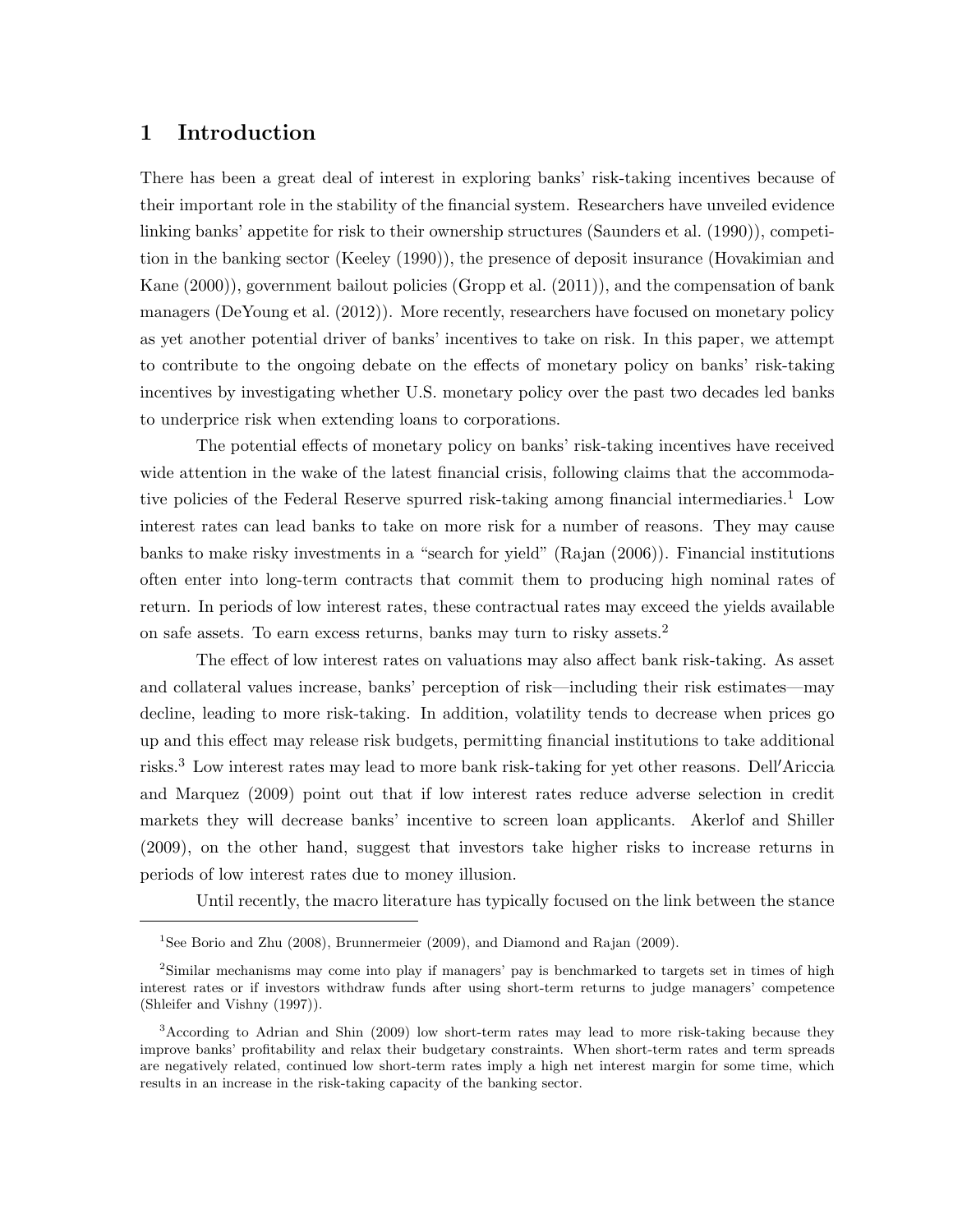of monetary policy and the availability of bank credit and has not developed models that incorporate banks' risk-taking incentives. The banking literature has investigated banks' risktaking incentives, but has not considered the effects of monetary policy.

In contrast to the theoretical literature, several empirical studies have already examined the link between monetary policy and banks' risk-taking incentives. Altunbas et al. (2010) find evidence of a link between protracted periods of low interest rates and bank risk-taking, as captured by banks' expected default frequencies based on data for European- and U.S.-listed banks. Jimenez et al. (2007) document that low interest rates led Spanish banks to lend more to borrowers with bad credit histories. Ioannidou et al. (2009) document that Bolivian banks increased the number of risky loans and reduced the rates they charged risky borrowers relative to the rates for less risky ones when the Bolivian peso was pegged to the U.S. dollar and the short-term rates were low in the U.S. Finally, using information from bank lending surveys of the Euro Area and the U.S., Peydro and Maddaloni (2011) document that banks soften their lending standards in periods of low short-term rates.

In this paper, we consider a novel approach to investigating the effects of monetary policy on banks' risk-taking incentives. We focus on banks' loan pricing policies and investigate whether banks offer an interest rate discount to riskier borrowers in periods of low versus periods of high short-term interest rates.<sup>4</sup> The results of this part of our investigation show that banks decrease the loan spread difference between riskier and safer borrowers in periods of low versus high interest rates after controlling for a large set of borrower-, loan- and bankspecific factors as well as a set of macroeconomic factors known to affect loan rates. We find that in periods of high short-term rates the average percentage difference between the loan spreads for below-investment grade borrowers and investment-grade borrowers is 117 percent. However, in periods of low short-term rates this difference shrinks significantly to only 87 percent.

The interest rate discount that banks "offer" below investment grade borrowers may derive from the increase in banks' risk appetite that occurs when short-term rates are low. It may also derive, for example, from a differential impact of short-term rates on borrowers' risk, which is not captured in borrowers' credit ratings. To address this concern, we re-estimate our test with a focus on the borrower's probability of default. Since this is a market-based (and thus forward-looking) measure of risk, it should account for any effect that short-term rates may have on the borrower's risk of default. We continue to find that when short-term rates are low, the loan spreads for riskier borrowers are relatively lower than those for safer ones. On average, a one percent increase in the probability of default leads to a 188 percent increase

<sup>4</sup>We use the terms "low interest rates," "loose monetary policy," and "easy monetary policy" interchangeably. The same applies for "high interest rates" and "tight monetary policy."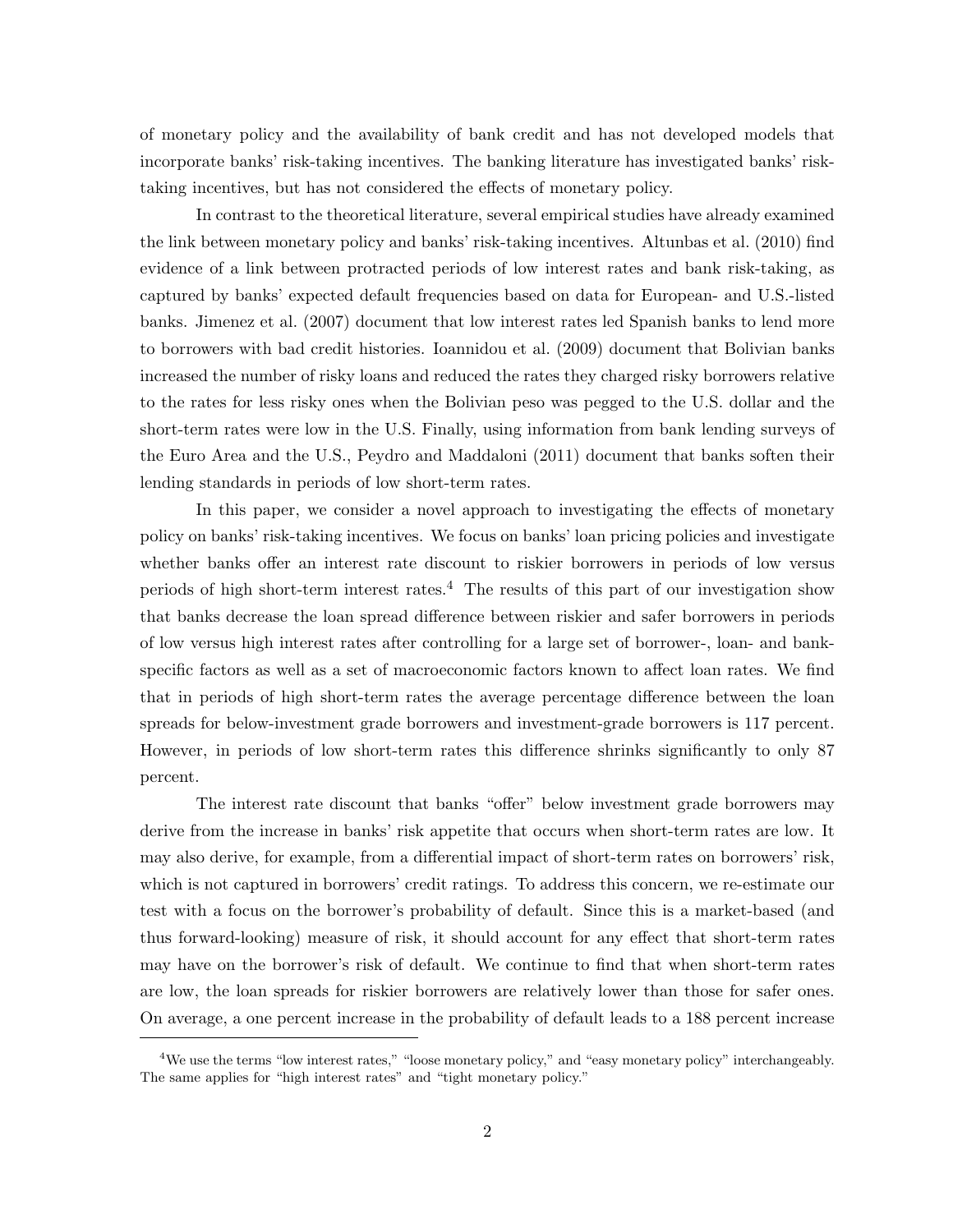in loan spreads in the period when interest rates are high, but only to a 148 percent spread differential when short-term interest rates are low.

While this finding is consistent with the evidence that monetary policy affects banks' risk-taking incentives, it may also derive from other factors not directly related to bank risktaking. For example, it may only be the effect of the balance sheet channel.<sup>5</sup> To the extent that our firm controls account for the firm's demand for credit over time, including them should reduce concerns related to the effect of credit demand.

Further, to account for unobservable changes in loan demand we include time-firm and time-firm-bank fixed effects in the loan regressions (Khwaja and Mian (2008)). In this case, the identification comes either from comparing loan spreads for the same firm in the same time period across different banks (time-firm) or at the same bank (time-firm-bank). This approach removes the effects of different sources of unobserved heterogeneity at the credit demand level that are not related to the bank risk-taking channel of monetary policy. In addition, we study loan quantities to identify whether the lower pricing of risky loans that occurs when monetary policy is easy results from supply or demand shifts. Lower prices and lower amounts would suggest loan demand shifts while lower prices and higher quantities would more likely result from supply shifts that drive the bank risk-taking channel. We find that risky borrowers enjoy relatively larger loans than safer borrowers in easy monetary policy regimes after controlling for firm, loan, bank and macroeconomic characteristics.

Another potential concern with our findings is the expected overlap between economic cycles and monetary policy cycles. To the extent that these cycles overlap, economic conditions alone may explain our results.<sup>6</sup> To address this possibility, we examine the interactive effects of monetary policy and the probability of default, and of economic growth and the probability of default on loan spreads. We find that riskier borrowers still pay relatively lower spreads when interest rates are as low as compared to when rates are high. Since loans originated in lowinterest-rate regimes are present in different phases of the economic cycle, we can identify the separate effects of monetary policy and economic regimes on loan spreads. In addition, we find that the interest rate discount that riskier borrowers enjoy continues to hold when we employ an alternative measure of easing monetary policy. Specifically, instead of using the actual

<sup>&</sup>lt;sup>5</sup>This channel refers to the role of firms and banks' balance sheets or their financial positions in the transmission mechanism of monetary policy. It arises because policy shifts affect bank balance sheets, cash follows and the net worth of companies and consumers. Interest rate cuts result in higher cash flows, higher net worth, increases in the amount of loans, and ultimately an increase in aggregate demand. See Bernanke (1983), Bernanke and Blinder (1992), Bernanke and Gertler (1995), Kashyap and Stein (2000) and Oliner and Rudebisch (1996) for an extensive discussion.

 ${}^{6}$ Erel et al. (2012) show that macroeconomic conditions play an important role in firms' decisions to raise debt financing. They find that borrowers rated below investment grade raise less debt when market conditions are poor, while investment-grade-rated borrowers issue more debt.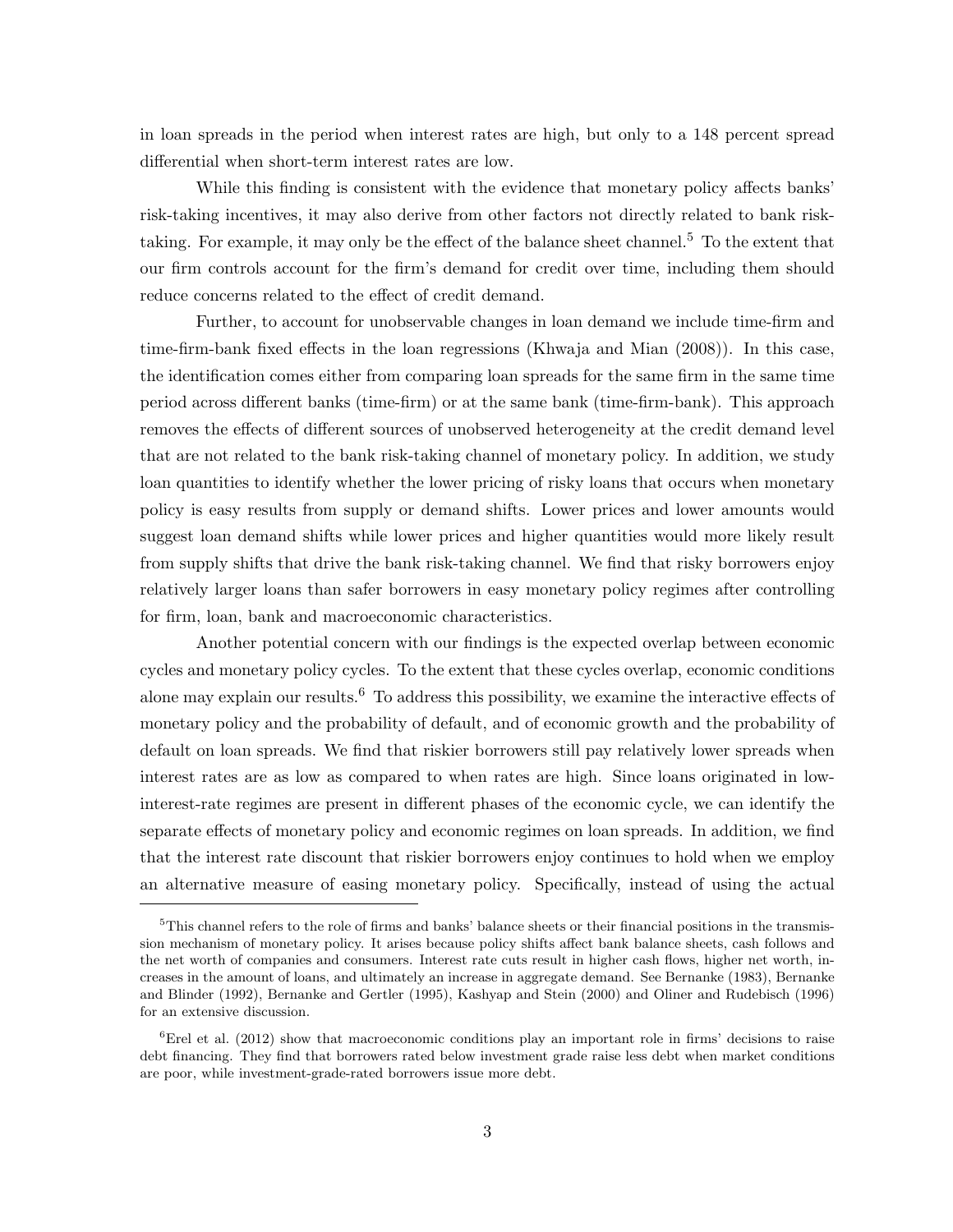federal funds rate, we identify easing based on monetary policy shocks as suggested by Romer and Romer (2004). The advantage of this approach is that it accounts for the endogeneity between monetary policy and economic conditions, and policymakers' beliefs about the future path of the economy.

Notwithstanding these findings, one may still wonder if this discount arises from changes in banks' risk-taking incentives in those periods. For instance, banks (similarly to firms) may experience an improvements in their balance sheets, may in turn increase their lending activity. If risky firms also experience a relative increase in net worth and hence demand more credit, banks may lend to them, which is consistent with observing an interest rate discount and interpreting it as evidence of the risk-taking channel of monetary policy. This, however, is only the joint outcome of changes in banks' credit supply and firms' credit demand.

Our time-varying bank balance sheet controls should account for some of these supply effects. Further, our use of bank-fixed effects will account for unobservable supply effects on loan interest rates. This approach addresses time-invariant bank factors, but it does not account for unobservable changes in the pool of borrowers across different monetary policy regimes. For this reason, we show that our finding continues to hold when we control for bankfirm fixed effects by comparing loan spreads for the same borrower and bank under different economic and monetary conditions. To the extent that credit supply and demand are driven by endogenous matching between lenders and borrowers, including bank-firm fixed effects should account for it.

To reduce concerns that our findings are unrelated to bank policies, but instead are the result of omitted economic factor(s), we investigate the effect of monetary policy on bond spreads (over Treasuries) in the primary market. Unlike banks, bond investors are not protected by the safety net and hence are unlikely to take as much risk as banks when monetary policy is loose. Using an approach similar to the one we used to investigate banks' loan pricing policies, we do not find that riskier firms enjoy a discount compared to safer firms when they issue bonds in periods of low interest rates. It appears, therefore, that the risk appetite of bond investors—usually insurance companies, pension funds and other investment managers—is not affected by the stance of the monetary policy in the same way as the risk appetite of banks.

Having ruled out several potential explanations for the interest rate discount provided to riskier borrowers in periods of low short-term interest rates, one may still wonder if it arises from a change in banks' risk appetite. To provide assurance that it does, we design several tests using bank-level information from the Senior Loan Officers Opinion Survey (SLOOS). This survey is critical to identifying the effects of the monetary policy on banks' risk-taking incentives because it reports key information about banks' lending standards and risk tolerance.<sup>7</sup>

<sup>7</sup>Peydro and Maddaloni (2011) also consider information in the SLOOS. However, in contrast to us, they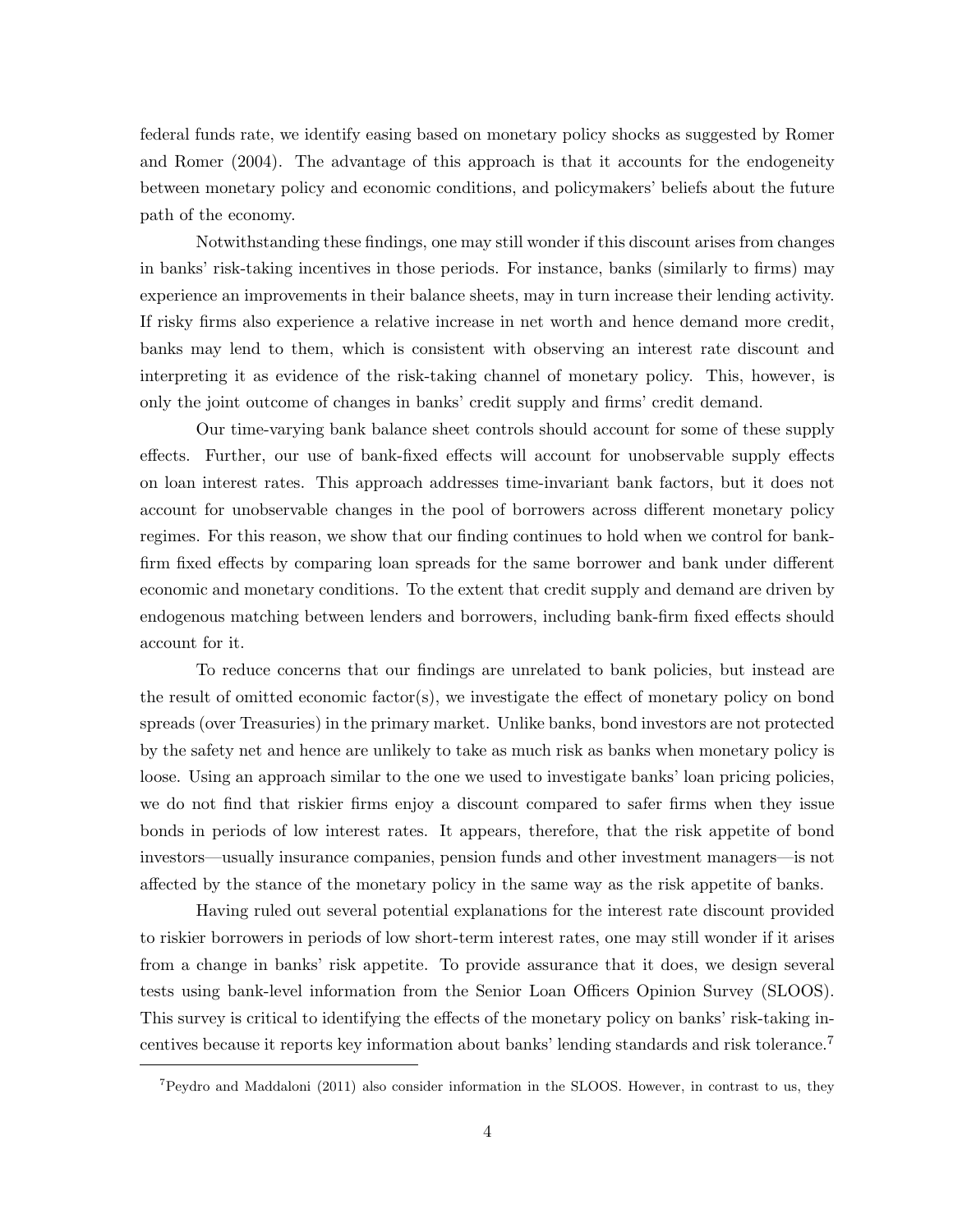In one of the tests, we use banks' responses to the SLOOS question asking whether "increased tolerance for risk" played an important role in their decisions to ease lending standards. This information allows us to confirm whether the interest rate discount that risky borrowers enjoy when monetary policy is easying versus tightening is indeed coming from banks with greater risk appetite—and hence whether it is associated with the risk-taking channel of monetary policy. The results show that banks with greater risk tolerance offer an interest rate discount to riskier borrowers. The spread between risky and safe borrowers across more risk-tolerant banks is smaller than the spread across less risk-tolerant banks—but only when interest rates are low. This finding confirms that the interest rate discount that risky borrowers enjoy when short-term rates are low is indeed driven by an increase in banks' risk appetite.

In sum, our paper provides strong evidence that monetary policy affects banks' risk taking incentives. As a result, risky borrowers benefit from an interest rate discount (relative to safe borrowers) when they borrow from banks in periods of easy monetary policy. Our paper adds to the recent studies on bank risk-taking and monetary policy in many important respects. In contrast to these studies, our paper focuses on the U.S., where the debate on banks' increased appetite for risk originated in 2007. We also attempt to identify bank risktaking incentives by investigating banks' loan policies. This part of our paper is related to Ioannidou et al. (2009), but it differs in many important respects. For instance, they focus on banks' risk-taking incentives in Bolivia while we investigate banks' loan pricing policies in the U.S.<sup>8</sup> We control for loan-, bank- and borrower-specific characteristics. They too control for loan- and bank-specific characteristics, but for confidentiality reasons are unable to control for borrower-specific characteristics. Since borrowers may be both balance-sheet constrained and bank-dependent (Gertler and Gilchrist (1994)), any analysis based either on firm-level or on bank-level data suffers from an omitted-variable problem. For that reason, it is important to use individual loan-level information together with bank and firm characteristics.

Finally, we provide new evidence that banks' loan-pricing policies are indeed driven by the differential impact of banks' risk appetite when monetary policy is easy versus when it is tight. We do not find that risky borrowers in our sample enjoy an interest rate discount (relative to safe borrowers) when they raise funding in the bond market in periods of low shortterm rates. In addition, building on the information about banks' lending standards from the SLOOS, we are able to confirm that the interest rate discount that risky borrowers enjoy in periods of low short-term interest rates is the result of changes in banks' risk appetite.

rely on the aggregated information from the publicly available SLOOS, and use this information to examine whether banks adopt softer lending standards when interest rates remain low for a prolonged period.

<sup>&</sup>lt;sup>8</sup>Their key measure of loan risk is the probability of default in the current period, conditional on survival until that period. We focus instead on the market-based— and thus forward-looking—probability of borrower default.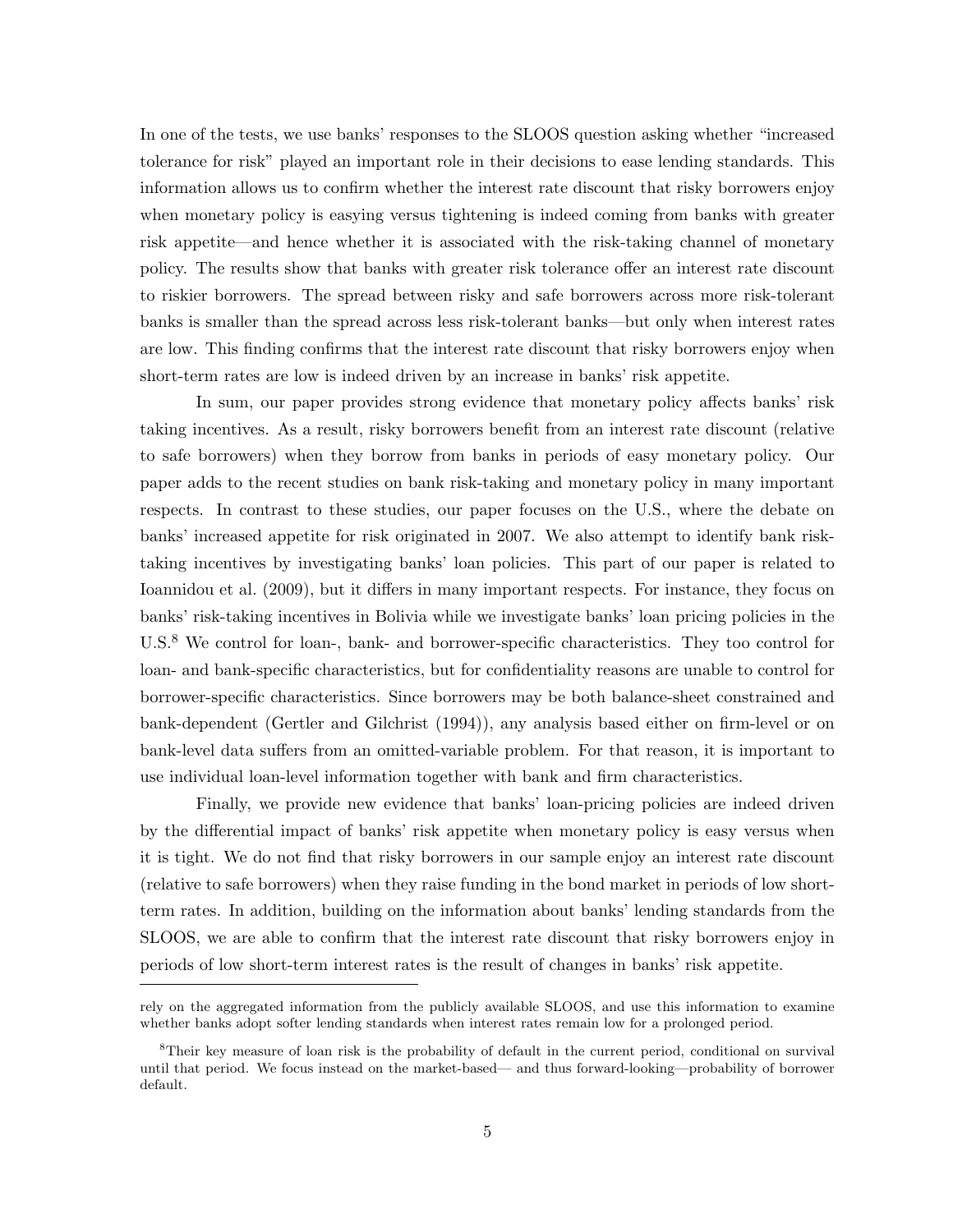The remainder of our paper is organized as follows. We discuss the data, empirical strategy and sample characteristics in section 2. In section 3, we examine the impact of the monetary policy regime on loan spreads. In section 4 we provide several test of the effect of loan demand. Section 5 reports the results of bond spread regressions. In section 5, we report several robustness tests; in section 6 we report results from bond spreads. Section 7 presents the results of tests that build on the SLOOS data. Section 8 concludes the paper.

# **2 Data, methodology, and sample characterization**

#### **2.1 Data**

The data for this project come from several sources, including the Loan Pricing Corporation's Dealscan database (LPC), the stock price data of the Center for Research on Securities Prices (CRSP), Merrill Lynch's bond yield indices, Compustat, the Federal Reserve's Bank Call Reports, fixed investment securities database (FISD), and the Federal Reserve's Senior Loan Officer Opinion Survey on bank lending practices.

We use LPC's Dealscan database of business loans to identify the firms that borrowed from banks and when they did so. Most of the loans in this database are syndicated. The database goes as far back as the beginning of the 1980s. In the first part of that decade, the database had a somewhat reduced number of entries, but its comprehensiveness has increased steadily over time. It is for this reason that we begin our sample in 1990. Our sample ends in 2010. We also use the Dealscan database to obtain information on individual loans, including the loan's spread over LIBOR (that is, the London interbank offering rate), maturity, seniority status, purpose and type; information about the borrower, including its sector of activity, and its legal status (private or public firm); and finally, information on the lending syndicate, including the identity and role of the banks in the loan syndicate.

We use Compustat to get information on firms' balance sheets. Even though LPC contains loans from both privately held firms and publicly listed firms, given that Compustat is dominated by publicly held firms, we have to exclude loans to privately held firms from our sample.

We rely on the CRSP database to link companies and subsidiaries that are part of the same firm and to link companies over time that went through mergers, acquisitions or name changes.<sup>9</sup> We then use these links to merge the LPC and Compustat databases to find out the financial condition of the firm at the time it borrowed from banks. We also use CRSP to gather data on firms' stock prices.

<sup>9</sup>We adopted a conservative criterion and dropped companies that could not be reasonably linked.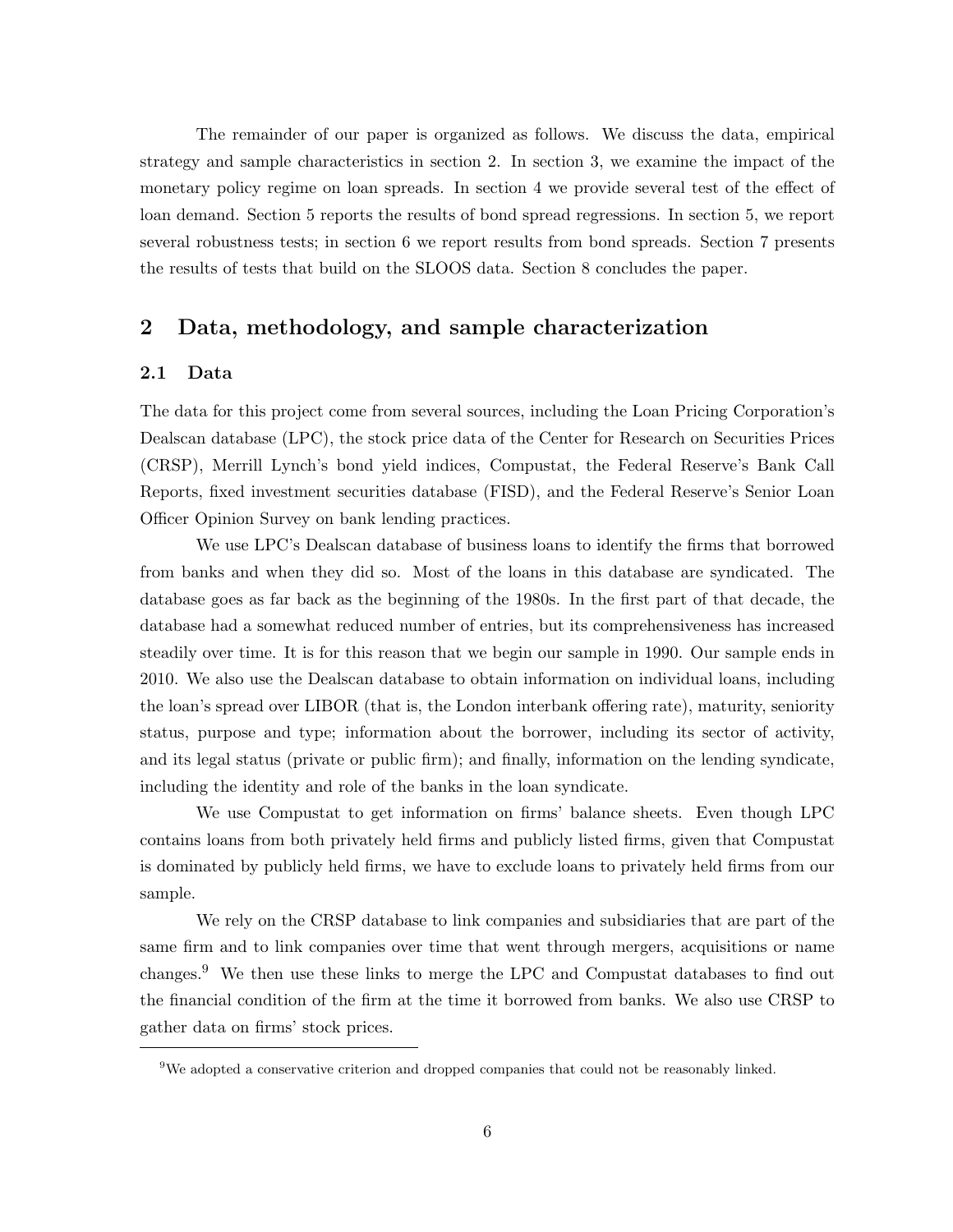We use Merrill Lynch's yield indexes on new long-term industrial bonds to control for changes in the risk premium in the credit markets. We consider the indexes on yields of triple-A and triple-B rated bonds because these go further back in time than the indexes on the investment-grade and below-grade bonds.

We rely on the Reports of Condition and Income compiled by the Federal Deposit Insurance Corporation, the Comptroller of the Currency, and the Federal Reserve System to obtain bank data, including capital-to-asset ratio, size, profitability and risk, for the lead bank(s) in each loan syndicate. Wherever possible, we get these data at the bank holding company level using Y9C reports. When these reports are not available, we rely on Call Reports, which have data at the bank level.

We use the Fed's SLOOS to get information on the lead bank's lending policy. Since the late 1960s, the Fed has collected quarterly information on loan officers judgments about changes of non-price lending practices.<sup>10</sup> The survey collects information through multipleor dichotomous-choice questions, that is, respondents must select a response from a provided list. Over the years the survey sample as well as its format has been adjusted several times. In the early years the survey covered at least 121 banks and the Fed conducted the survey through written questionnaires. In May 1981, the sample was cut to 60 large U.S. commercial banks, and the Fed began conducting the survey through telephone interviews with senior loan officers. Over the years, the Fed has added questions to capture the various aspects of banks' lending policies that became relevant, including questions about mortgage lending and consumer loans. However, the part of the survey that is of interest to us as well as the set of banks surveyed remained unchanged during our sample period.

We consider the answers the banks provide to the following three questions of the survey. The first question asks whether the bank's credit standards for approving applications for commercial and industrial (C&I) loans were, on net, tighter, easier, or unchanged from three months earlier. The second question asks the bank about the importance of "increased (reduced) tolerance for risk" when it eases (tightens) the terms for C&I loans. Finally, we consider the answers banks provide to the question that asks whether the demand for C&I loans weakened or strengthened (apart from normal seasonal variation) over the past three months.

Finally, to conduct an analysis of the effect of monetary policy on the spreads that borrowers in our sample pay to raise bond financing, we use SDC's Domestic New Bond Issuances database. Bond spread is the credit spread at issuance over the Treasury with the same maturity. We also use information about issuance amount, maturity, whether the bond is callable, convertible, and it has a variable coupon.

<sup>&</sup>lt;sup>10</sup>For further details on the Survey of Senior Loan Officers Opinion, see Schreft and Owens (1991).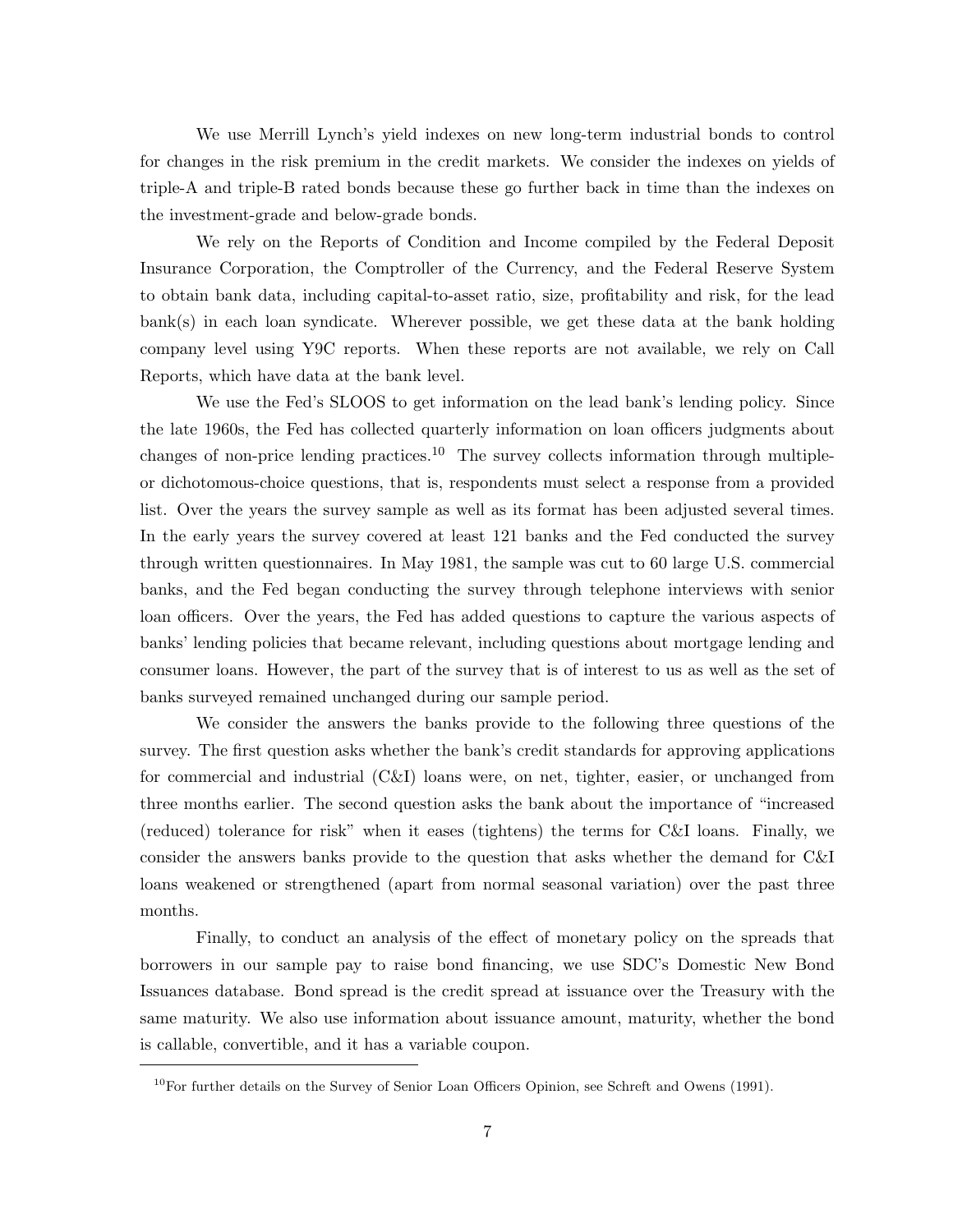#### **2.2 Methodology**

Our methodology has two parts. The first part investigates whether banks' risk-taking incentives vary with the stance of monetary policy and in particular whether their risk appetite is higher when interest rates are low. To that end, we compare the difference in the loan spreads for risky and safe borrowers when interest rates are low with the same spread difference when interest rates are high, controlling for a set of factors known to explain loan spreads.

Even though the first part of our methodology controls for a large set of bank factors and focuses on within-bank results, the question may still arise as to whether differences in spreads indeed capture differences in banks' risk appetite. To address this concern, in the second part of our methodology we investigate the spreads (over Treasury) that firms in our sample pay to raise funding in the bond market in an attempt to explore if risky borrowers also benefit from a discount (relative to safe borrowers) in the bond market when short-term rates are low.

In addition, we design a two-step exercise using information on lending standards from SLOOS that aims at directly measuring banks' willingness to take risks. In the first step, we use bank information about lending standards form the SLOOS to isolate changes in those standards that are likely attributable to unobservable factors related to banks' risk-taking incentives. This information is then used in the second step to ascertain whether banks' willingness to take on more risk leads to commensurate changes in their loan pricing policies. We describe below in detail the procedures we follow in the two parts of our methodology.

#### **2.2.1 Banks' risk-taking and the monetary policy stance**

To ascertain whether banks charge relatively lower loan spreads to riskier borrowers when interest rates are low than when they are high, we investigate the following model of loan spreads:

$$
L\text{LOANSPD}_{f,l,b,t} = c + \alpha \text{LOW RATE}_{t} + \beta \text{BOR RISK}_{f,t} + \gamma \text{LOW RATE}_{t} \times \text{BOR RISK}_{f,t-1} + \psi \cdot X_{i,f,t} + \nu \cdot Y_{j,f,t-1} + \eta \cdot Z_{k,b,t-1} + \zeta \cdot M_{u,t-1} + \epsilon_{f,l,b,t}
$$
(1)

*L LOANSPD*<sub>*f,l,b,t*</sub> is the natural log of the all-in-drawn spread over LIBOR of loan *l* to firm *f* from bank *b* at issue date *t.* According to Dealscan, our source of loan data, the all-in-drawn spread is a measure of the overall cost of the loan, expressed as a spread over LIBOR, because it takes into account both one-time and recurring fees associated with the loan.

LOW RAT  $E_t$  is a dummy variable that is equal to one if the federal funds rate at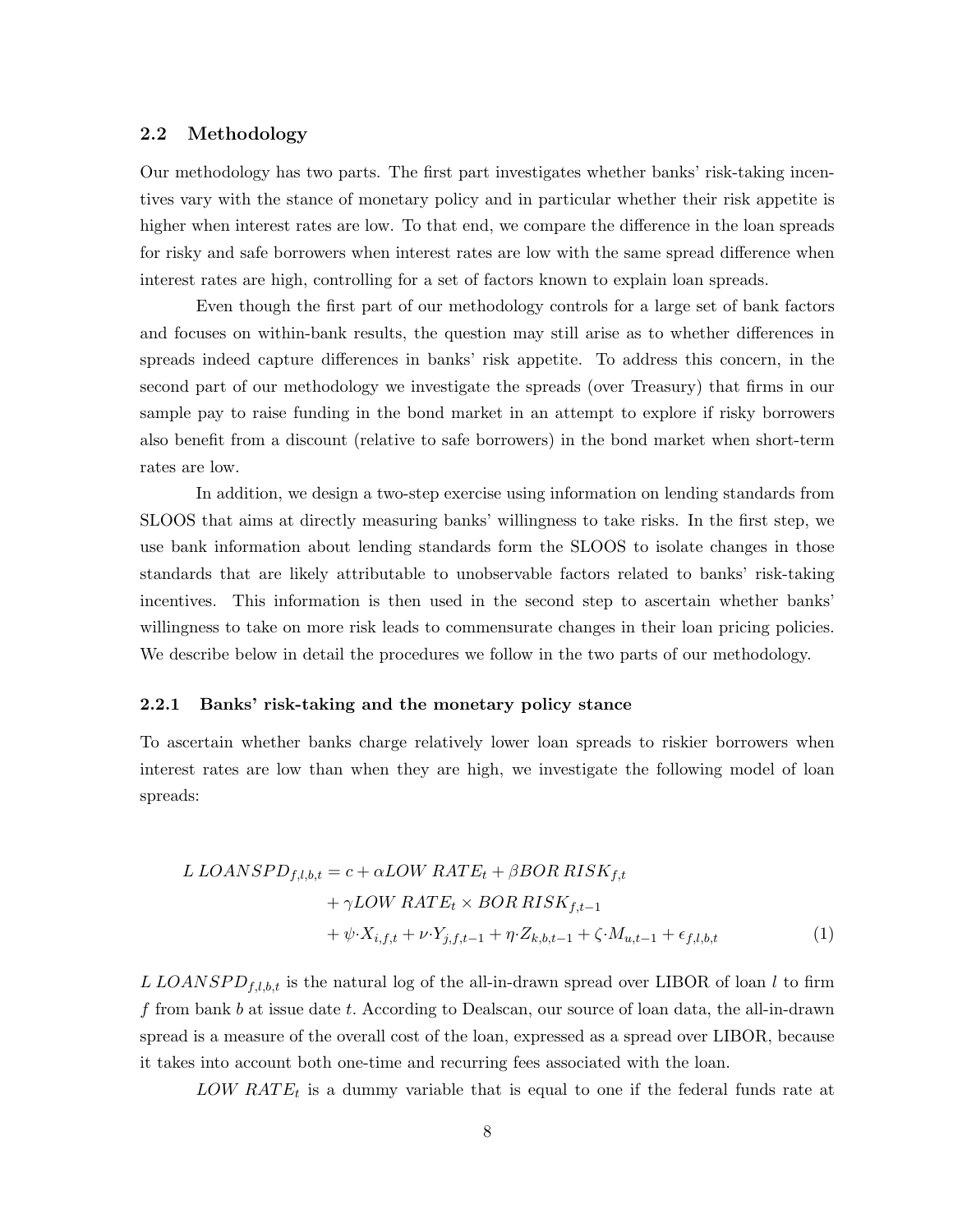the time of loan origination is below the sample median of the federal funds rate. We have experimented with other cutoff points of the federal funds rate distribution such as the 30th and 20th percentiles. Since our objective is to address the question of whether banks are more risk-taking when interest rates remain low for a prolonged period of time, we focus on the effect of the stance of monetary policy over a time period as opposed to quarterly changes in the monetary policy rate. It is for this reason that we use a dummy variable which isolates prolonged periods of relatively low from relatively high rates. Banks usually charge lower interest rates on their corporate loans when the federal funds rate is low because of the reduced cost of funding. However, the decline in interest rates may not always accompany the decline in the federal funds rate. As a result, loan spreads may be higher when short-term interest rates are low.

*BOR RISK<sub>f,t−1</sub>* is a measure of the risk of default of the borrower computed in the quarter prior to the loan. Since banks usually charge higher spreads on loans to borrowers with a higher risk of default, we expect  $\beta > 0$ . We consider two alternative measures of the borrower's risk of default. The first measure is the credit rating of the borrower. In this case, *BOR RISK* is the dummy variable *BGRADE,* which equals 1 for borrowers rated below investment grade, and *UNRAT ED*, which equals 1 for unrated borrowers. The omitted category includes the borrowers rated investment grade. Our second measure is a proxy for the borrower's probability of default. In this case, *BOR RISK* is *P DEF AULT*, which we measure following Bharath and Shumway (2008)'s "naive" estimate of the firm's probability of default. This is a "simple" implementation of Merton (1974)'s model of corporate bankruptcy.

Our second measure of the borrower's risk of default has two advantages over the first one. Not all firms have a credit rating. In contrast, it is possible to compute our naive probability of default for all firms that are publicly listed. Credit ratings, in addition, have been extensively questioned as a forward-looking measure of firm risk. Our naive estimate of the firm's probability of default is more likely a forward-looking measure of the firm's risk of default because it is driven by market information. This feature is particularly important for us because we want to make sure that any differences in loan spreads do not come from changes in firms' risk of failure due to interest rates changes. We have computed all our tests with both measures of risk, but for the reasons we just discussed, we focus on the results that use *P DEF AULT* as a proxy for the borrower's risk of default.

The key variable in our model of loan spreads is the interaction between our proxy for low interest rates and our measure of the borrower's risk of default, *LOW RAT E×BORRISK.* If banks do indeed seek to take on more risk when short-term interest rates are low, then we should expect  $\gamma < 0$ . In other words, banks charge risky borrowers higher spreads than safer ones, but this difference shrinks in periods of low short-term interest rates.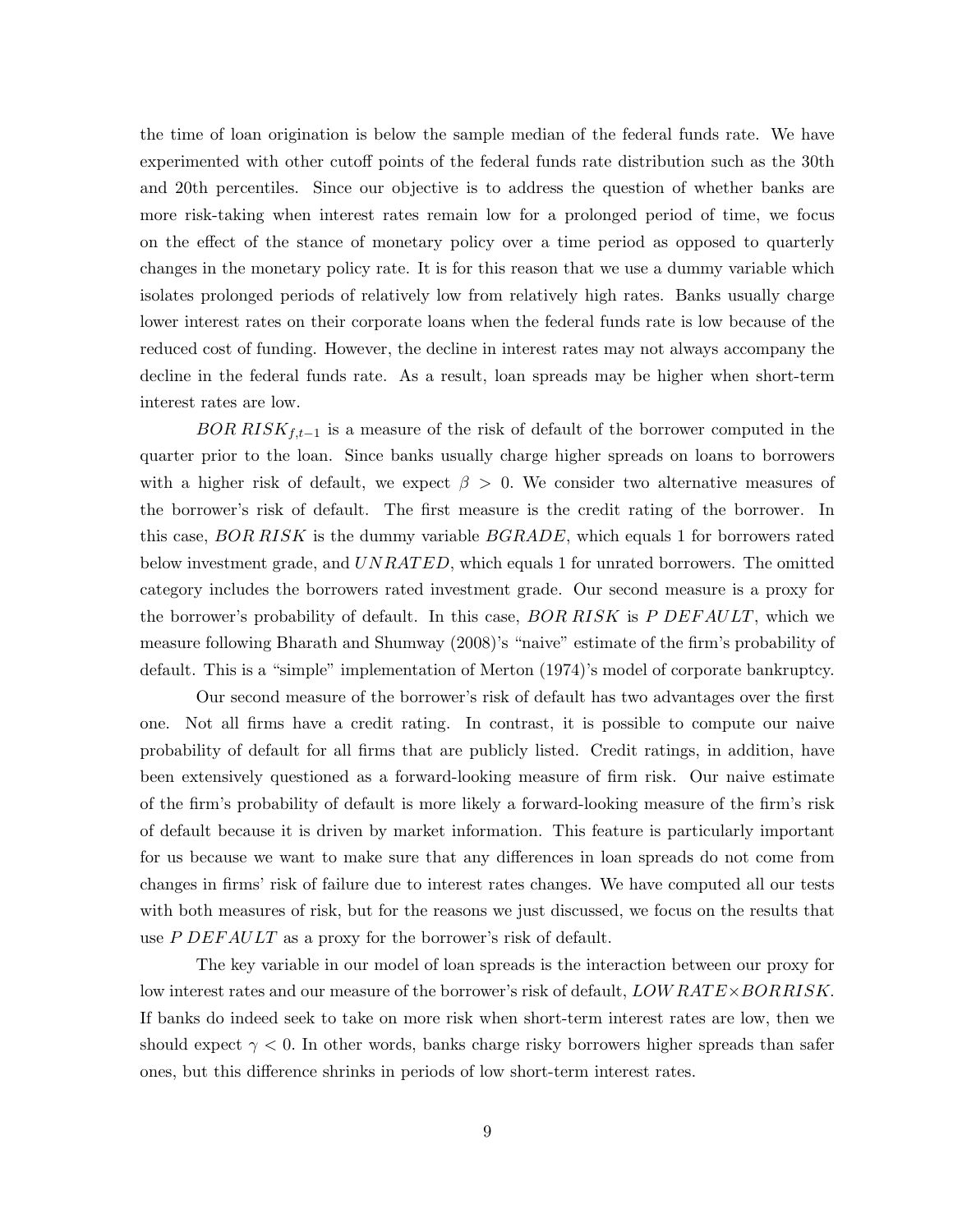As noted above, in testing this hypothesis we include a number of firm-specific controls *Y,* loan-specific controls, *X,* bank-specific controls, *Z*, and macro factors, *M,* which may also affect the spreads banks charge on their corporate loans. We begin by discussing the firmspecific variables that we use. Several of these variables are proxies for the risk of the firm. *L AGE* is the log of the firm's age in years. To compute the firm's age, we proxy the firm's year of birth by the year of the initial public offering of its equity. Because older firms are typically better established and therefore less risky, we expect this variable to have a negative effect on the loan spread. *L SALES* is the log of the firm's sales in hundreds of millions of dollars. Given that larger firms are usually better diversified across customers, suppliers, and regions, again we expect this diversification to have a negative effect on the loan spread.

We also include variables that proxy for the risk of the firm's debt rather than that of the overall business. *P ROF MARGIN* is the firm's profit margin (net income divided by sales). *LINTCOV* is the firm's interest coverage, which we measure as the log of one plus the interest coverage ratio (i.e., earnings before interest, taxes, depreciation, and amortization (EBITDA) divided by interest expense). More profitable firms as well as firms with higher interest coverage have a greater cushion for servicing debt and should therefore pay lower spreads on their loans. *LEV ERAGE* is the firm's leverage ratio (debt over total assets); higher leverage suggests a greater chance of default, which should have a positive effect on spreads.

Another aspect of credit risk is losses to debt holders in the event of default. To capture this risk, we include several variables that measure the size and quality of the asset base that debt holders can draw on in default. *T ANGIBLES* is the firm's tangible assets—inventories plus plant, property, and equipment—as a fraction of total assets. Because tangible assets lose less of their value in default than intangible assets such as brand equity do, we expect this variable to have a negative effect on spreads. *ADV ERT ISING* is the firm's advertising expense divided by sales; because this variable proxies for the firm's brand equity, which is intangible, we expect it to have a positive effect on spreads. Similarly, *R*&*D* is the firm's research and development expense divided by sales; because this variable proxies for intellectual capital, which is intangible, we expect it to have a positive effect on spreads.<sup>11</sup> *NW C* is the firm's net working capital (current assets less current liabilities) divided by total debt; given that NWC measures the liquid asset base, which is less likely to lose value in the case of default, we expect it to have a negative effect on spreads. *MKT BOOK* is the firm's market to book ratio, which proxies for the value the firm is expected to gain by future growth. Although growth opportunities are vulnerable to financial distress, we already have controls for the

 $11$ Firms are required to report advertising expenses only when they exceed a certain value. For this reason, this variable is sometimes missing in Compustat. The same is true for expenses with research and development. In either case, when the variable is missing, we set it equal to zero.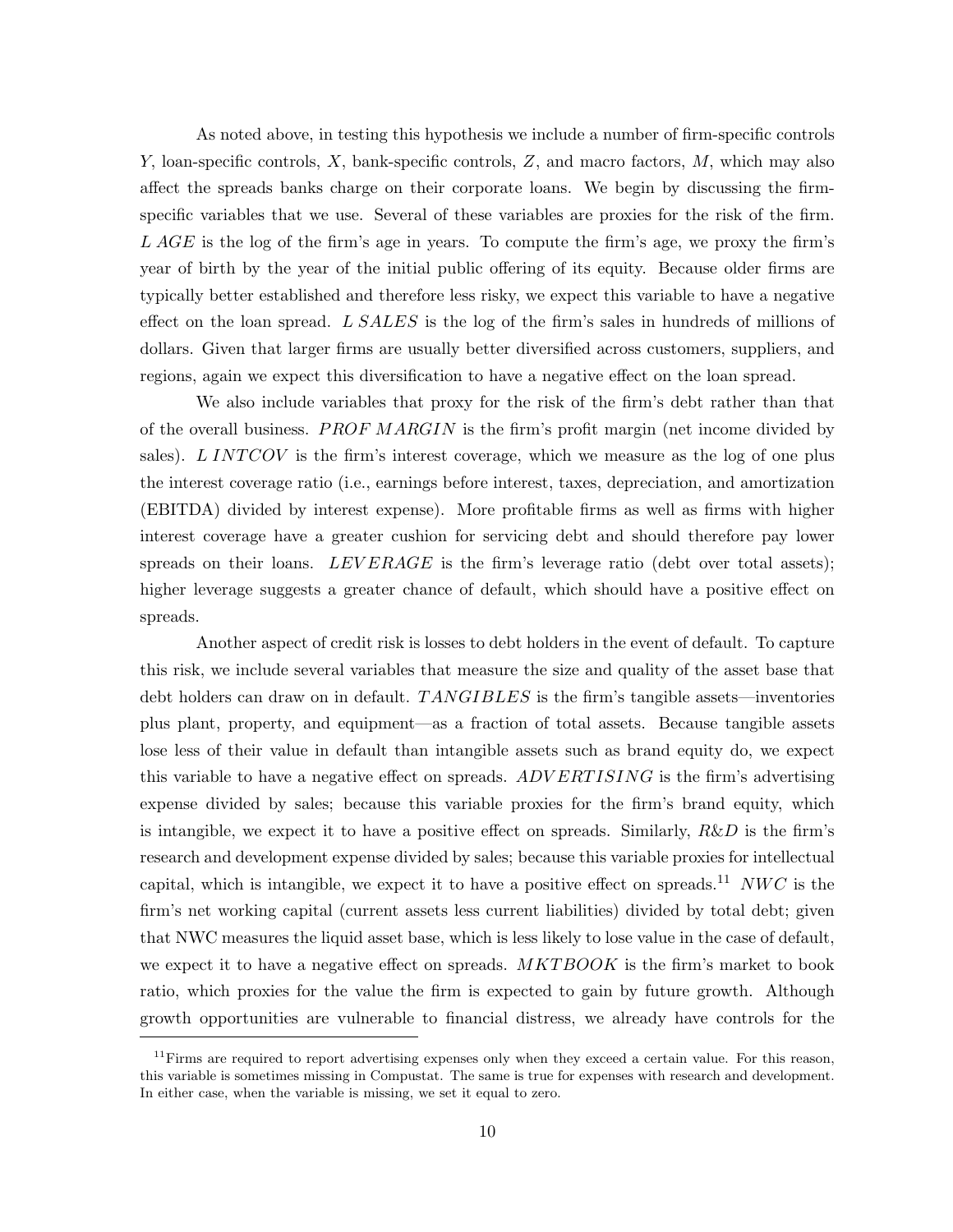tangibility of the book value of a firm's assets. Thus, this variable could have a negative effect on spreads if it represents the additional value (over and above book value) that debt holders can partially access in the event of default.

We complement this set of firm controls with two variables linked to the firm's stock price. *EX RET* is the firm's excess stock return (relative to the overall market) over the past 12 months. To the extent that a firm outperforms the market's required return, it should have more cushion against default and thus a lower spread. *STOCK VOL* is the standard deviation of the firm's daily stock return over the past 12 months. Because higher volatility indicates greater risk, and thus a higher probability of default, we expect this variable to have a positive impact on spreads. Since *EX RET*, *ST OCK V OL*, and *LEV ERAGE* are the key components of Bharath and Shumway (2008) naive estimate of the firm's probability of default, *P DEF AULT,* we leave them out of our models when we use the probability of default to control for the borrower risk.

We now discuss our loan-specific variables *Y.* We include dummy variables equal to one if the loan has restrictions on paying dividends (*DIV REST RICT*) and is secured (*SECURED*). All else equal, any of these features should make the loan safer, decreasing the spread, but it is well known that lenders are more likely to require these features if they consider the firm to be riskier (see for example Berger and Udell (1990)), so the relationship may be reversed. Loans with longer maturities (measured by the log of maturity in years, *LMATURITY*) may face greater credit risk, but they are more likely to be granted to firms that are thought to be more creditworthy; again, the effect on spreads is ambiguous. Larger loans (measured by *L AMOUNT,* the log of loan amount in hundreds of millions of dollars) may represent more credit risk, raising the loan rate, but they may also allow economies of scale in processing and monitoring the loan; again, the effect of this variable on loan spreads is ambiguous.

Because the purpose of the loan likely affects credit spreads, we include dummy variables for loans taken out for corporate purposes (*CORP PURPOSES*), to repay existing debt (*DEBT REP AY* ), and for working capital (*W ORKCAP IT AL*). Similarly, we include dummy variables to account for the type of the loan—whether it is a line of credit (*CREDIT LINE*) or a term loan (*T ERM LOAN*).

We also include bank-specific controls *Z* that may affect banks' willingness or ability to supply funds. *L ASSET S BK*, the log of the bank's total assets, controls for bank size. Arguably, larger banks may be better-diversified or have better access to funding markets, leading to a lower cost of funds and (potentially) lower loan spreads. Similarly, a bank's return on assets (*ROA BK*) may proxy for a bank's improved financial position, again leading to a lower loan spread. For the same reason, we expect the bank's capital-to-assets ratio, *CAP IT ALBK,* to be negatively related to loan interest rates. This relationship may also arise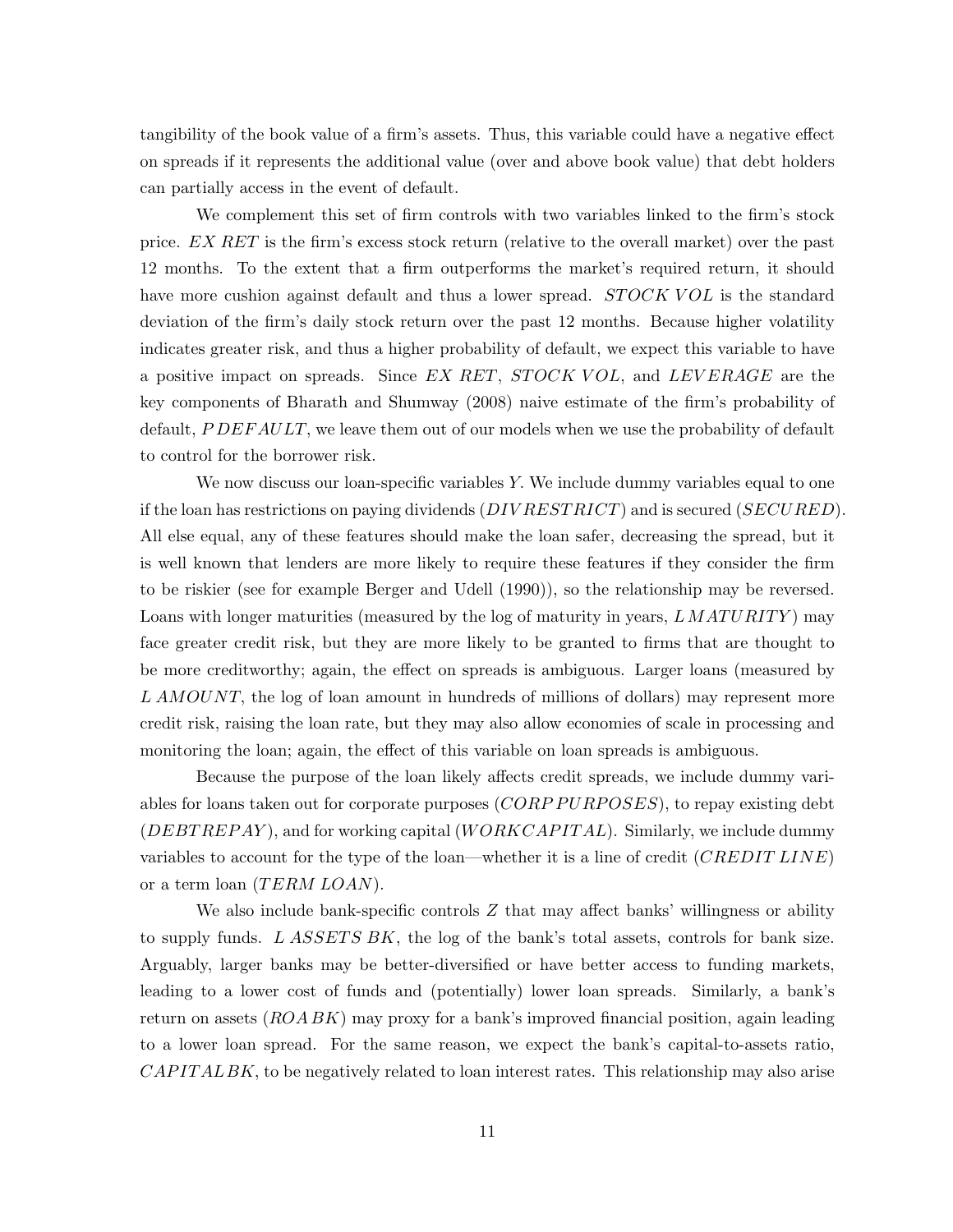because, according to Boot et al. (1993), banks with low capital are more willing to consume reputational capital to build up financial capital and thus are more likely to renege on implicit guarantees, including the guarantee not to exploit their informational monopoly. On the other hand, since capital does not have the tax benefits of debt funding, that relationship may be reversed. Indicators of bank risk such as the volatility of return on assets (*ROA V OL BK*) or net loan charge-offs as a fraction of assets (*CHARGEOF F S BK*) may mean that the bank faces a higher cost of funds or is more willing to consume reputational capital to build up financial capital; either case suggests a positive impact on spreads.<sup>12</sup>

Finally, we control for the bank's holdings of cash and marketable securities as a fraction of total assets, *LIQUIDITY BK*, and for the bank's access to public debt markets through the fraction of the bank's subordinated debt to total assets, *SUBDET BK.* Banks with more liquid assets should find it easier to fund loans on the margin, leading to lower loan spreads. Similarly, banks with access to the bond market may be able to raise funds at a lower cost, again leading to lower loan spreads. A bank's subordinated debt may also act as a substitute for equity capital, in which case we should also expect the impact on loan spreads to be negative.

Our last set of controls, *M,* attempts to account for macro conditions and the conditions in credit markets that may also affect the spreads banks charge on their corporate loans. We control for the firm's cost to access the bond market by including the difference between the current yields on BBB- and AAA-rated bonds, *BBB SP READ.* Last, we include the slope of the yield curve *(SLOPEYC)*, computed as the daily yield difference between the five- and one- year zero-coupon bond, to control for expected changes in short-term rates. To account for the effect of additional factors at the yearly and quarterly levels, we add year and quarter fixed effects.

We estimate all our models with robust standard errors clustered at the bank level. We present the estimates from a pooled model, but we focus on models estimated with bank fixed effects to reduce concerns about unobserved heterogeneity at the bank level that may affect loan pricing policies. We also report the results of models estimated with bank-firm fixed effects. In this case, the difference in spreads comes from a difference in the loan pricing policy for the same bank and the same borrower. Further, we investigate the robustness of our findings when we include time-firm and time-firm-bank fixed effects to account for unobservable changes in loan demand (e.g., Khwaja and Mian (2008)). In this case, the identification comes either from comparing loan spreads for the same firm in the same time period across different banks (time-firm) or within the same bank (time-firm-bank).

<sup>&</sup>lt;sup>12</sup>We use the volatility of return on assets  $(ROA VOL BK)$  rather than the stock return because a large number of the banks in the sample are not listed on the stock market.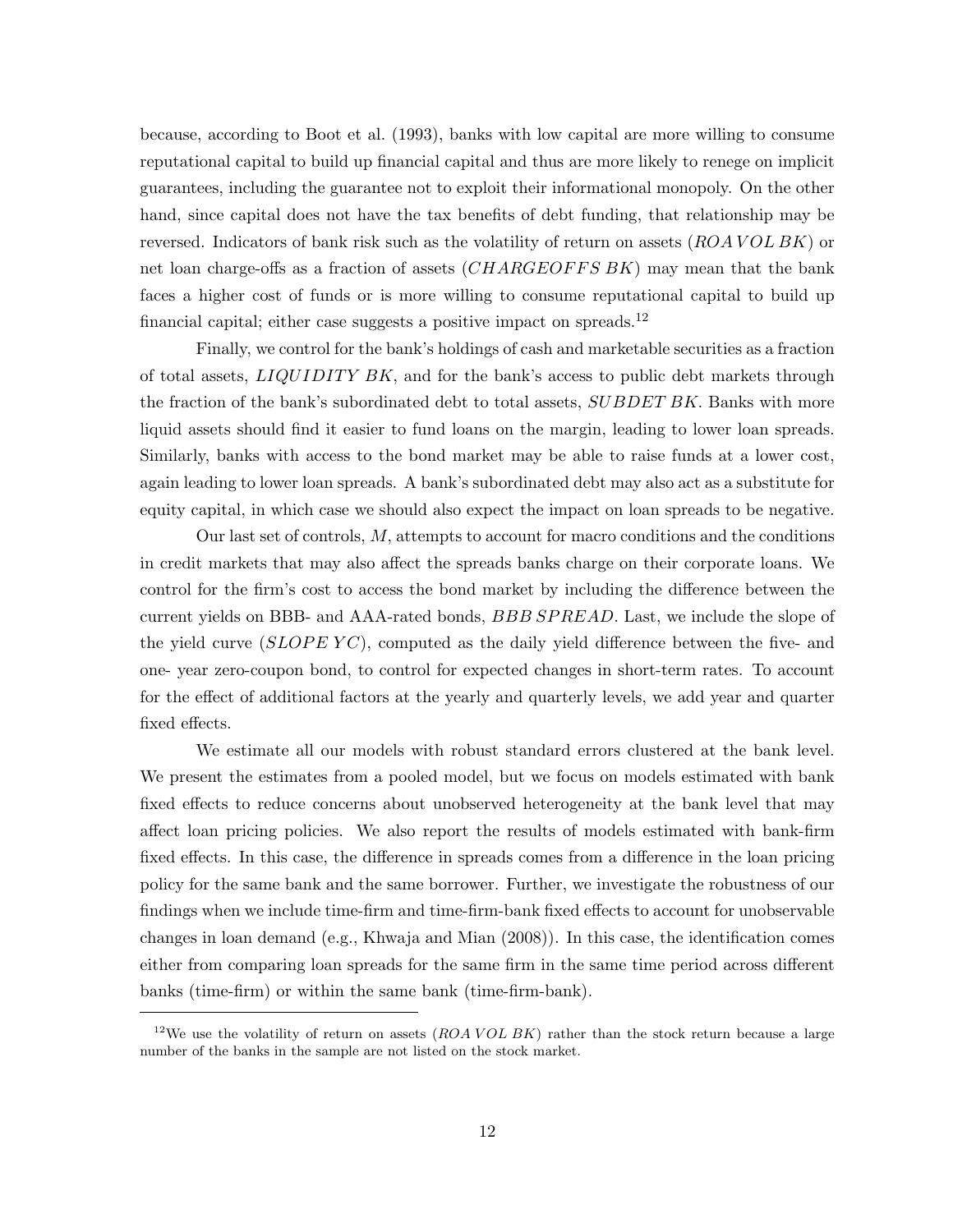#### **2.2.2 Cost of bond financing and the stance of the monetary policy**

To reduce concerns that the findings from the first part of our methodology are not specific to banks, we investigate the effect of monetary policy on bond spreads in the primary market. We consider a model similar to (1) but the dependent variable is equal to the bond spread (over Treasury) in the primary market on the bonds issued by firms in our sample. We explore whether riskier firms are also able to raise funding in the bond market at relatively lower costs (when compared to safer firms) in periods of low short-term interest rates, controlling for the same set of borrower- and macro-specific factors we use in our investigation of loan spreads. In addition, we account for the following set of bond-specific controls that are found to affect bond spreads: callable, convertible, with a floating rate and traded under Rule 144A.

#### **2.2.3 Banks' risk-taking and the monetary policy stance: Two-step procedure**

To assure us that the findings we derive in the first part of our methodology are indeed the result of a change in banks' risk appetite, we design several tests using the information banks provide in the SLOOS. This survey is particularly valuable for the purpose of this study because it contains quarterly information on banks' standards for approving loan applications in each quarter. We use this information to design the following two-step procedure. In the first step, we estimate the following probit model of the bank's lending standards:

$$
EASING_{b,t} = c + \eta \cdot Z_{k,b,t-1} + \zeta \cdot M_{u,t-1} + \epsilon_{b,t}.\tag{2}
$$

*EASINGb,t* is a dummy variable that takes the value one in the quarters in which the bank indicates that its standards for approving loans were on net easier than in the three months earlier. We gather this information from the SLOOS which asks whether the bank's credit standards for approving applications for C&I loans were, on net, tighter, easier, or unchanged from three months earlier.

In the second step, we use the residual of the first step in the following model of loan spreads:

$$
L\text{LOANSPD}_{f,l,b,t} = c + \alpha LOW\text{ RATE}_{t} + \beta BOR\text{ RISK}_{f,t-1} + \mu EASING_{RES\ b,t-1}
$$

$$
+ \gamma LOW\text{ RATE}_{t} \times BOR\text{ RISK}_{f,t-1} + \phi EASING_{RES\ b,t-1} \times LOW\text{ RATE}_{t}
$$

$$
+ \lambda EASING_{RES\ b,t-1} \times BOR\text{ RISK}_{f,t-1}
$$

$$
+ \theta EASING_{RES\ b,t-1} \times LOW\text{ RATE}_{t} \times BOR\text{ RISK}_{f,t-1}
$$

$$
+ \psi \cdot X_{i,f,t} + \nu \cdot Y_{j,f,t-1} + \eta \cdot Z_{k,b,t-1} + \zeta \cdot M_{u,t-1} + \epsilon_{f,l,b,t} \tag{3}
$$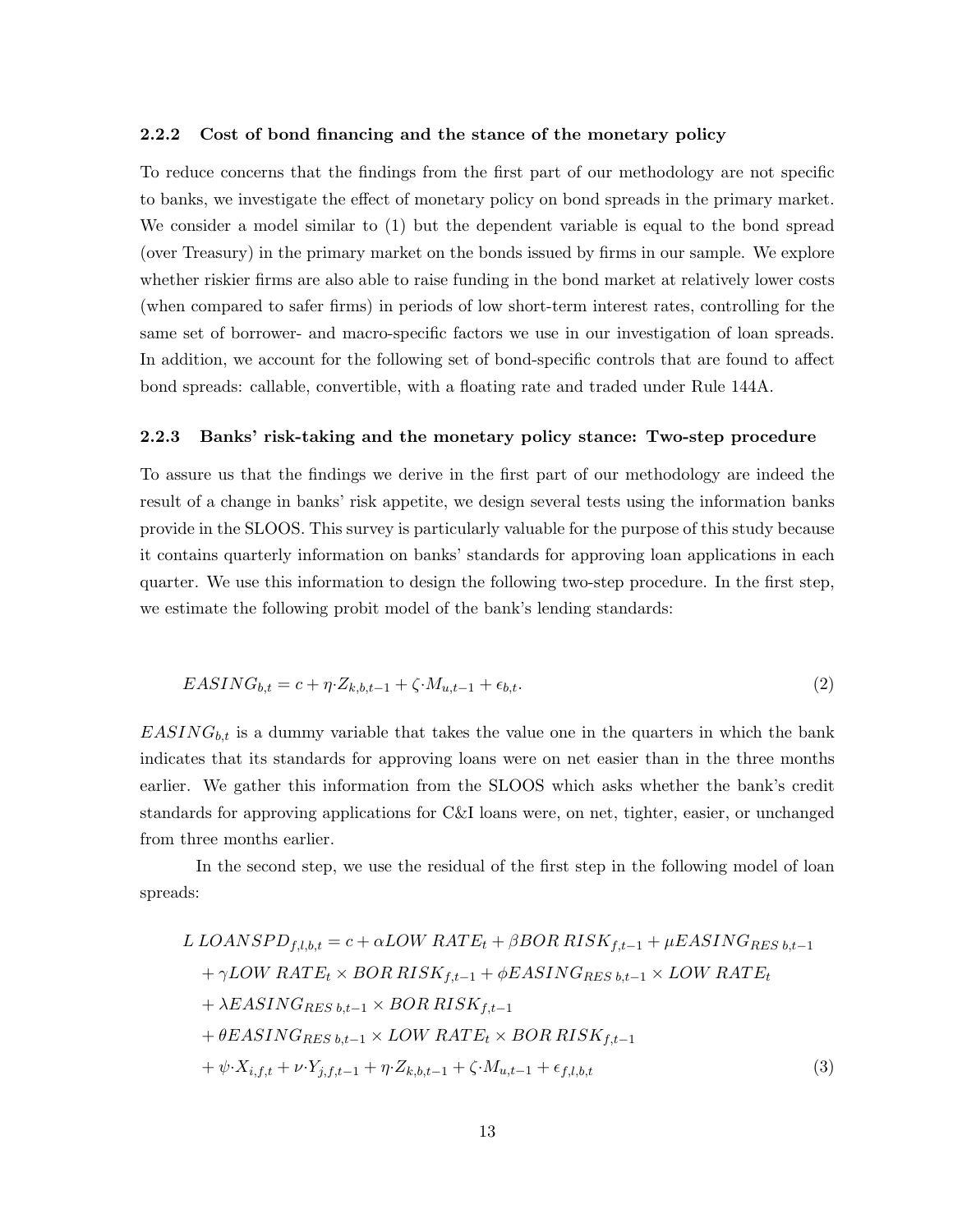We extract the generalized residual *EASINGRES* from the first stage, following Gourieroux et al. (1987). These residuals are uncorrelated with the explanatory variables in equation (2) by construction. The inclusion of the generalized residual accounts for the correlation between the error terms in equations (2) and (3), suggesting that if these residuals play a role in loan spreads, it is not through changes in bank and macro factors. Rather, any impact of *EASINGRES* on loan spreads is due to the monetary policy regime and unobservables associated with a bank's decision to ease its lending standards. Hence, the residual captures the bank's choice to ease the standards for approving loan applications for reasons other than its financial and macroeconomic conditions. We view this measure as a proxy for a bank's decision to rely on more lax standards for approving loan applications.

This part of our analysis has some similarities with Bassett et al. (2010), who use SLOOS to identify bank loan supply shocks. They extract the residuals from a model that estimates the lending standards on macro and bank factors. They then aggregate the residuals to a quarterly index to examine how exogenous bank supply shocks affect real gross domestic product (GDP) and core lending capacity in a VAR framework. We extract the generalized residuals instead at the bank-quarter level and examine their impact on loan pricing in times of high and low interest rates.

Our second-stage model investigates the impact of the bank's lending standards, or more specifically the impact of the bank's decision to ease its lending standards on the spreads it charges borrowers with different default risk when the short-term rate is low compared to when the short-term rate is high. The key effect of interest is identified by the coefficient on the triple interaction,  $\theta$ , which essentially is a difference-in-difference-in-differences estimator. This coefficient tells us whether loan spreads paid by risky borrowers (relative to safe borrowers) when banks ease their lending standards in periods of low interest rates is larger or smaller than loan spreads paid by risky borrowers (relative to safe borrowers) when banks ease their lending standards in periods of high interest rates.

We use a second question in the SLOOS survey to advance our investigation a step further in understanding the risk-taking channel of monetary policy. In addition to being asked whether the bank's credit standards for approving applications for C&I loans were, on net, tighter, easier or unchanged from three months earlier, banks are also asked about the importance of "increased (reduced) tolerance for risk" when they ease (tighten) the terms for C&I loans. Using this information, we construct the dummy variable *RISK TOL*, which takes the value one in the quarters a bank indicates that it eased its lending standards *and* that "increased tolerance for risk" was very important or somewhat important for easing the terms for C&I loans. We then repeat the two-step procedure described above, using this proxy for the bank's risk tolerance. The residual from the probit model of *RISK TOL<sub>RES</sub>* captures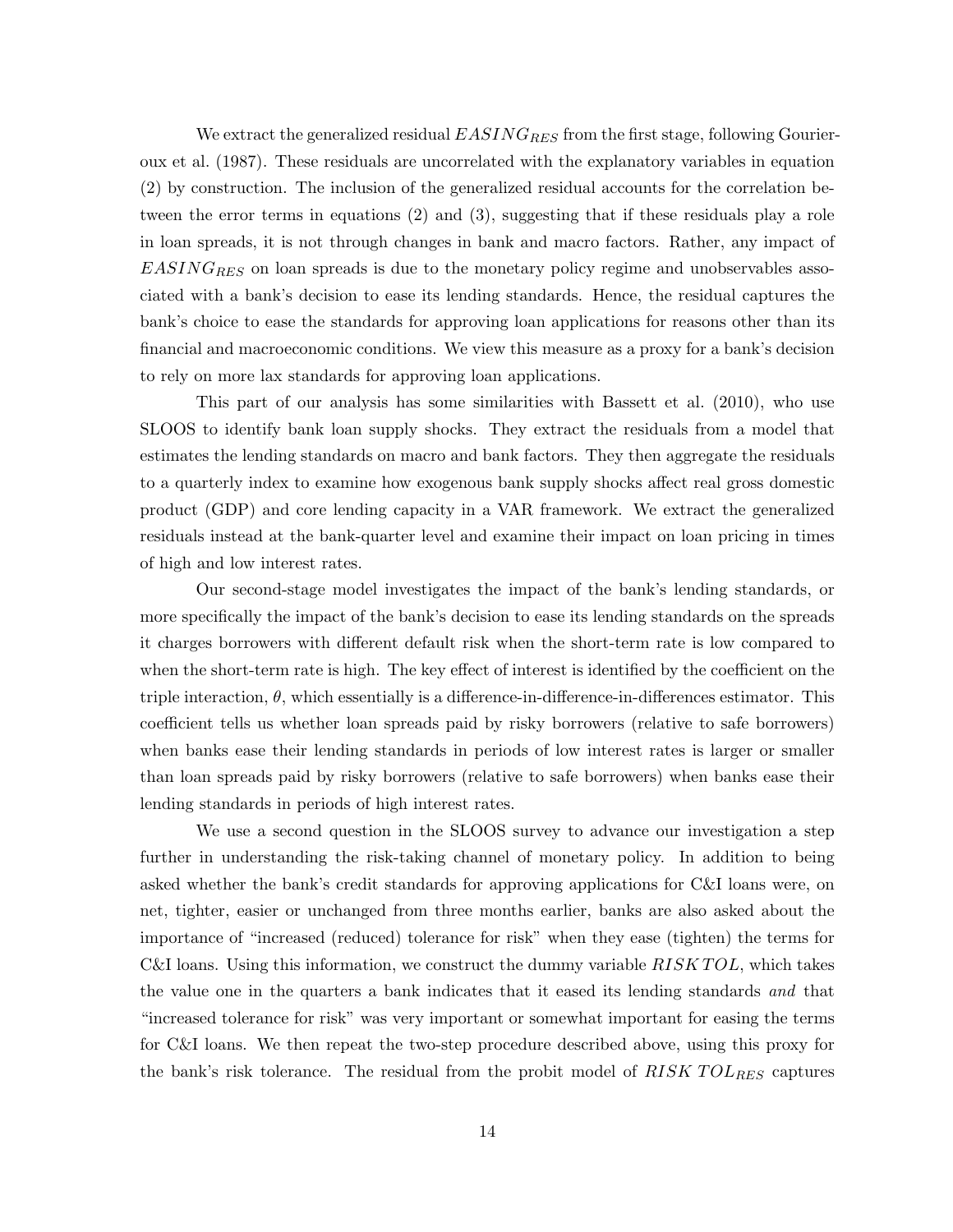the bank's decision to ease loan standards because of added risk tolerance for reasons other than its financial and macroeconomic conditions at the time of the loan applications. In other words, the residuals retrieved from the  $RISK TOL_{RES}$  regression captures the bank's decision to ease its lending standards because of greater risk tolerance.

A key advantage of the *RISK T OLRES* over the *EASINGRES* is that it isolates those periods when banks not only indicate that their lending standards are "looser" but they further specify that increased risk tolerance plays a key role in easing those standards. Therefore, if the stance of monetary policy affects banks' risk-taking incentives we should find clear evidence of this link when we use  $RISK\ TOL_{RES}$  in our loan pricing model.

We use yet a third question from the SLOOS survey that asks the banks whether C&I loan demand was strong or weak for reasons other than seasonal changes. Using these answers, we construct the dummy variable *DEMAND W EAK,* which takes the value one in the quarters a bank indicates that C&I loan demand was weak for reasons other than seasonal changes. In one test, we add this new variable to our model of loan spreads to ascertain whether it helps to explain loan spreads in the presence of our controls. In another test, we follow a two-step procedure similar to the one described above. The dependent variable in the first step is the dummy variable *DEMAND W EAK.* We leave out bank controls and consider only the set of macroeconomic controls and the dummy variable that captures the stance of monetary policy in the first step. For the sake of comparability, we use the generalized residual from the probit regression, *DEMANDRES,* in the second-stage model of loan spreads. If firm and macroeconomic controls explain most of the differences in loan demand, then *DEMANDRES* should not affect the loan spreads banks charge risky and safe borrowers when short-term rates are low compared to loan spread differences when rates are high.

As in the first part of our methodology we focus on models estimated with bank fixed effects and on models estimated with bank-firm fixed effects.

#### **2.3 Sample characterization**

Table 1 presents the characteristics of our sample. There are 18,787 loans in our sample that were taken out by 4,223 publicly listed nonfinancial corporations between 1990 and 2010 from 235 banks. As is common in corporate samples, many variables are positively skewed, with mean values greater than median values. For example, the median firm is 13 years old and has a leverage ratio equal to 30 percent and a market-to-book value of 1.4, whereas the mean firm is 20 years old and has a leverage ratio of 32 percent and a market-to-book value equal to 1.7. Several other variables, including the fraction of tangible assets, expenditures on R&D or advertising, interest coverage, stock return and probability of default are also positively skewed. The median firm has sales worth \$722 million, whereas the mean sales are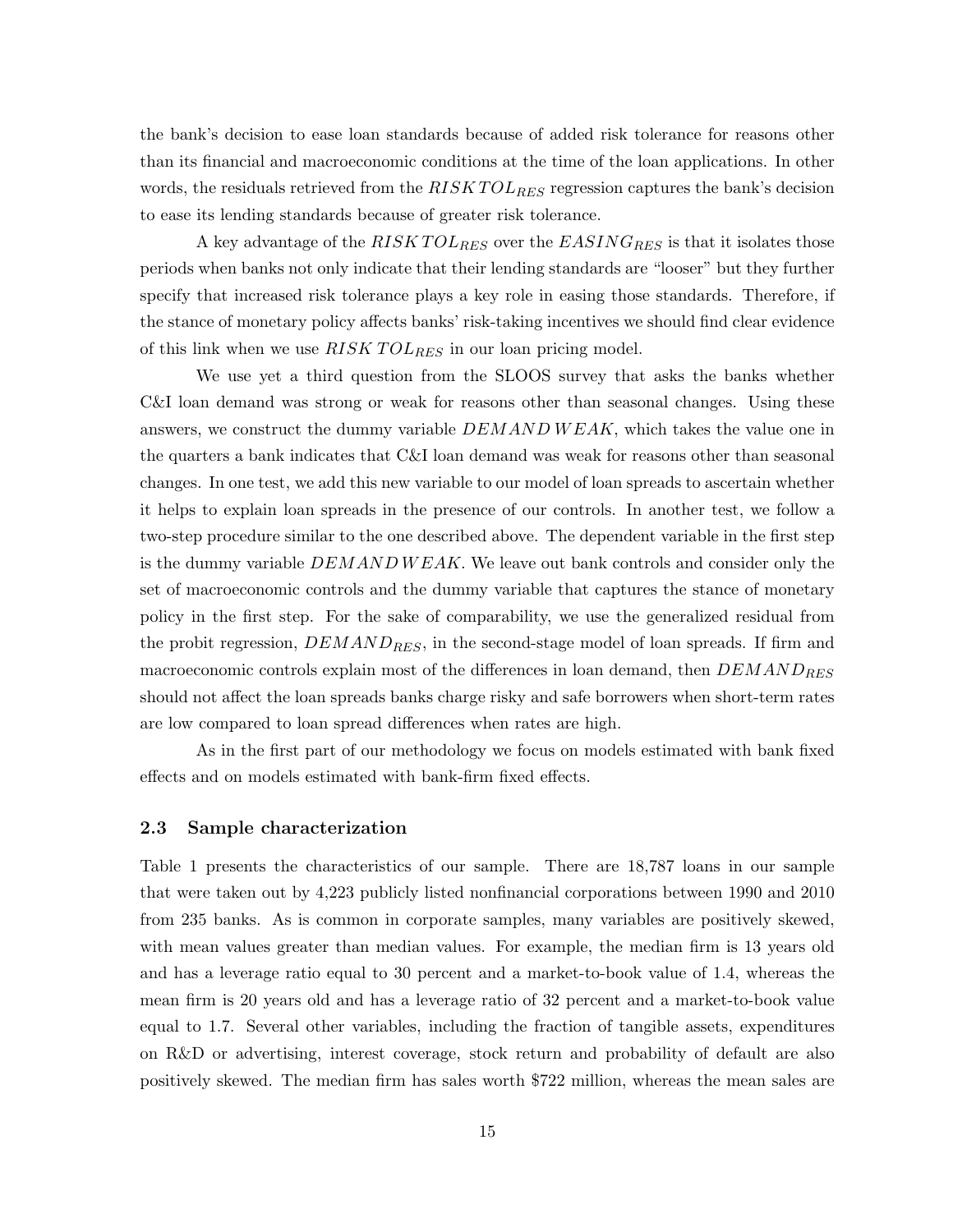\$4,069 million. With regards to credit rating, 44 percent of the loans in our sample are from rated borrowers. There is a slight predominance of loans in the sample from borrowers rated investment grade. Specifically, 24 percent of all loans are from borrowers rated investment grade and 20 percent are from borrowers rated below investment grade.

Turning our attention to the loan controls, we find that the loan amount is positively skewed, with a median of \$64 million and a mean of \$204 million. In contrast, the loan spread is negatively skewed with a median of 250 basis points over LIBOR and a mean of 247 basis points over LIBOR. The median maturity is four years. Most of the loans are secured and have dividend restrictions, and virtually all of them are senior. Roughly a third of the loans (34 percent) are for corporate purposes. With regards to the type of contract, 28 percent of loans are term loans, and 54 percent are credit lines. The lead arranger holds 42.1 percent of the loan.

The average bond issue is as large as \$271 million and the average credit spread is 136 basis points. Having almost 11 years of maturity on average, we document that 9 percent of the bonds are callable, 11.8 percent are convertible, 19.1 percent are traded under Rule 144A, and 6.2 percent have a variable coupon. We note that 80% of the public firms in the syndicated loan sample are also in the bond sample.

Next, we consider the set of bank controls we use in our study. We measure these controls at the holding company level, and not at the bank level, to capture any potential effects that may arise from ownership transfers between entities of the same holding company. For ease of exposition, though, we will continue to refer to these as bank controls. Banks are significantly larger than their borrowers: median bank assets are \$272 billion, and mean bank assets are \$574 billion. The average bank has an equity-to-assets ratio of about 8 percent, and is funded predominantly with deposits. The average deposit-to-assets ratio of the banks in the sample is about 65 percent. In contrast, subordinated debt accounts for only about 1 percent of the funding used by the average bank. The return on assets and the net charge-offs have a mean and a median of about 0.1 percent. The return on assets volatility, however, is strongly negatively skewed with a mean of 0.2 percent and a median of 0.1 percent.

Looking at the lending standards variables from the SLOOS, we note that in each quarter on average about 7 percent of the banks indicate that their standards for approving loans are on net easier than in the previous quarter. Furthermore, on average about 5 percent of banks specifically indicate that "increased tolerance for risk" was very important or somewhat important for easing the terms for C&I loans. During the sample period, on average in each quarter about 28% percent of banks indicate that demand for C&I loans was weak for reasons other than seasonal changes. As we will show in the next section, these variables play a very important role in identifying the risk-taking channel of monetary policy.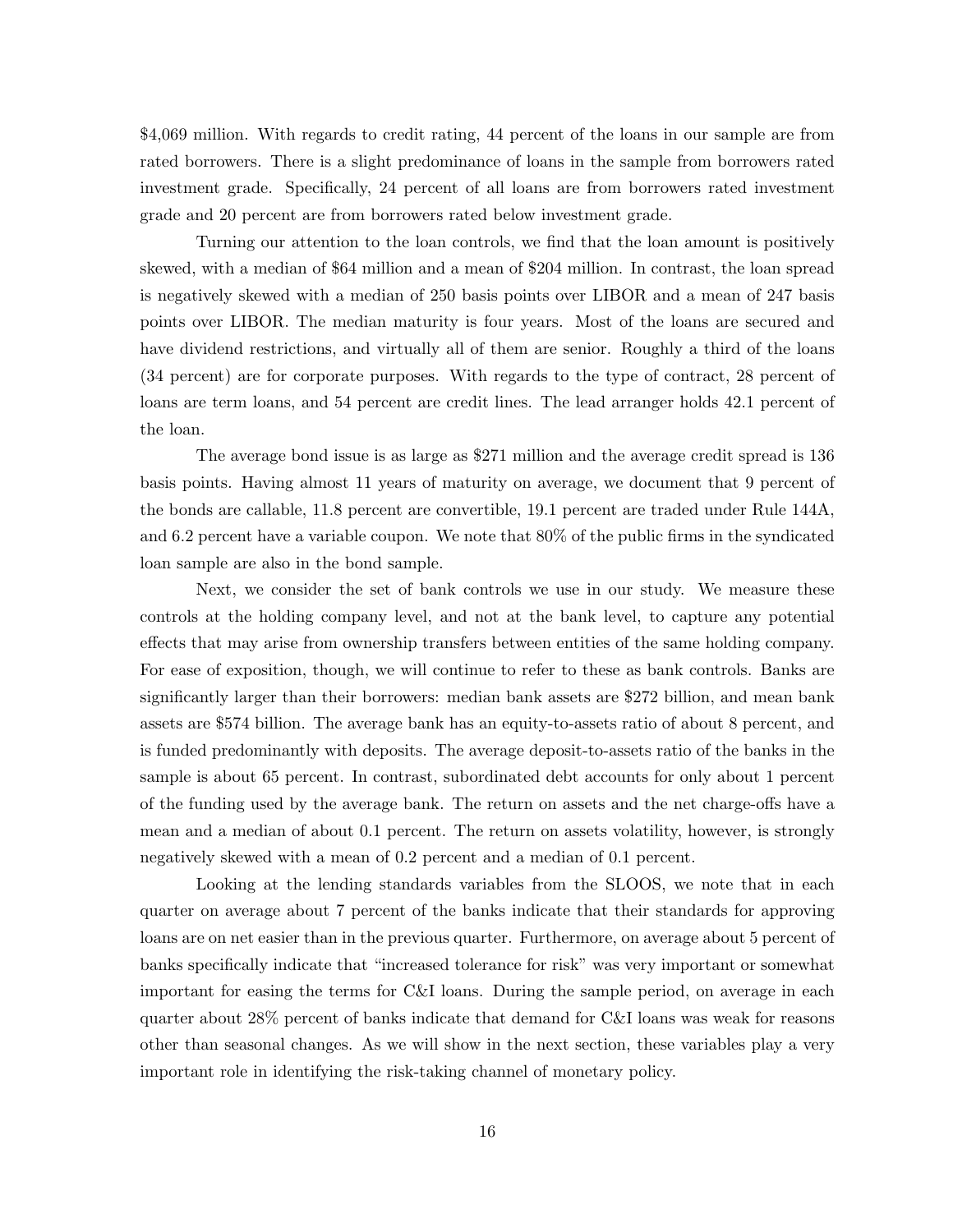The mean value of the BBB SPREAD is 1.882 log points and the mean slope of the yield curve is 0.836.

# **3 Do risky firms receive a loan discount when interest rates are low?**

In this section, we study the bank risk-taking channel of monetary policy by investigating how banks' lending policies vary with the stance of monetary policy. We begin by comparing loan spreads between low- and high-interest-rate regimes. Next, we investigate whether the risk of borrowers affects loan spreads differently in low and high regimes.

#### **3.1 Loan spreads and the federal funds rate**

Table 2 reports our first set of regressions. This table aims to show the impact of short-term interest rates on loan spreads by distinguishing periods of low- and high-interest-rate regimes. That table also aims to show the impact on loan spreads of the two measures of firm risk we use to investigate the bank risk-taking channel of monetary policy—credit rating and probability of default.

We classify interest rates as "low" if the federal funds rate at the time of the loan is below the sample median. As we can see from Figure 1, which plots the federal funds rate over the sample period, the low period is dominated by the 2000s. In contrast, the "high" period is dominated by the 1990s.

Models (1) through (3) control for the credit rating of the borrower by distinguishing borrowers that are rated below investment grade from those that are unrated and those that are rated investment grade (the omitted category). Models (1) and (2) have bank fixed effects and model (3) has bank-firm fixed effects. Given that some loan controls may be endogenous we first estimate our model of loan spreads without these controls (model 1) and then investigate what happens when we include them in the regression (model 2). Models (4) though (6) follow a similar structure but the focus is on the probability of default of the borrower. All the models reported in Table (2) include firm-, bank, and macroeconomic controls. Throughout, the reported robust standard errors are clustered by bank.

Two important results stand out in Table 2. First, in periods when the federal funds rate is low, banks charge higher corporate loan spreads. *LOW* is positive and highly statistically significant in all models of the table. Second, riskier borrowers, as measured by their credit rating or by their probability of default, pay higher spreads on their loans. This finding holds both when we compare loan spreads across borrowers and when we compare loan spreads within borrowers (models 3 and 6). *B GRADE* is positive and statistically significant in the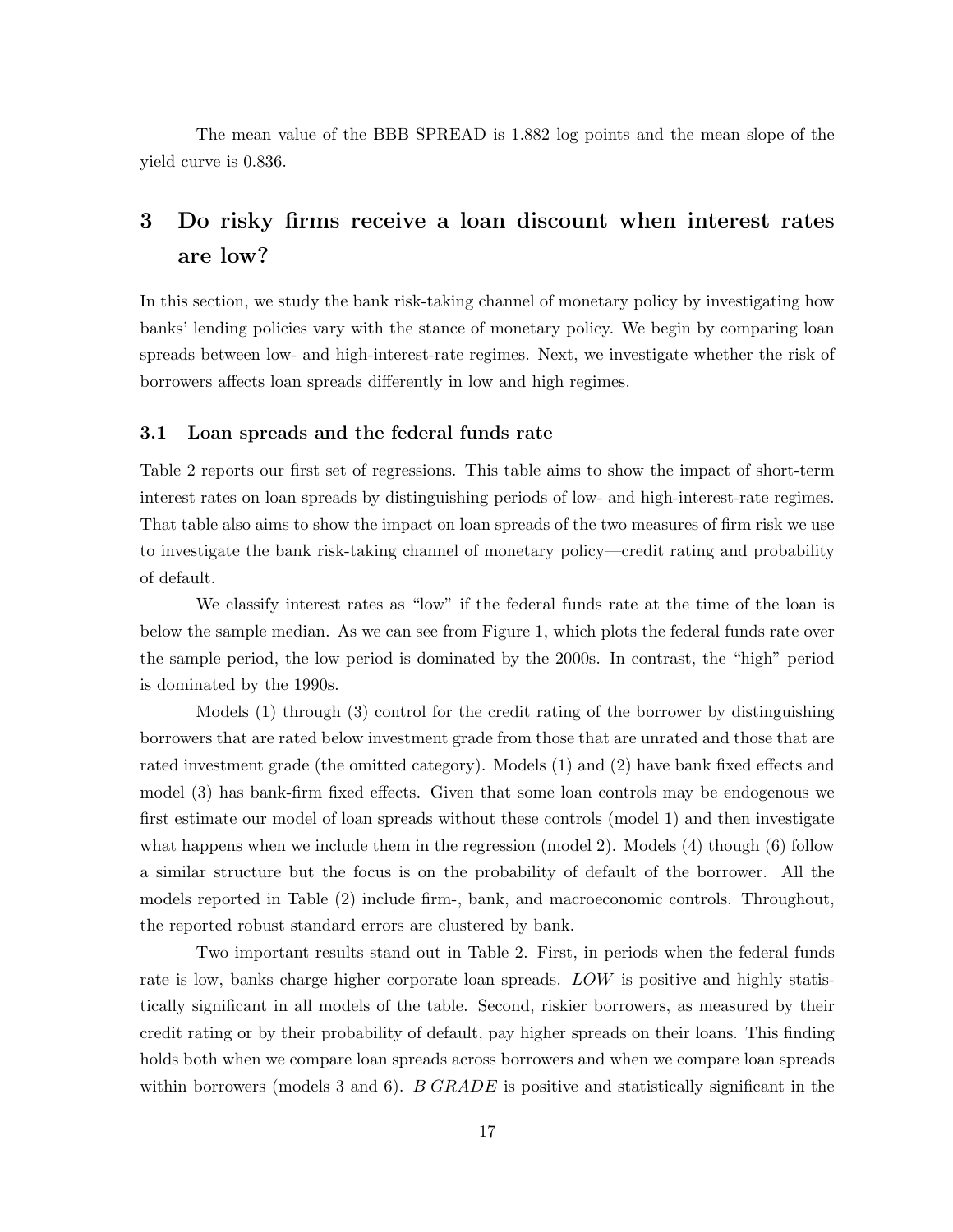first three models of the table, and *P DEF AULT* is positive and statistically significant in the last three models of the table. The results of Table 2 also appear to confirm that some of the loan controls are endogenous since the coefficients on *B GRADE* and *P DEF AULT* decline when we add these controls to our models. Most importantly, adding these controls does not affect the statistical significance of either one of these measures of borrower risk.

According to our base model, which accounts for macroeconomic, firm- and bankspecific controls as well as for bank fixed effects (model 1), borrowers rated below investment grade pay on average a 127 percent higher spread than borrowers rated investment grade.<sup>13</sup> This difference declines to 100 percent when we expand our set of controls to account for loan-specific characteristics (model 2), and it declines further to 50 percent when we replace bank-fixed effects with bank-firm fixed effects (model 3). We find a similar pattern when we focus on the borrower's probability of default. According to our base model (model 4), one percent increase in the probability of default leads to a 250 percent higher spread on average. In columns (5) and (6), where first loan controls and then loan controls and bank-firm fixed effects are included, a one-standard-deviation increase in the probability of default results in an 164 percent and a 106 percent higher spread, respectively.

Most of the controls in our models have reasonable effects on loan spreads and are generally consistent with other studies of loan spreads.<sup>14</sup> Looking at our firm controls, we see that older and larger firms pay lower spreads, as do firms with more tangible assets or high excess stock returns. Firms with higher interest coverage and those with more growth opportunities also pay lower spreads on their loans. In contrast, firms with higher leverage or stock volatility pay higher spreads. The only firm control that is statistically significant and contrary to expectations is the profit margin as it indicates that firms with a higher profit margin pay higher spreads on their loans.

With regard to the loan controls, banks appear to extend larger loans as well as longerterm loans to safer borrowers. In contrast, and in line with the evidence offered by Berger and Udell (1990), they generally demand that loans to riskier borrowers be secured, thereby explaining why these loans carry lower spreads. A similar reason explains why loans that result in dividend restrictions carry higher spreads.

In regard to our set of bank controls, those that are statistically significant are generally consistent with expectations. Like Hubbard et al. (2002) and Santos and Winton (2011) we too find that banks with higher equity-to-assets ratio charge lower spreads. Banks with better ratings also charge lower spreads. By contrast, banks with higher chargeoffs demand higher

<sup>&</sup>lt;sup>13</sup>An increase of 127 percent in the log loan spread translates to an increase of exp(-0.824)-1.

 $14$ For other studies of loan spreads see, for example, Santos and Winton (2008), Hale and Santos (2009), and Santos (2011).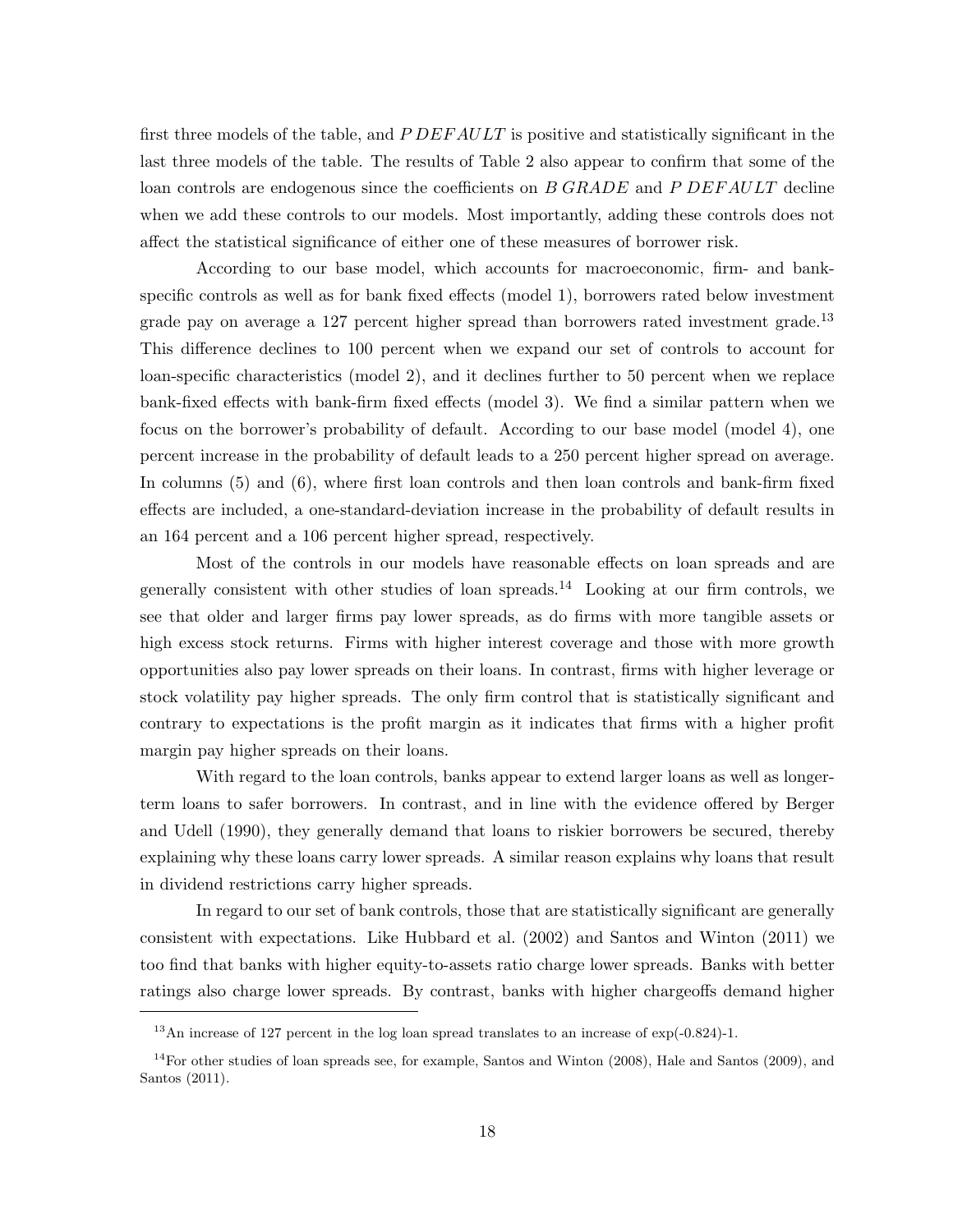corporate loans spreads. ROA volatility and the ratio of deposits over assets are generally not significant, but when they are significant, they have an unexpected impact on loan spreads. The remaining bank controls (assets, subdebt, ROA and liquidity) do not appear to play a role in loan spreads, at least after we control for bank ratings.

Finally, the other two macroeconomic controls we include—the triple-B spread in the bond market and the slope of the Treasury yield curve—have the expected positive effects on loan spreads. However, while the triple-B is highly significant in all models, the slope of the Treasury yield curve is significant only in models (5) and (6).

Looking ahead, we emphasize that banks charge higher spreads to riskier borrowers and that on average they charge higher spreads when the federal funds rate is low compared to when it is high. Next, we investigate whether riskier borrowers benefit from a "discount" vis- $\dot{a}$ -vis the loan rates banks charge safer borrower in periods when the federal funds rate is low. In the interests of space, in what follows, we do not report the results for the various firm-, loan-, and bank-specific controls or the results for the macroeconomic controls.

#### **3.2 Risk structure of loan spreads and the federal funds rate**

In this section, we begin our investigation of the bank risk-taking channel of monetary policy by analyzing whether the risk premium that banks charge riskier borrowers varies with the stance of monetary policy. We hypothesize that if monetary policy affects banks' risk-taking incentives, the spread difference between risky and less risk borrowers in times of low interest rates vis-a-vis times of high interest rates decreases. To test this hypothesis, we add the interaction term  $LOW RATE \times BGRADE$  in models (1) to (3) in Table 3 and  $LOW RATE \times$ *P DEFAULT* in models (4) to (6). All models are analogous to those in Table 2: model (1) omits loan controls and has bank fixed effects, model (2) adds loan controls and has bank fixed effects, and model (3) has loan controls and bank-firm fixed effects. The estimates on loan-, firm-, and bank-specific controls are unreported because they are very similar to those already discussed in Table 2.

The results of our tests indicate that it is "advantageous" for riskier borrowers to take out loans in periods of low interest rates. This finding is consistent with the existence of a bank risk-taking channel of monetary policy. The sign on the interaction term *LOW RATE*  $\times$  *B GRADE* in columns (1) through (3) is negative and significant for all three models. This result implies that the difference between the loan spread of below-investmentgrade borrowers and investment-grade borrowers is lower when short-term interest rates are low than when they are high. In model (1), borrowers rated below investment grade pay only 114 percent higher spreads than what investment-grade borrowers pay when short-term interest rates are low. However, when the interest rates are high, they pay 145 percent more which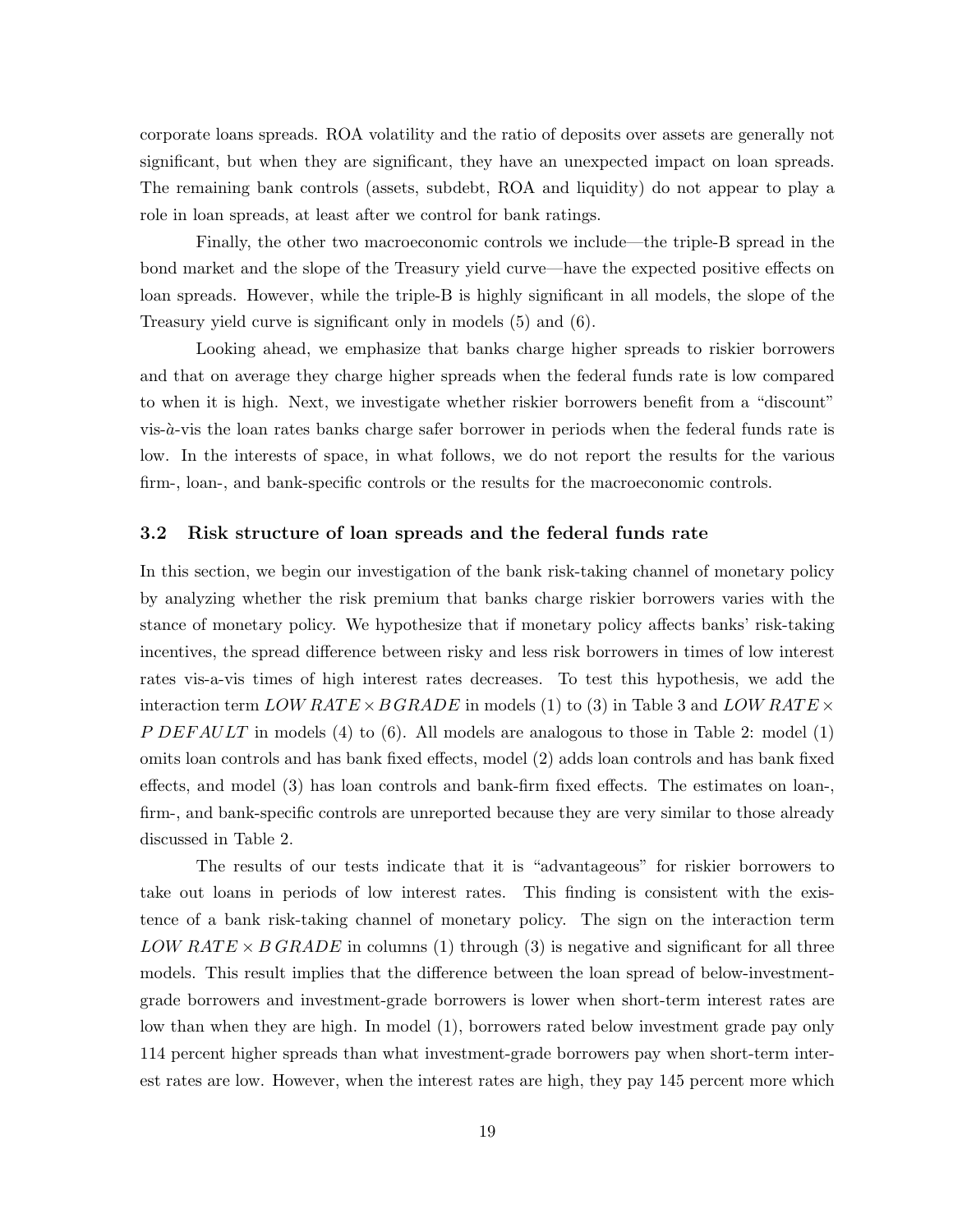is significantly higher than in the low regime. Similarly, in model (2), below-investment-grade borrowers pay 87 percent higher spreads than investment-grade borrowers when interest rates are low, and 117 percent more when interest rates are high. Likewise, in model (3), the percentage spread difference between below-investment-grade and investment-grade borrowers is 50 percent in times of low interest rates and 65 percent in high-interest-rate regime. Across all three models, the estimates on *LOW RAT E×UNRAT ED* and *LOW RAT E×B GRADE* have similar magnitudes, which suggests that the unrated borrowers experience underpricing similar to the below-investment-grade borrowers.

A potential concern with these results is that they rely on credit ratings. If credit ratings do not accurately reflect how changes in the stance of monetary policy affect the risk of borrowers, this could potentially explain our findings. Our next test addresses this concern by focusing on the borrower's probability of default. This measure of risk has two important advantages over the credit rating. It is computed from market data, and consequently it is a forward-looking measure of risk. As such, it is more likely to account for any effect that the stance of monetary policy may have on the borrower's risk of failure. Furthermore, in contrast to the credit rating which exists for only 50 percent of the borrowers in our sample, the probability of default is available for all the borrowers. For these reasons, we will rely on the borrower's probability of default in the rest of the paper.

The results of our tests using the borrower's probability of default are reported in models (4) through (6) of Table 3. The key insight of our investigation based on credit ratings continues to hold when we use the borrower's probability of default. The point estimate on *LOW RATE*  $\times$  *P DEFAULT* is negative in all models, although it is statistically significant only in models (5) and (6). In model (4) where the set of loan controls is omitted the estimate of the interaction term is insignificant, highlighting the importance of these variables. In model (5), one percent increase in the probability of default is associated with a 148 percent increase in spreads in the low-interest-rate regime and with a 188 percent increase in the high-interestrate regime. When we control for unobservable factors at the bank-firm level, risky borrowers enjoy 75 percent higher spreads in the low regime and almost 200 percent higher spreads in the high-interest-rate regime.<sup>15</sup>

Our finding that loan spreads are less sensitive to the borrower's risk of default in times of low short-term rates than in times of high short-term rates is consistent with the idea that banks discount risk in periods of monetary policy easing. In other words, our finding is

<sup>&</sup>lt;sup>15</sup>We estimate a more comprehensive specification (unreported) in which all variable in models  $(5)$  and  $(6)$ in Table 3 are interacted with *LOW RATE*. If monetary policy regimes affect loan spreads through other characteristics than the probability of default, this specification will account for it. The results suggest that the effect of the probability of default on loan spreads continues to hold above and beyond the joint effects of firm, bank, and loan factors and their interaction terms with the monetary policy regime.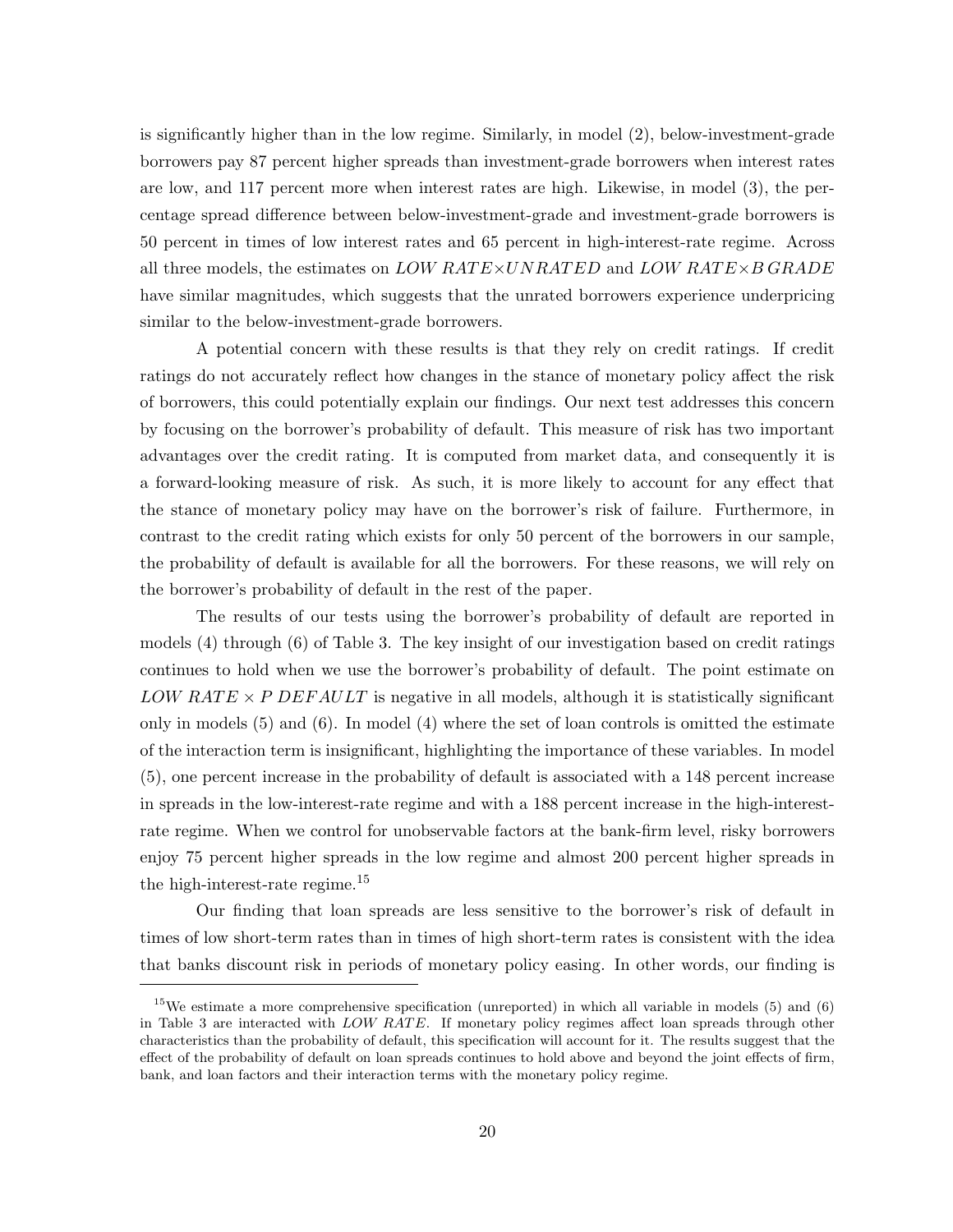consistent with the existence of a bank risk-taking channel of monetary policy.<sup>16</sup> It is possible, however, that the difference in the sensitivity of loan spreads to borrowers' risk is biased due to omitted variables correlated with monetary policy regimes. Another concern is that the result can be attributed to changes in the demand for loans rather than to changes in the supply of loans. Controlling for the loan characteristics, a large number of time-variant firm and bank controls, and time-invariant factors at the bank and bank-firm levels as well as macroeconomic conditions at the time of loan origination should mitigate those concerns. In the remainder of the paper, we report the results from several tests that we design to rule out various alternative explanations to our finding on the effect of monetary policy on banks' risk-taking incentives.

# **4 Can credit demand explain risky borrowers' loan discount?**

The estimate of *LOW RATE*  $\times$  *P DEFAULT* may be driven by credit demand and credit supply. For example, in times of low interest rates poor economic conditions affect risky borrowers relatively more (Erel et al. (2012). Due to weaker investment opportunities and hence weaker demand for credit, the loan spreads may be relatively lower for risky borrowers. We provide three qualitatively different tests below that argue that credit demand is not driving the result.

First, if risky borrowers decrease demand for credit in times of low interest rate regimes, observing a discount in loan pricing for these borrowers may be the result of decreased demand for credit. One way to rule out this plausible story is to examine loan quantities. If the credit supply curve shifts outward, holding everything else equal, we should observe lower prices of credit to be accompanied with greater credit amount at any given price. Alternatively, if lower prices are observed together with lower loan amounts, then supply effects are difficult to reconcile. In Table 4 we estimate the same specification as in equation (1) except for having loan amounts as a dependent variable.<sup>17</sup> In columns (1) and (2) we use credit rating as a

<sup>&</sup>lt;sup>16</sup>We have also investigated whether the bank risk-taking channel is present when interest rates are falling. We repeat the exercise we undertake in Table 3, but this time we identify monetary policy easing to be present in periods of falling interest rates and tightening to be present in periods of increasing interest rates. Periods of falling rates include loans originated from 1 January 1990 to 04 September 1992; 1 February 1995 to 30 January 1996; 29 September 1998 to 14 November 1998; 16 May 2000 to 25 June 2003; 17 August to 30 December 2010. Basically, looking at Figure 1 when the policy rate is downward sloping monetary policy is defined as easy and when it is upward sloping monetary policy is considered to be tight. We omit loans originated from January 31, 1996, to September 29, 1998 because during that period the rates cannot be clearly identified either as falling or increasing. Consistent with our previous results, we find that in periods of falling short-term rates it is relatively less expensive for riskier borrowers to take out loans than when short-term rates are going up.

<sup>&</sup>lt;sup>17</sup>An additional control that is not part of the loan spread regression is the percentage share that each lead arranger holds in the loan. This variable is missing for almost half of the observations. We include the observations with the missing category in the regression to avoid sample selection issues. Importantly, the results remain when we omit this variable or employ different rules for filling in the missing information (e.g.,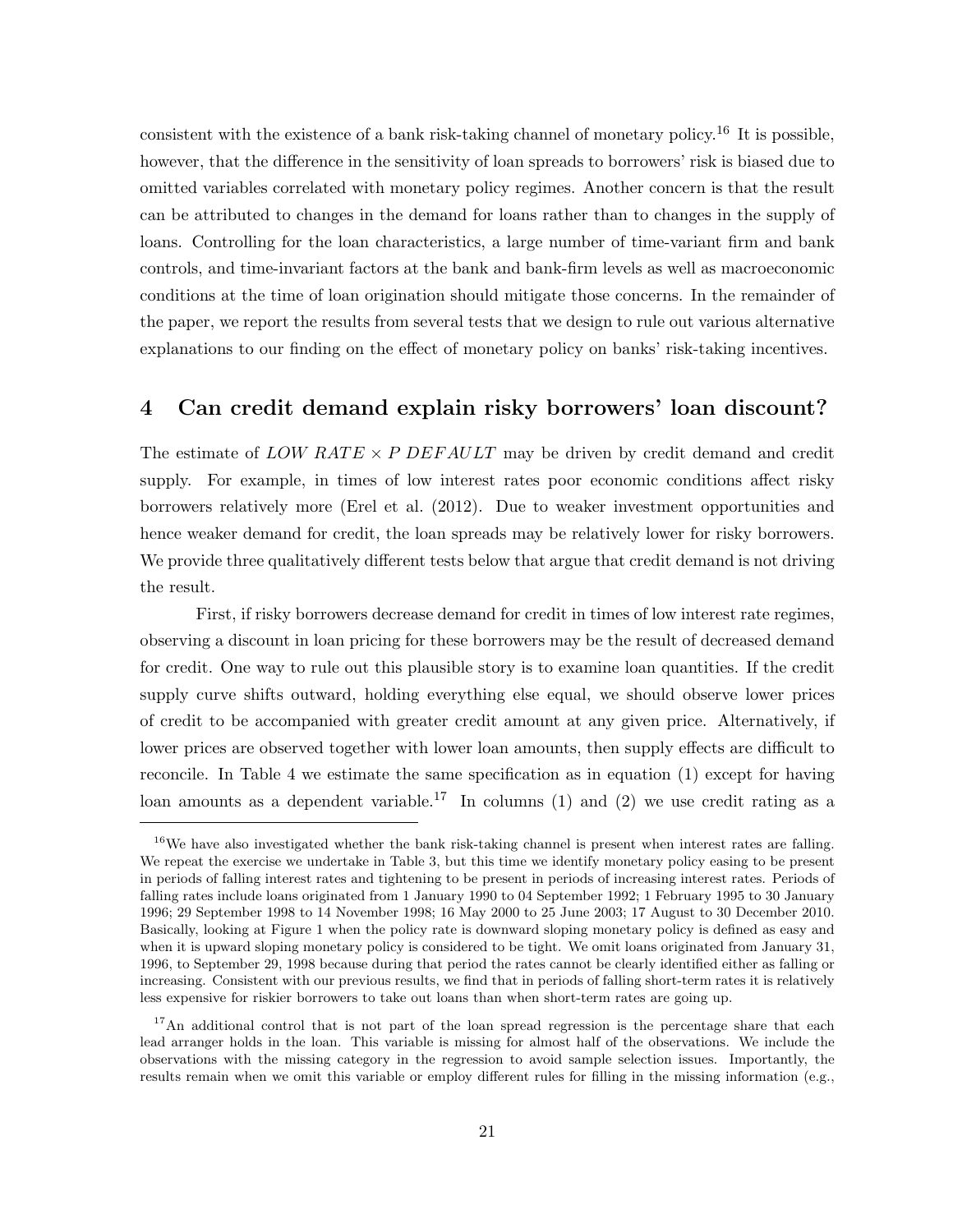measure of risk and in columns (3) and (4) we use the probability of default. The results show that below-investment grade borrowers obtain larger loans than investment-grade borrowers when interest rates are low. A similar effect is observed in column (2). In columns (3) and (4), we see that on average the relationship between probability of default and loan amount is negative. However, it is less so for risker borrowers when interest rates are low, i.e., the estimate on  $LOW RATE \times PDEFAULT$  is positive and significant. In times of low monetary policy, a relative price decline together with an increase in loan amounts for risky borrowers is consistent with credit supply effects, related to the bank risk-taking channel.

Second, to account for time-variant unobservable changes in loan demand we include time-firm fixed effects (e.g., Khwaja and Mian (2008)). This allows us to control for loan demand shocks within a specific time period. The identification comes from comparing loan spreads for the same firm in the same time period across different banks. If demand shocks are correlated with the monetary policy regime and/or a firm's riskiness including time-firm fixed effects would remove away the effect of credit demand on *LOW RATE*  $\times$  *P DEFAULT*. In column (1) of Table 5 we report the coefficients of interest. To ensure that the same firm takes more than one loan over a specific time period, we define time as a three year period. Since not all firms take more than one loan in the specified period we use as many as half of the observations. As in the previous section, the conclusion that the loan spread between risky and safe borrowers is lower during easy monetary policy regime continues to hold. In column (2), we go a step further and include time-firm-bank fixed effect. The identification comes from comparing spreads within the same firm, bank and time period. In such a way we control for unobserved time-varying heterogeneity at the bank-firm level. The results further reinforce the above conclusion.

Third, we investigate whether our results hold across borrowers of different size. To that end, in columns (3) through (6) of Table 5, we estimate loan spread regressions separately for large and small firms. This test is important because large and small firms may be subject to different unobserved firm-specific demand shocks that happen to be correlated with monetary policy regimes. Therefore, if the estimate of *LOW RAT E×P DEF AULT* is correlated with uncontrolled demand shocks that are different for large and small firms, we run the risk of observing that the estimate is negative and significant either for large or small firms. This would suggest then that demand rather than supply factors are at play. We observe in columns (3) and (4) (bank fixed effects) and in columns (5) and (6) (bank-firm fixed effects) that the estimates are negative and significant for both large and small firms. As far as the magnitude of these estimates is concerned, large firms experience a greater undercut when interest rates are low than small firms do. One possible explanation is that large firms may have alternative

the average percent of shareholdings by bank within a year).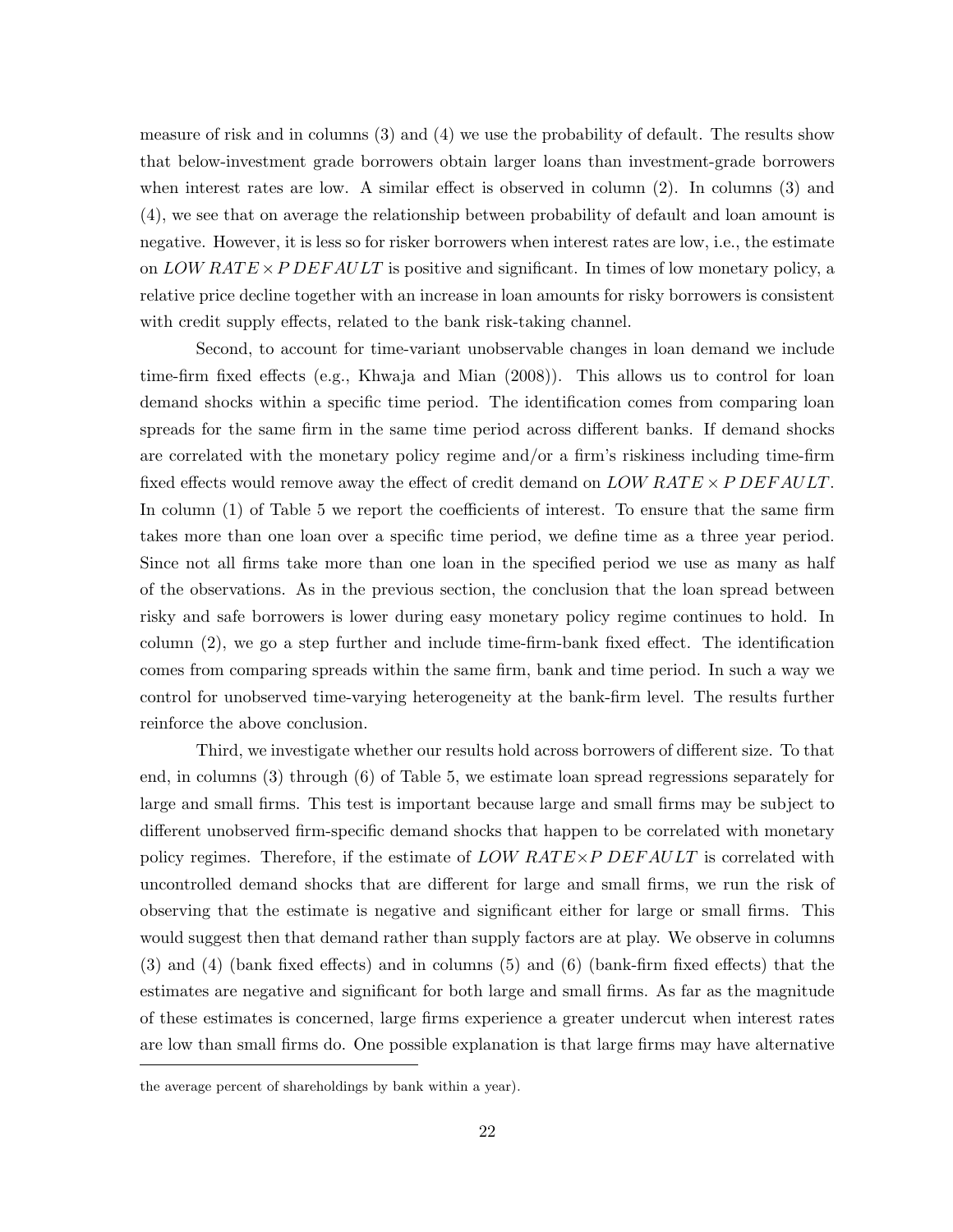sources of financing and that banks decrease their price more aggressively to provide incentives to borrow. Alternatively, according to the broad credit channel, loose monetary policy causes borrowers' balance sheets to improve their collateral values. To the extent that small firms improve their net worth relatively more when interest rates are low, we would expect that these firms are more affected by this channel. This explanation, however, is not supported by the data because it is large risky firms that experience a greater cut than small risky firms.

# **5 Other robustness tests**

In this section, we report additional robustness tests of our key findings. In the interest of space and because of the advantages that the probability of default has over the credit rating, we use the borrower's probability of default in the robustness tests.

#### **5.1 Probability of default after loan origination**

Finding that loan spreads are relatively lower for riskier borrowers in times of low versus high interest rates is consistent with a bank risk-taking channel of monetary policy, but it could also be the result of the following situation. Loan spreads of risky borrowers are relatively lower when interest rates are low because banks expect these borrowers to improve their risk profiles in the future. Similarly, when interest rates are high, banks may expect firms to deteriorate their risk profiles. Recall that our measure of borrower risk—the borrower's probability of default—aims at capturing the borrower's risk of default in the year following loan origination and that the average maturity of the loans in our sample is four years. To address this concern, we examine whether the probability of default changes one, two, and three years after loan origination compared to the year of origination. In Table 7 we report results for the first, second, median, and the last loan. The median number of loans within a firm is three. We estimate the probability of default regressions during and after loan origination periods. In the upper panel we focus on loans originated in the low-interest-rate regime, and in the lower panel we focus on loans originated in the high-interest-rate regime.

In the upper panel, we observe that the probability of default is not statistically different for one, two or three years after loan origination compared to the year of loan origination. We observe in column (4) that the probability of default is actually higher after a firm's last loan is originated. Looking at the lower panel of the table, we do not detect any systematic pattern of the probability of default after loan origination in the high-interest-rate regime. These results indicate that banks do not give an interest rate discount to risky borrowers in periods of low interest rates relative to periods of high interest rates because they expect risky borrowers to have lower or higher probability of default in the near future.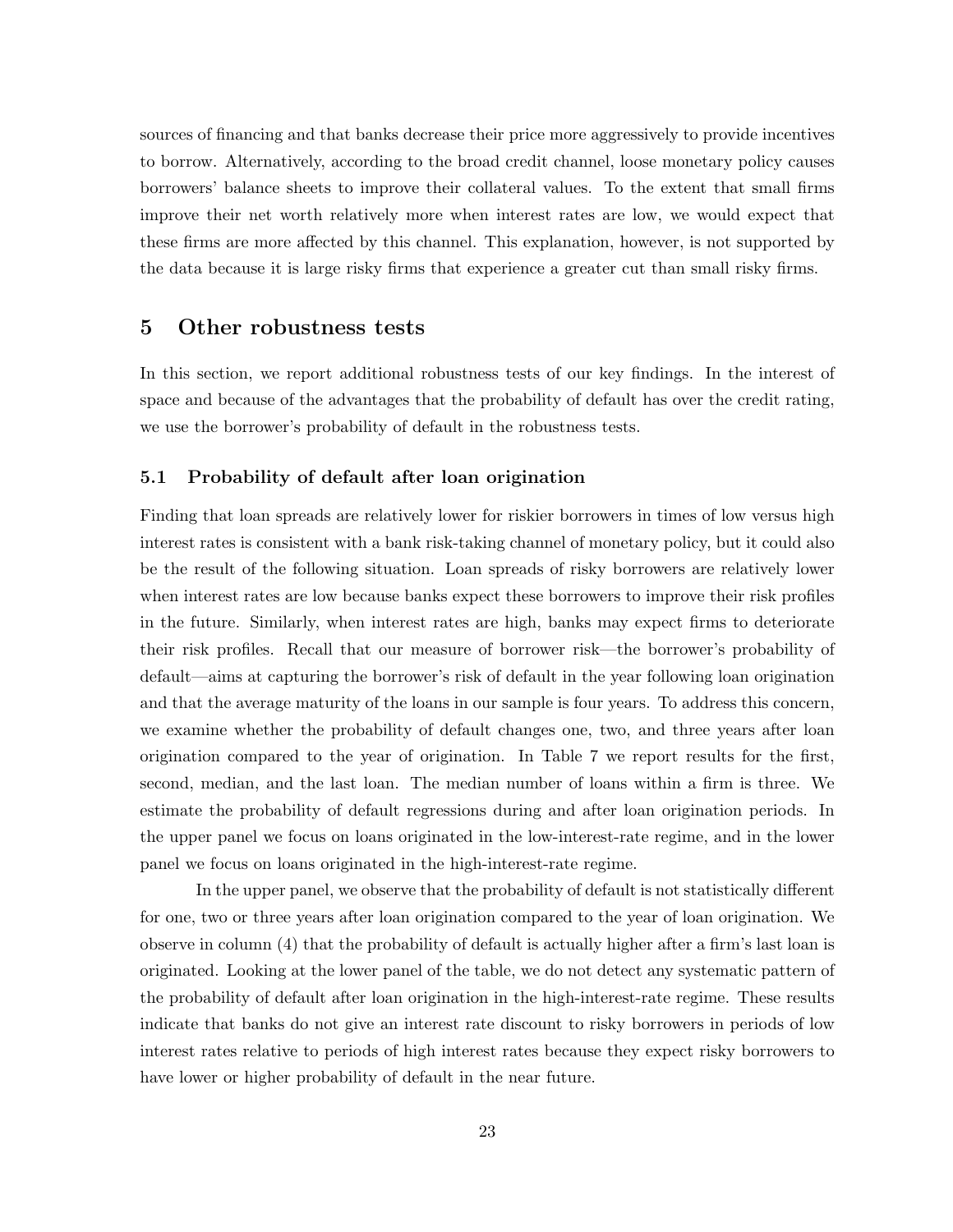#### **5.2 Economic conditions**

We investigate the role of economic conditions. Our loan spread findings can be the result of the economic conditions rather than the result of monetary policy *per se* as both are arising endogenously. Of course, the policy rate and macro conditions evolve endogenously in the economy and isolating economic from monetary policy fluctuations would require a setting in which monetary policy is exogenous to loan demand and supply.

In Table A1 in Appendix 3 we include various measures of economic conditions and look at whether the estimate on *LOW RATE×P DEFAULT* is still preserved. In column (1), we add the quarterly GDP growth rate (*GDP*) and its interaction with the borrowers's probability of default. We find that the estimates on *LOW RAT E×P DEF AULT* in columns (1) and (2) preserve their negative sign and are comparable to those in Table 3, columns (5) and (6). The estimates on  $GDP \times P$  DEFAULT in models (1) and (2) take a positive sign suggesting that high GDP growth and high probability of default are associated with higher spreads.<sup>18</sup>

In columns (3) and (4), we use negative output gap ( $NEG$   $OUTPUT$   $GAP$ ) as an alternative measure of economic conditions. This variable is the negative value of the difference between the actual GDP and the estimated potential GDP according to the Congressional Budget Office. The results are very similar to those in columns (1) and (2) with the exception that the estimate on *LOW RAT E×P DEF AULT* loses its significance in the specification with bank fixed effects. In columns (5) and (6) we identify recession periods as defined by the National Bureau of Economic Research and find that the estimates on *LOW RAT E×P DEF AULT* are preserved. Overall, using three different measures of economic conditions does not distort the impact of borrower risk on loan spreads in times of low interest rates. This is not to say that economic conditions do not affect loan spreads but rather that they contribute to those spreads together with the stance of monetary policy.

In columns (7) and (8), we introduce the Chicago Fed National Activity Index as a proxy for economic activity. This index tracks periods of economic expansion and contraction.<sup>19</sup> We note that including the index in the loan spread regression does not affect our coefficient

<sup>18</sup>In unreported analysis, we have estimated a model with a triple interaction term between *GDP*, *LOW RAT E* and *P DEF AULT*. Our results continue to hold. We have also defined high and low GDP regimes similar to the monetary policy regimes. The unreported results are consistent with the specifications in Table A1.

<sup>&</sup>lt;sup>19</sup>The economic indicators used for the index are from several data sources: production and income data, employment and unemployment hours, personal consumption and housing, and sales, orders and inventories. All data series are adjusted for inflation. Overall, the index is a weighted average of 85 economic indicators. It is observed that if the three-month moving average falls below -0.7, there is an increasing likelihood that a recession has begun. The idea behind the index construction is that there is some factor common to all of the various inflation indicators, and it is this common factor, or index, that is useful for predicting inflation. Research has found that the CFNAI provides a useful gauge on current and future economic activity and inflation in the United States.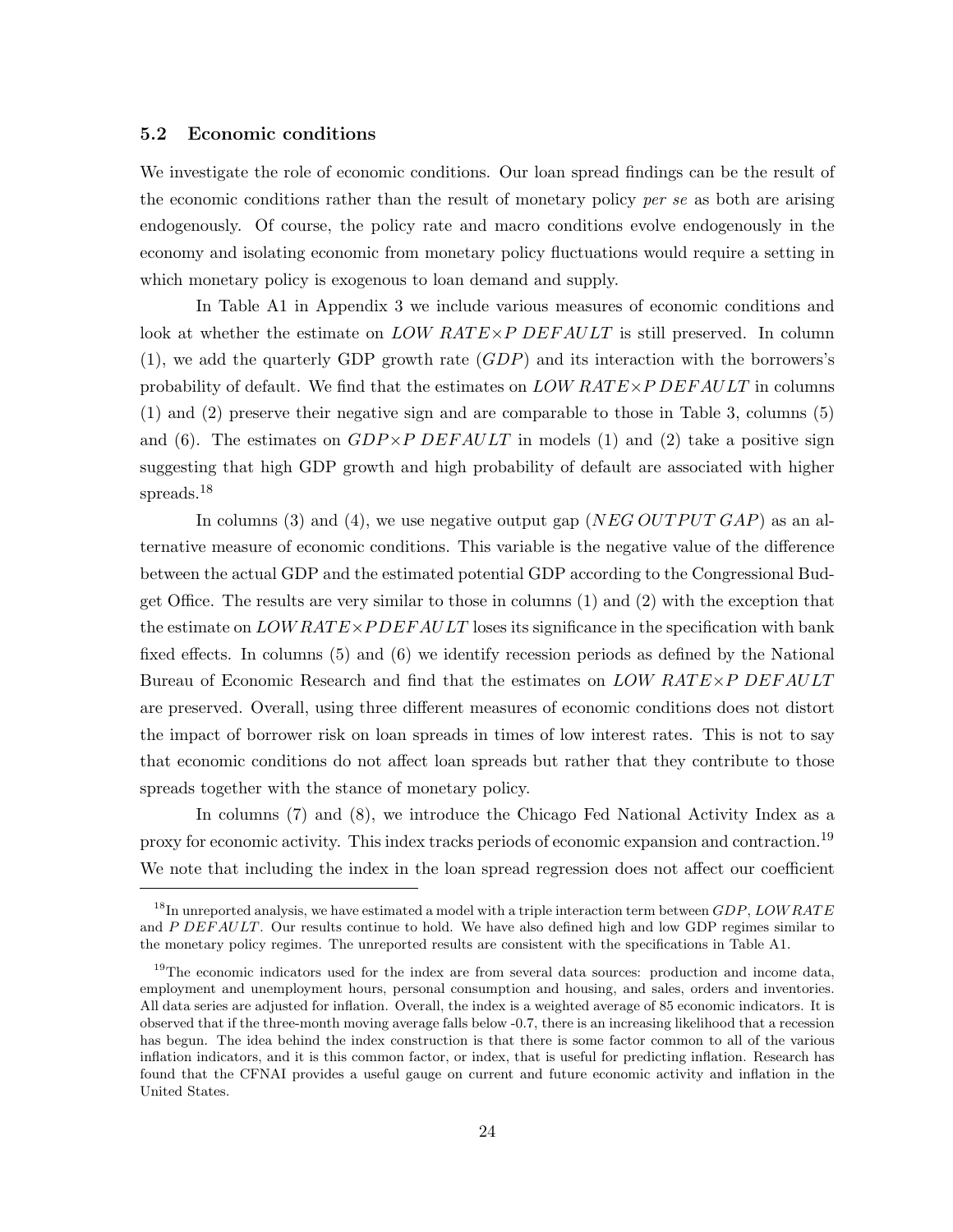of interest on *LOW RAT E×P DEF AULT.*

These results should alleviate concerns that the results in Table 3 can be explained by cycles of economic activity that overlap with monetary policy. To reduce these concerns further, we investigate the robustness of our findings to the importance of the economic conditions by looking at lending of U.S. banks to Canadian firms. Specifically, we investigate whether U.S. banks also undercut loan spreads to riskier borrowers in Canada in periods when U.S. interest rates are low.

#### **5.2.1 U.S. bank lending to Canadian firms**

If U.S. banks are affected by U.S. monetary policy, they are likely to transfer this effect to *both* their U.S. borrowers *and* their Canadian borrowers. The reverse, that is, the impact of loan demand by Canadian firms and the Canadian economic environment on U.S. monetary policy, is not likely to happen. Therefore, if we find that U.S. banks have the same pricing policy for Canadian borrowers as for U.S. borrowers, this will provide stronger support that our results are not driven by the response of monetary policy to demand shocks and vice versa. This is subject to the assumption that the U.S. and Canadian economies are not affected by the same demand shocks. To investigate this hypothesis, we first identified the loans in Dealscan that U.S. banks extended to nonfinancial corporations operating in Canada.<sup>20</sup>

Looking at Table A2 in Appendix 3, below-investment-grade Canadian firms that borrow from U.S. banks pay relatively less than their investment-grade counterparts in times of low interest rates in the United States. This result holds across different specifications and it is similar to the result we find for U.S. borrowers. Since the Canadian economic environment is less likely to influence U.S monetary policy than the economic environment in the U.S., our evidence that U.S. banks offer an interest rate discount to both riskier corporations operating in the U.S. and riskier corporations operating in Canada when short-term interest rates are low in the United States adds important support to our evidence on the existence of a bank risk-taking channel in the U.S.

<sup>&</sup>lt;sup>20</sup>We identify 6,127 loans taken out by 1,669 Canadian corporations. Since only 525 of these corporations are publicly listed, we estimate our model of loan spreads both with and without firm controls. For the same reason, in this test we proxy for the risk of the borrower by its credit rating and do not consider a specification which uses the borrower's probability of default. Even though we identify 525 Canadian publicly listed firms, the probability of default data is available for only 150 of these firms. Also, because Canadian borrowers have fewer loans than their American counterparts, we estimate our model of loan spreads only with bank fixed effects.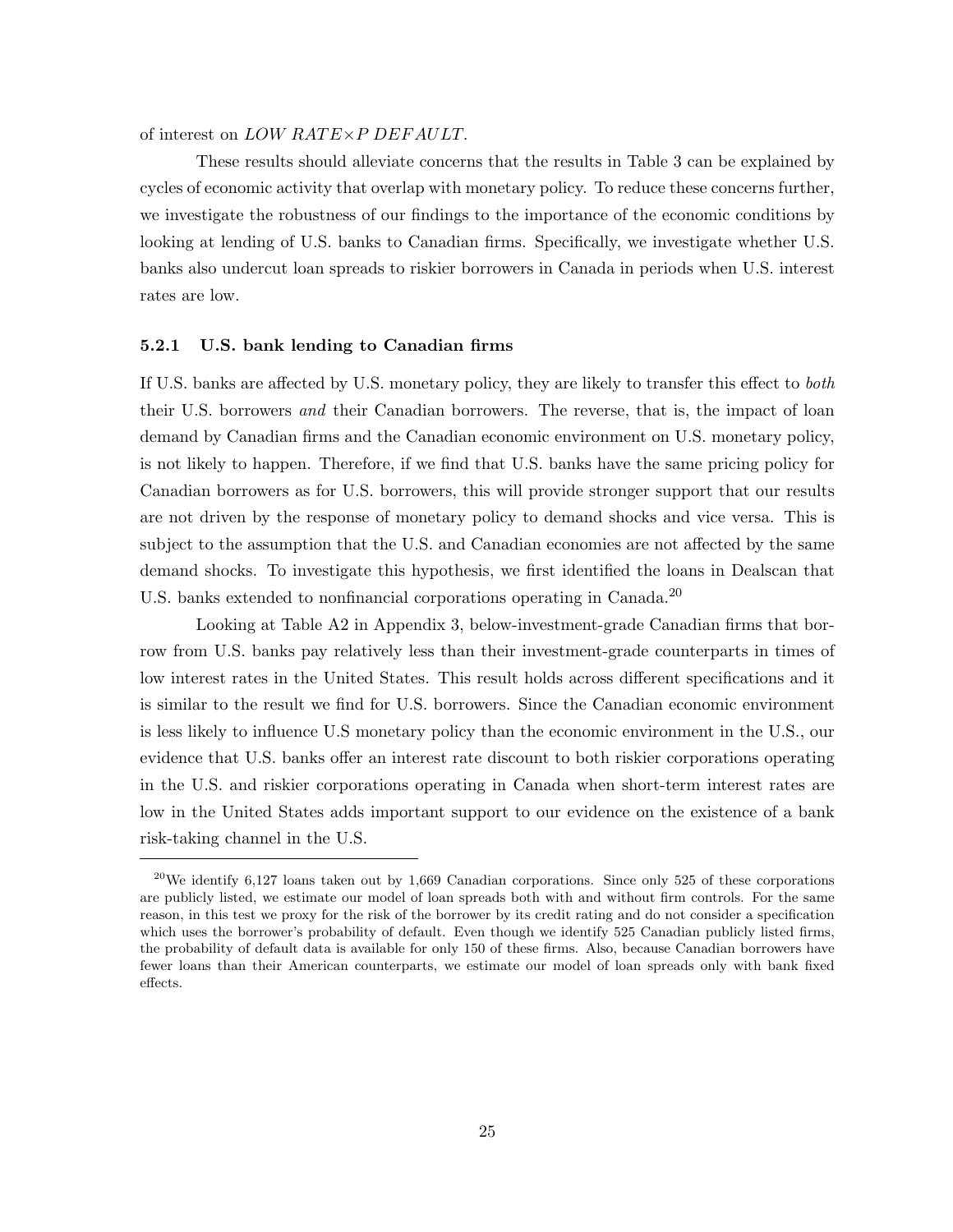#### **5.3 Monetary policy shocks**

Identifying the impact of monetary policy on loan rates is subject to simultaneity between monetary policy and economic development as the federal funds rate respond to information about future developments in the economy. Romer and Romer (2004) takes into account this type of endogeneity by removing anticipatory movements from the intended funds rate. Specifically, they examine narrative accounts based on the minutes and statements from the Federal Open Market Committee (FOMC) meetings to isolate desired policy change. Next, the intended federal funds rate is regressed on the Federal Reserve's internal forecasts of inflation and real activity. The residuals from this regression are the monetary policy shocks, interpreted as changes in the intended federal funds rate that are not made in response to forecasts of future economic conditions.<sup>21</sup>

Table 8 reports the results of a regression specification similar to that in Table 3 except for the definition of monetary policy. In columns (1) and (2) monetary policy easing is based on Romer and Romer monthly shocks and in columns (3) and (4) it is based on a Tayortype rule. Looking at columns (1) (with bank fixed effects) and (2) (with bank-firm fixed effects), the loan spread for riskier borrowers is relatively smaller for periods of easing versus periods of tightening. This evidence is consistent with our previous results. The advantage of this measure is that it removes away anticipatory changes in the economic conditions which affect monetary policy. Easing (*ROMER SHOCK*) is a dummy variable that takes one for negative residuals and zero otherwise.<sup>22</sup> In columns (3) and (4) the monetary policy shocks are based on a deviation of the actual federal funds rate from from a Taylor-rule predicted funds rate. The rule includes inflation and unemployment less the Congressional Budget Office natural unemployment rate. The results suggest that the loan spreads are lower for more risky borrowers when monetary policy shock indicates easing according to the Taylor rule (*T AY LOR SHOCK*).

Overall, when using two different approaches to remove the anticipated economic development that affects the federal funds rate our conclusion that risker borrowers experience a discount when monetary policy is easy remains.

<sup>&</sup>lt;sup>21</sup>The variables that are included in the regression of the intended federal funds rate are GDP deflator, real GDP and unemployment. Romer and Romer (2004) provide monetary policy shocks up to the end of 1996. We thank Christopher Crowe for making the data from 1990 to 2008 available to us. For details see Barakchian and Crowe (2010).

 $^{22}$ We drop observations around the zero cutoff point to avoid misclassification of easing and tightening regimes. The same applies for the Taylor rule shocks. The results remain when we do not exclude these observations.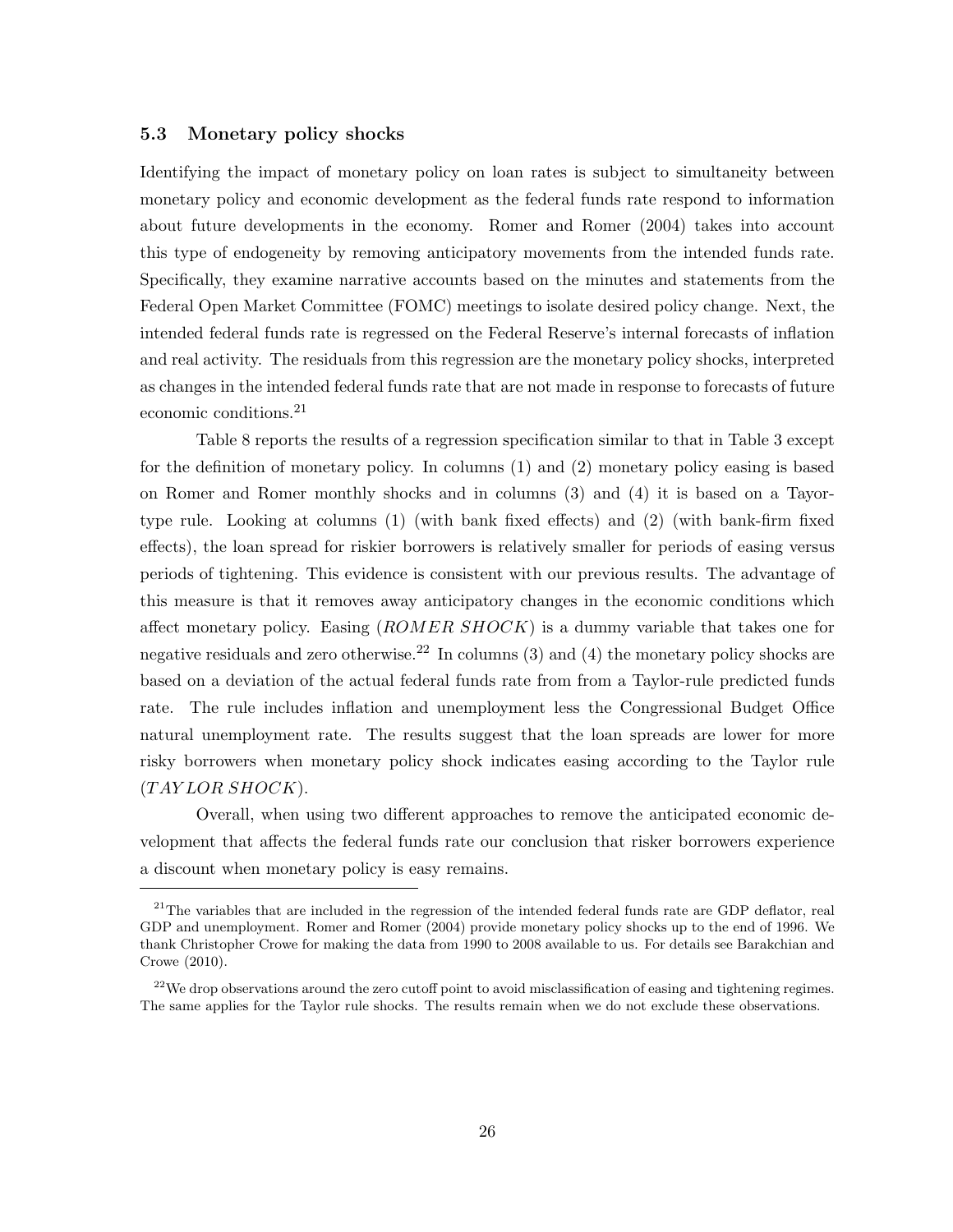# **6 Do bond investors also offer a discount to riskier borrowers?**

We have already ruled out that demand alone explains the interest rate discount that riskier borrowers enjoy (relative to safer borrowers) in the loan market in periods of low short-term interest rates. Notwithstanding this evidence, one may still wonder if this discount is bank driven or alternatively it is the result of omitting unobservable factor correlated with the borrower's risk of default.

One way to address this concern is to see if riskier borrowers also enjoy a discount when they raise funding in the bond market in periods of low short term interest rates. Some of the reasons put forth in the literature for banks to seek on more risk in periods of easing monetary policy arguably also apply to bond investors. However, unlike banks bond investors are not protected by the safety net and hence are less likely to become as risk-taking as banks when monetary policy is loose. To that end, we investigate the effect of monetary policy on bond spreads (over Treasury).

We report the results of our investigation of bond spreads in Table 6. We control for issue and issuer characteristics. We use the same set of firm controls as in the loan regressions (see Table 3). In columns (1) and (2) the reported specifications control for several issue features such as whether the bond is callable, convertible, placed privately and/or has a floating coupon. In columns (3) and (4) we drop bonds that are callable, convertible and floating coupon bonds. Our coefficients of interest are *LOW RAT E×B GRADE* and *LOW RAT E×P DEF AULT*.

In columns (1) and (3) we observe that the estimate on the interaction term is positive and significant suggesting that risky issuers are priced relatively higher when interest rates are low. This is exactly the opposite to the evidence of loan spreads. Similarly, in columns (2) and (4) where probability of default is used, we observe positive interaction terms. In columns (5) and (6) we find similar evidence when privately placed bonds are excluded. It appears therefore that in contrast to banks, the risk appetite of bond investors—usually insurance companies, pension funds and other investment managers—is not affected by the stance of the monetary policy in the same way. This evidence adds to our interpretation that the interest rate discount riskier borrowers enjoy (relative to safer borrowers) in the loan market when short-term interest rates are low is driven by banks' risk-taking incentives. We find evidence that risk-taking in times of low interest rates is not present in the bond market, however a thorough investigation of the difference between the syndicated loan and the bond market is beyond the scope of this paper.

While this exercise confirms that risk-taking behavior is pertinent to banks, it does not allow to pin down its source. For this reason, in the next section we attempt to provide direct evidence that the interest rate discount is indeed driven by banks' risk-taking incentives.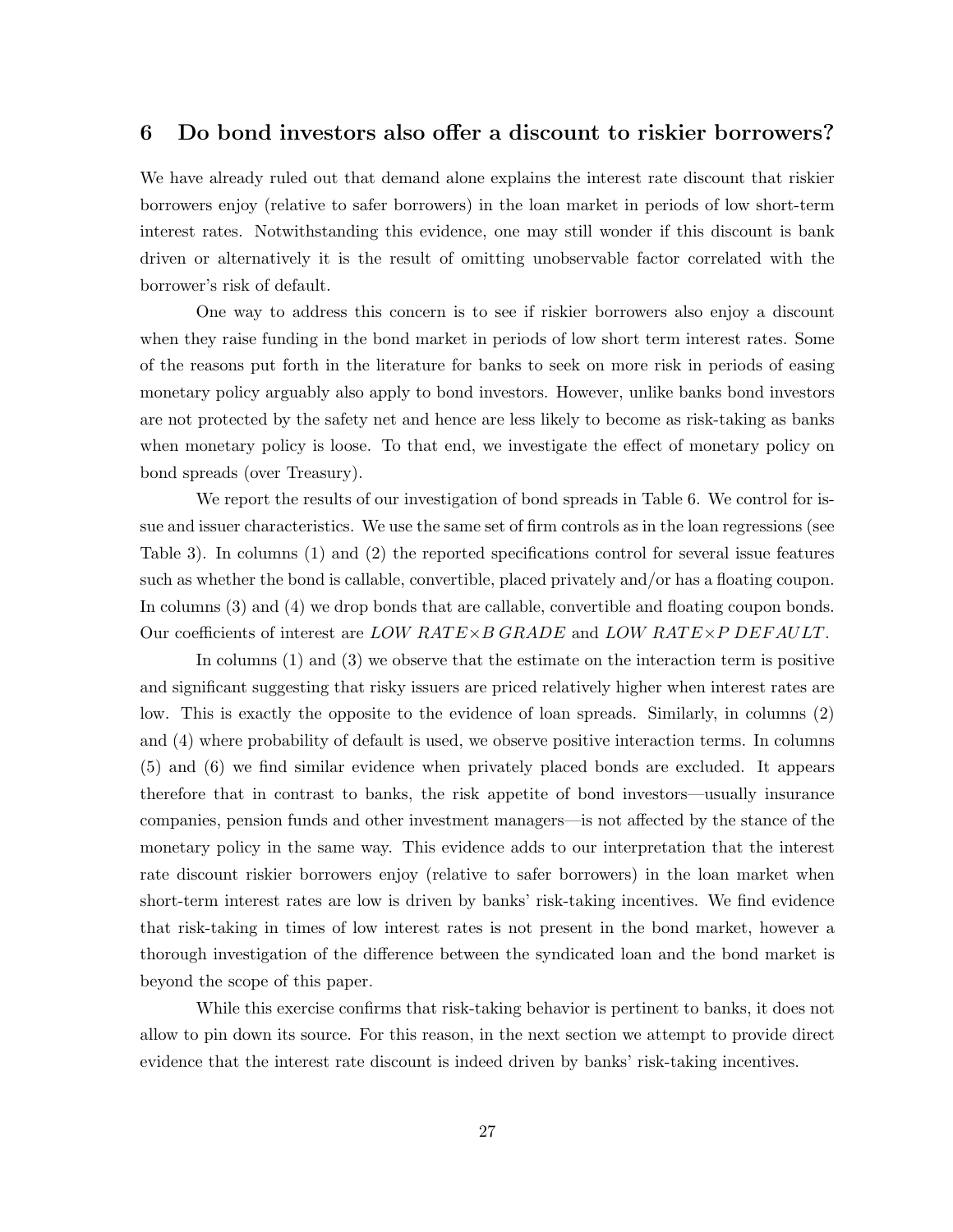# **7 Using SLOOS to identify bank risk-taking**

We have interpreted the interest rate discount to riskier borrowers (relative to safer borrowers) in periods of low short-term interest rates as evidence of the bank risk-taking channel of monetary policy. While we have already provided solid evidence that this discount is bank driven, one could still wonder if it is indeed driven by banks risk appetite.

To confirm that the interest rate discount riskier borrowers enjoy (relative to safer borrowers) when short-term interest rates are low derives from a change in banks' risk appetite, in this section we report the results of the two-step procedure we developed using the information banks provide in the Senior Loan Officers Opinion Survey on their lending standards. That information is valuable for an investigation of the bank risk-taking channel of monetary policy because it allows us to extract a bank-specific measure of risk appetite that by construction is not driven by changes in banks' balance sheets and macroeconomic conditions.

#### **7.1 Bank lending standards and the federal funds rate**

We begin this part of our investigation by considering the information banks provide in response to the SLOOS question of whether they have eased their standards for approving loans.<sup>23</sup> We estimate a probit model in the first stage of our two-step approach in which the dependent variable is a categorical variable that takes the value one if the bank indicates it has eased its lending standards and zero otherwise. The independent variables of the first-stage model are the set of bank and macro factors described in Section  $2.2.3^{24}$ 

We construct the generalized residuals following Gourieroux et al. (1987) and use them as a measure of the bank's easing of lending standards in the second stage regression. As we cannot point to the direct reason for easing, we view this measure as a more general proxy for soft lending standards. One advantage of using this measure of bank lending standards is that it allows us to pin down directly the propensity to ease at the bank level. In our previous tests, we find suggestive evidence of the bank risk-taking channel—the sensitivity of loan spreads to the borrower's probability of default in times of low versus high short-term rates. However, without using a proxy of banks risk tolerance, we cannot be sure whether risk-taking is at play. Another advantage of that measure is that it is not built on bank balance sheet information, but it comes instead from an alternative source of bank information—the survey of bank lending

 $^{23}$ The exact survey question is: "Over the past three months, how have your bank's credit standards for approving applications for C&I loans or credit lines—other than those to be used to finance mergers and acquisitions—to large and middle-market firms changed (annual sales of \$50 million or more)?"

<sup>&</sup>lt;sup>24</sup>We do not report the results of the first stage in the interest of space, but they are available from the authors upon request. The policy rate does not enter into the first stage because we are interested in exploring the joint impact of the monetary policy regime and the residual bank risk tolerance in the second stage.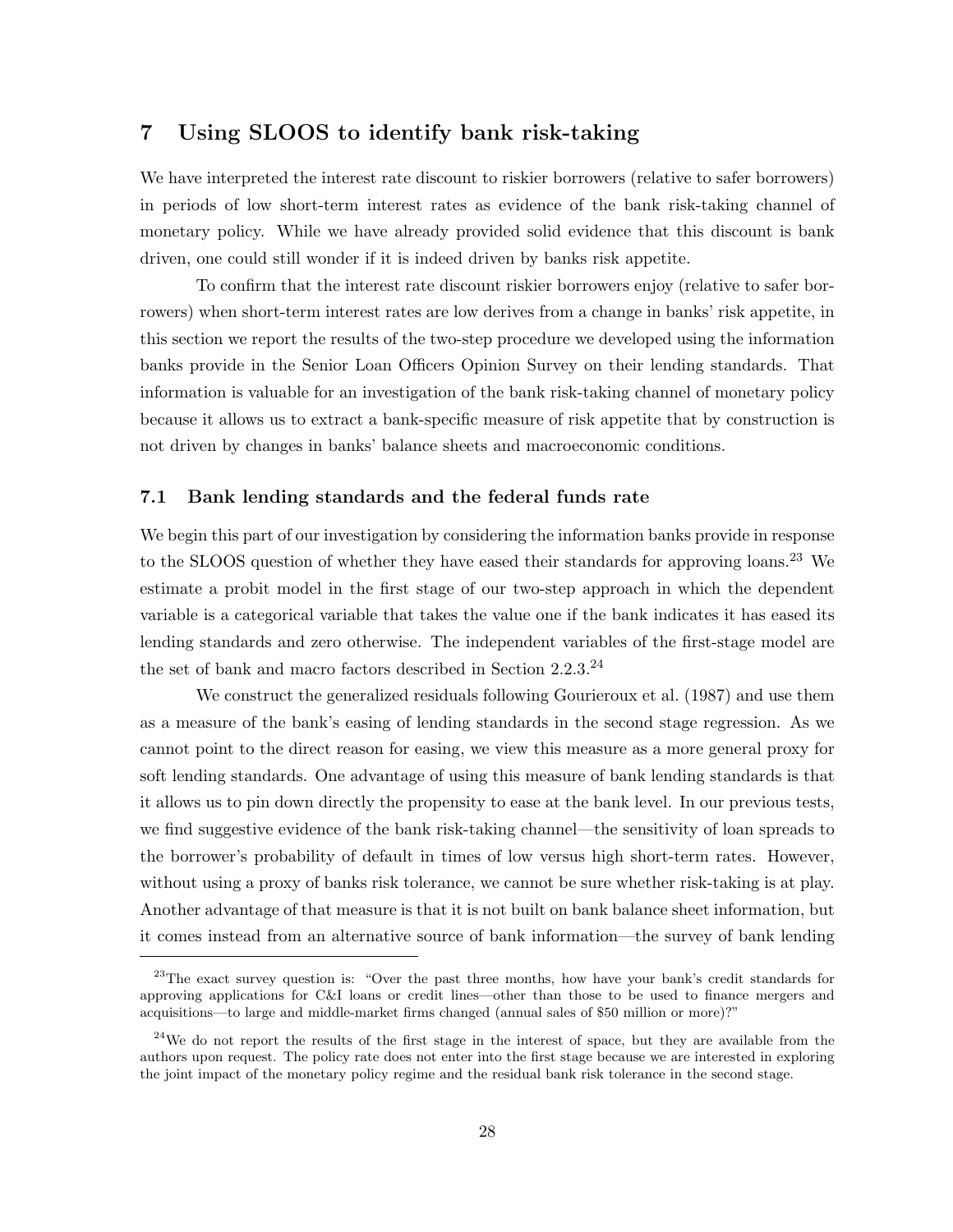standards. These data permit the extraction of a cleaner measure of banks' incentives to ease their lending standards based on responses of bank officers.

Table 9 reports the results of the second-stage regressions on loan spreads. In column (1), the estimates on  $EASING_{RES}$ , and *P DEFAULT* $\times EASING_{RES}$  are not significant, suggesting that softer lending standards neither alone nor through a firm's probability of default affect loan spreads. The same result is preserved when bank-firm fixed effects are included in column (2).

Because we are interested in the differential impact of *P DEF AULT×EASINGRES* across low and high monetary policy regimes, in columns (3) and (4) we introduce regression models that allow for the complete interaction among *P DEF AULT, EASINGRES* and *LOW RAT E*. The estimate on *EASINGRES×LOW RAT E×P DEF AULT* shows whether *P DEF AULT×EASINGRES* differs across monetary policy regimes. In column (3), where bank fixed effects are considered, the estimate on *EASINGRES×LOW RAT E×P DEF AULT* is -1.223 and it is statistically significant. The interpretation is that when interest rates are low, easing banks charge riskier borrowers relatively less than tightening banks compared to the high regime of monetary policy. The same conclusion holds when we add bank-firm fixed effects in column (4).

One concern with these results is that banks ease their lending standards only when interest rates are low. When comparing the distribution of *EASINGRES* between high and low monetary policy regimes, we find that the parameters of the two distributions are very similar. This finding is important because it allows us to isolate the effect of *LOW RAT E×P DEF AULT* from  $EASING_{RES} \times LOW\ RATE \times P \ DEFAULT.$ 

The significant coefficient on the triple interaction term in column (3) indicates that loan spreads for risker borrowers originated by easing banks are lower in times of low interest rate regime relative to times of high interest rate regime. To better understand the interpretation of the triple interactions term, In Table 10 we compute the marginal effects of the probability of default on spreads for LOW and HIGH interest rate regimes separately for easing and tightening banks. For low interest rate regime and easing banks (column (1)), the (log) difference in spreads between risky (probability of default is 0.2) and safe (probability of default is 0.05) borrowers is 0.108. When banks tighten their lending standards this loan spread differential is 0.144 (column (2)). Hence, easing banks charge risky borrowers relatively less (-0.035) than tightening banks when the interest rates are low.

On the contrary, when the interest rates are high easing bank price risky borrowers relatively more than tightening banks (column (3-4)). The difference-in-difference-in-differences estimate reported in column  $(5)$  is equal to  $-0.274$ . It indicates that easing vis-a-vis tightening banks price risky borrowers less when rates are low compared to when the rates are high.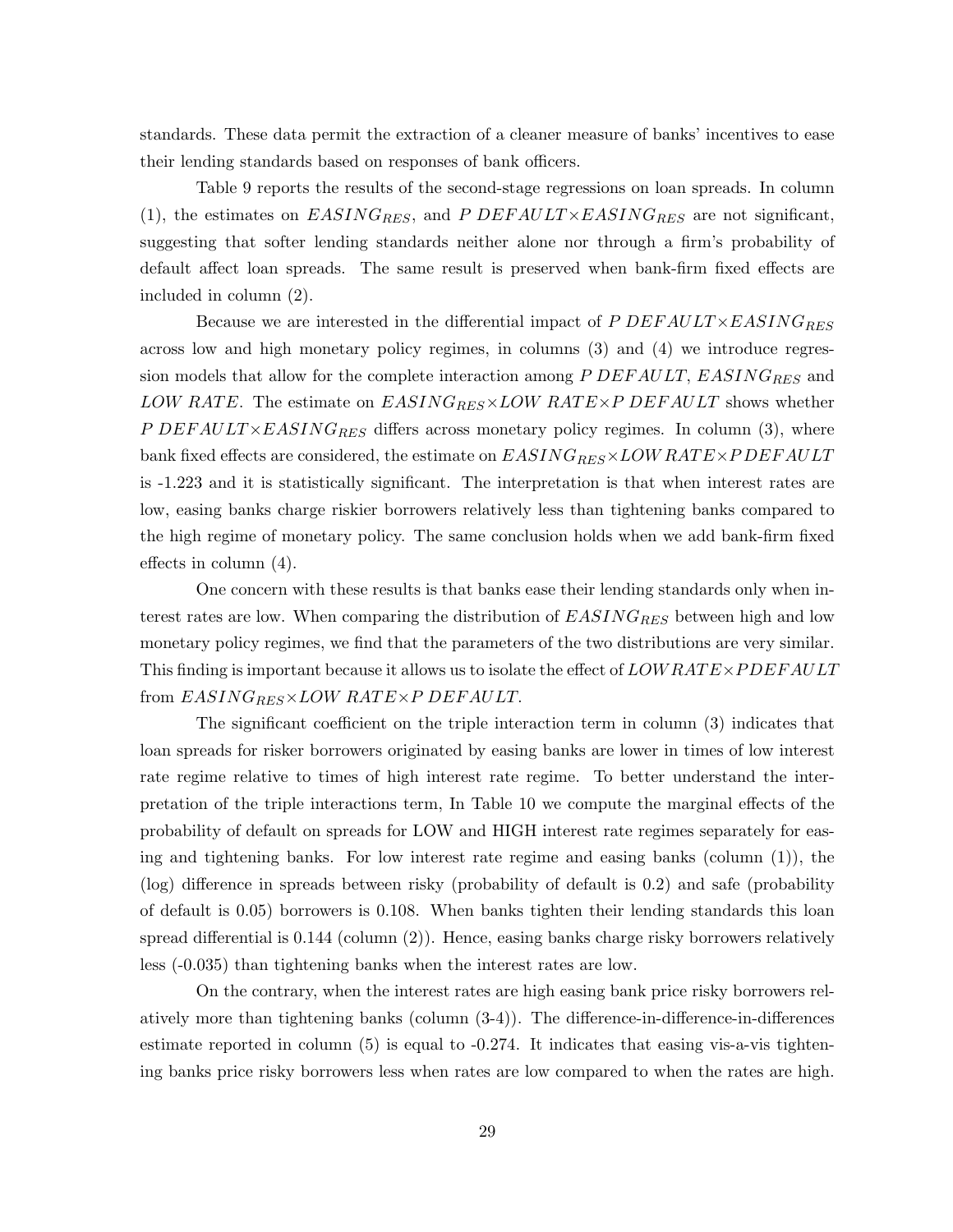The difference-in-difference-in-differences estimate corresponds to the average triple interaction term in columns (3) of Table 9.

#### **7.2 Bank risk tolerance and the federal funds rate**

Our finding that easing banks put less weight on risk when they set rates on loans they extend in periods of low short-term rates adds important support to our prior assertion that the interest rate discount riskier borrowers enjoy when they borrow in these periods is the result of an increase in banks' risk appetite. The next test considers the information banks provide in response to a question in SLOOS which is even more relevant for our purposes because it is about the importance of "increased tolerance for risk" when they ease the terms for C&I loans.<sup>25</sup> The response of this question is particularly valuable to our investigation because it captures precisely the bank's appetite for risk. While the residuals in Table 9 capture risk appetite due to easing of the lending standards in general, easing due to greater risk tolerance goes a step further to clarify the exact reason for such easing.

Using the information from this second question, we construct *RISKT OLRES.* This is the residual from a probit regression that builds on the indication that a bank's "increased tolerance for risk" played an important role in the decision to ease its lending standards for C&I loans. We then use this information in our model of loan spreads similar to what was done with *EASING<sub>RES</sub>*. The second stage results that use *RISK TOL<sub>RES</sub>* are reported in Table 11. In column (1), the negative sign on *P DEFAUL*×*RISK TOL<sub>RES</sub>* suggests that banks that are easing because they have become more risk tolerant charge riskier borrowers relatively less than other banks. In column (2), where bank-firm fixed effects are included, this estimate is purged away suggesting that banks' underpricing behavior is attenuated when we account for repeated relationships between borrowers and banks. In column (3), the negative sign and large magnitude on the estimate on *RISK TOL<sub>RES</sub>*×*LOW RATE*×*P DEFAULT* suggests risk tolerant banks lower spreads relatively more for risky borrowers in the low monetary policy regime compared to the high interest rate regime. The interpretation is that more risk-taking banks offer lower spreads to relatively less risky borrowers in low interest rate regimes relative to high interest rate regimes.

The results of model (3) imply that the estimated loan spreads for risker borrowers charged by banks with more appetite for risk is 189 percent lower in times of low interest rates than in times of high interest rates. The results of model (4), which account for bank-firm fixed effects instead of bank fixed effects, in turn imply that the average loan spread for risker borrowers charged by banks with more appetite for risk is 32 percent lower in times of low

<sup>&</sup>lt;sup>25</sup>The exact survey question is: "If your bank has eased its credit standards or its terms for C&I loans or credit lines over the past three months, how important have been increased tolerance for risk?"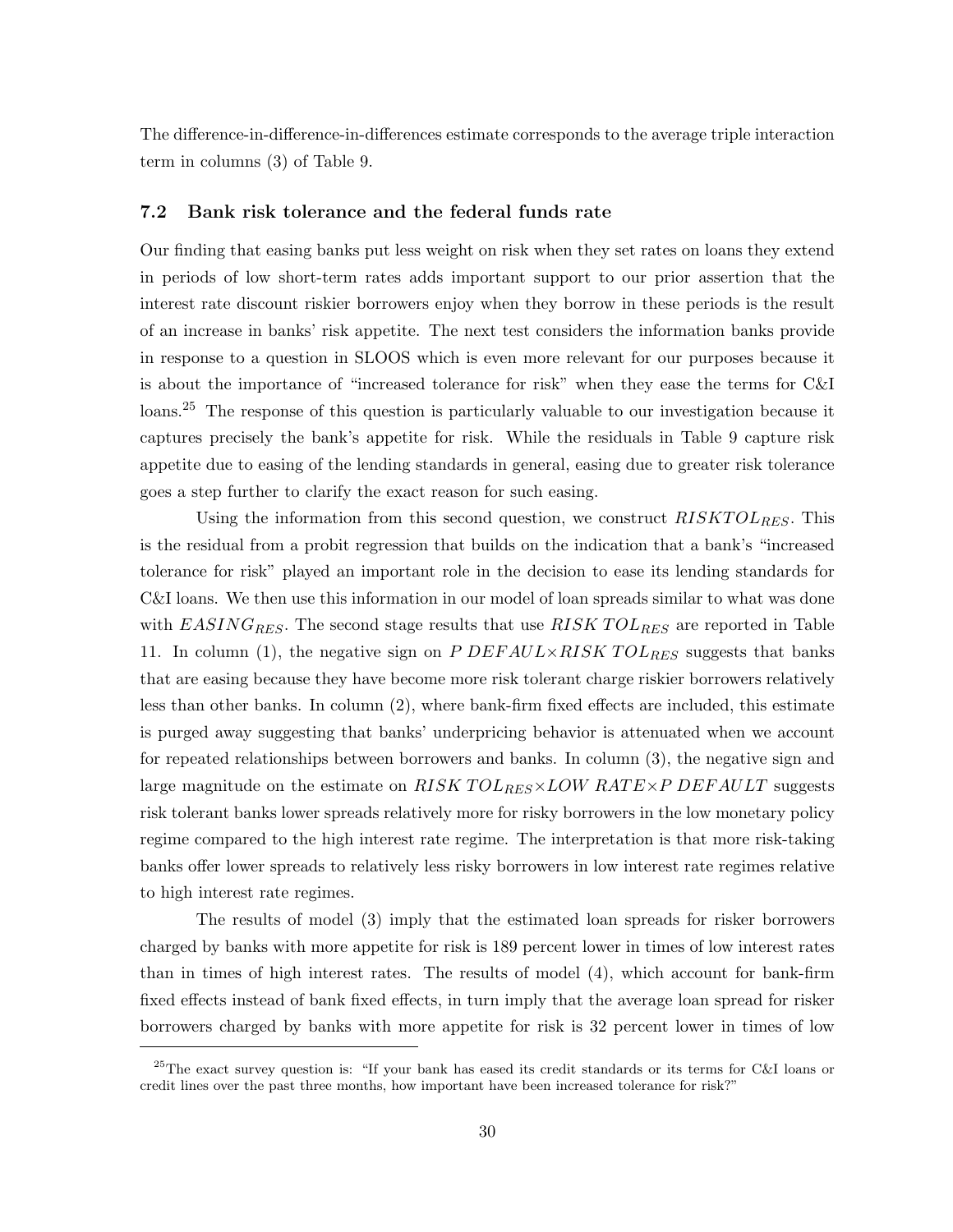interest rates compared to times of high interest rates.

Our tests based on banks' answers to the SLOOS provide two critical pieces of evidence in support of the bank risk-taking channel. The first piece of evidence shows that riskier borrowers enjoy relatively lower spreads when they borrow in periods of low interest rates from banks that soften their lending standards relative to periods of high interest rate regimes. The second piece of evidence shows that riskier borrowers enjoy relatively lower spreads when they borrow in periods of low interest rates from banks that indicate they soften their lending standards because they have a greater appetite for risk.

#### **7.3 Loan demand: Evidence from SLOOS**

In this section, we take another look at the role of loan demand. As we noted above, this is important because a portion of the risk-taking effect may be attributed to demand factors as opposed to bank risk taking per se. In Section 4, we reported several tests that aim to ameliorate concerns that demand for loans drives the results. In this section, we investigate the role of loan demand by using banks' responses to the SLOOS question whether demand for C&I loans has changed over the past three months apart from normal seasonal variation.<sup>26</sup>

We estimate a first stage regression in which the dependent variable is a dummy variable that takes the value one if banks indicate they faced weak loan demand and zero otherwise.<sup>27</sup> If demand factors do not play a role in the loan spreads banks charge riskier borrowers relative to the spreads they charge safer borrowers in periods of low interest rates versus high rates, then we would expect the effect of unobserved demand on loan spreads for riskier borrowers to be insignificant. Finding such evidence would reassure us that firm controls capture loan demand well. This is important for yet another reason. It would show that the SLOOS survey data are a reliable source of information on banks' loan policies as the use of qualitatively different information yields consistent results.<sup>28</sup>

In Table 12, we estimate the same set of models as in Tables 9 and 11. In columns (1) and (2), the estimates on *P DEF AULT×DEMANDRES* are insignificant. The differences in these estimates for high- and low-interest-rate regimes are insignificant, which shows up in the insignificant estimate on the triple interaction term in columns (3) and (4). These findings confirm that demand factors are not the key driver of the interest rate discount that riskier

<sup>&</sup>lt;sup>26</sup>The exact survey question is: "Apart from normal seasonal variation, how has demand for C&I loans changed over the past three months?"

 $27$  For the sake of comparability, we also rely on the generalized residual from the probit regression that includes macro economic conditions. In an unreported specifications, we have omitted the first stage and directly used the answer to this question in the loan regression. The results continue to hold.

<sup>&</sup>lt;sup>28</sup>For further information on the effects of lending standards and their quality on bank lending activity see Lown and Morgan (2006).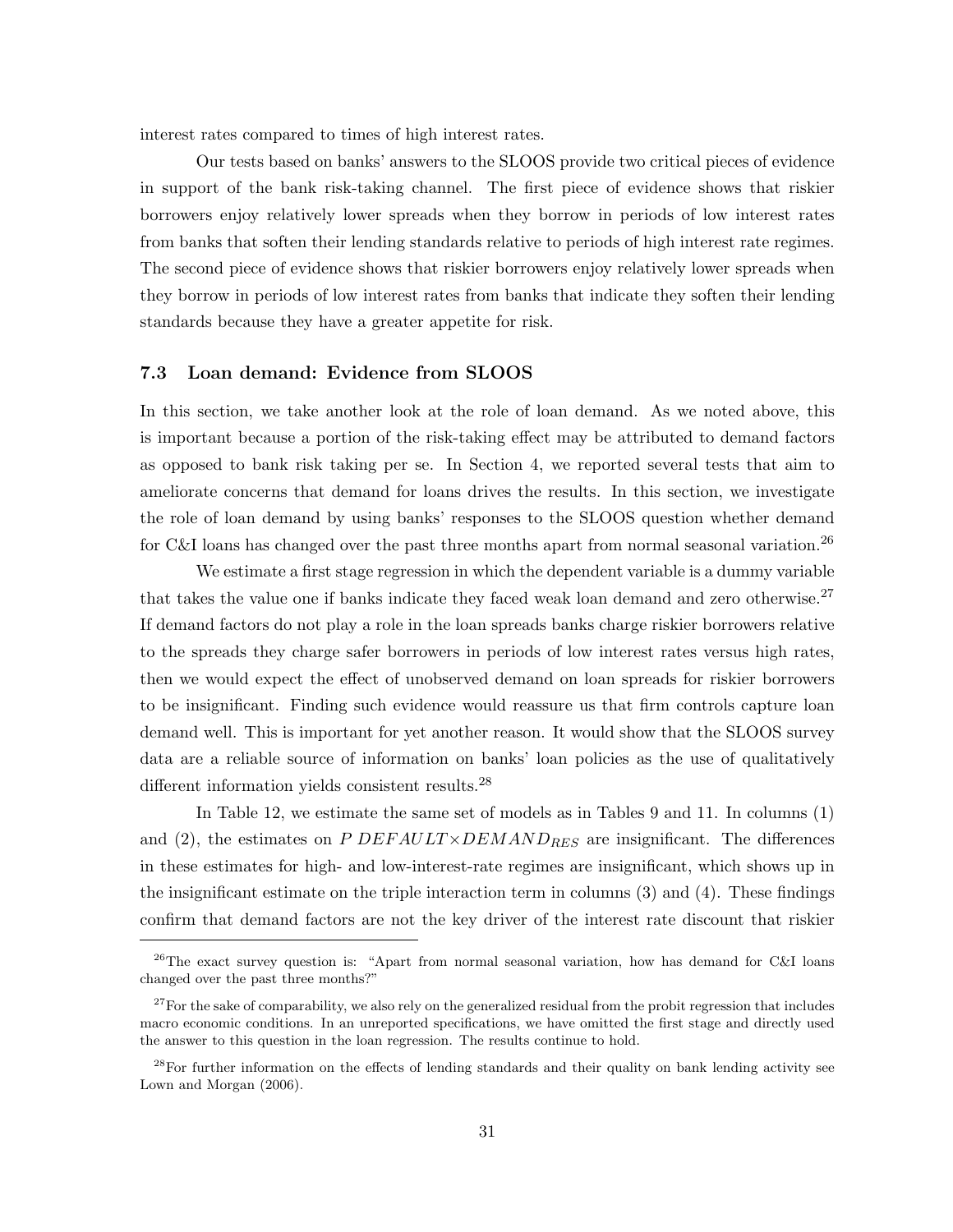borrowers enjoy when they take out loans in periods of low short-term interest rates.

In sum, we have presented thus far three important results in support of the existence of a bank risk-taking channel of monetary policy. First, riskier borrowers enjoy an interest rate discount relative to the interest rates safer borrowers pay when they take out loans in periods of low interest rates as opposed to periods of high interest rates. Second, we continue to find evidence of this interest rate discount when we refine our tests to isolate the effect of borrowing in periods of low interest rates from banks with softer lending standards and perhaps even more importantly when we isolate the effect of borrowing in periods of low interest rates from banks with a higher risk tolerance. Third, we show that the interest rate discount is neither demand driven nor arises entirely as a result of the effect of macroeconomic factors.

# **8 Final remarks**

While our findings show that the stance of monetary policy is an important driver of banks' risk-taking incentives, it is unclear from our analysis to what extent this effect of monetary policy plays an important role in the stability of the financial system. Nonetheless, our evidence suggests an additional aspect for potential consideration in the design of monetary policy.

Our findings open up several avenues for future research. For instance, our tests focus on banks' loan pricing policies to existing borrowers to reduce concerns with selection. It would be useful to investigate whether the risk-taking incentives brought about by monetary policy also lead banks to change their loan granting policies to new borrowers. Another avenue for future research is understanding what drives the differences of bank and bond issuers risktaking incentives.

Similarly, our tests do not distinguish new loans from renegotiations of existing loans. Mian and Santos (2011), however, show that credit market conditions are an important factor of firms' incentives to refinance their existing credits. Therefore, it would seem useful to investigate the extent to which banks' risk-taking incentives brought about by monetary policy play a role in firms' decisions to refinance and in the terms of their "refinanced" credits. Lastly, our findings suggest that an investigation of the real effects of banks' risk-taking policies induced by monetary policy is also a fruitful area for future research.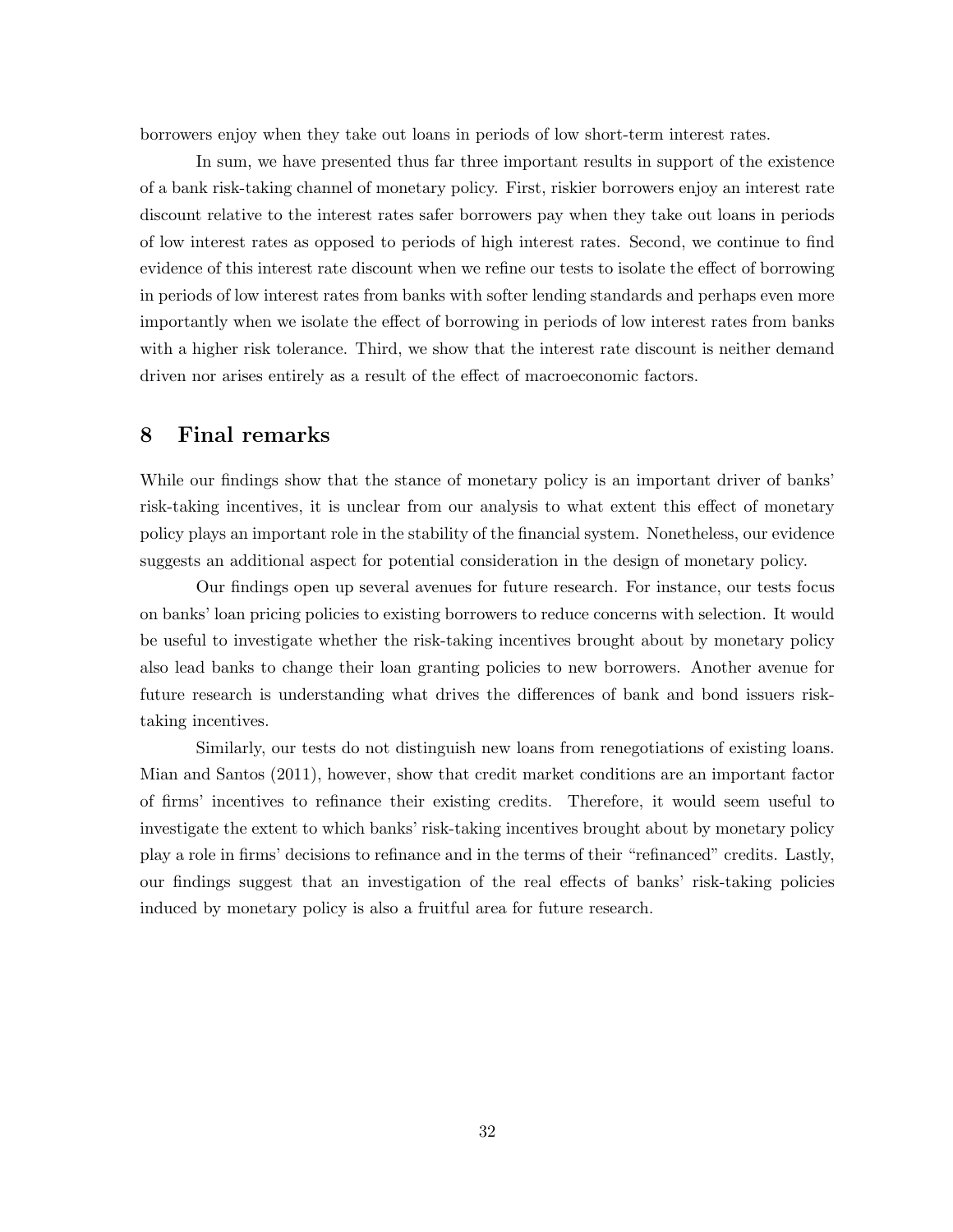# **References**

- Adrian, T. and Shin, H. (2009). Money, liquidity and monetary policy. *American Economic Review*, 99:600–605.
- Akerlof, G. and Shiller, R. (2009). Animal spirits: How human psychology drives the economy and why it matters for global capitalism. *Princeton University Press*.
- Altunbas, Y., Gambacorta, L., and Marques-Ibanez, D. (2010). Bank risk and monetary policy. *Journal of Financial Stability*, 6:121–129.
- Barakchian, S. and Crowe, C. (2010). Monetary policy matters: New evidence based on a new shock measure. *IMF Working Paper*, 230.
- Bassett, W., Chosak, M., Driscoll, J., and Zakrajšek, E. (2010). Changes in bank lending standards and the macroeconomy. *SSRN*, 1758832.
- Berger, A. and Udell, G. (1990). Collateral, loan quality, and bank risk. *Journal of Monetary Economics*, 25 (1):21–42.
- Bernanke, B. (1983). Nonmonetary effects of the financial crisis in propagation of the great depression. *American Economics Review*, 73:257–276.
- Bernanke, B. and Blinder, A. (1992). The federal funds rate and the channels of monetary transmission. *American Economic Review*, 82(4):901–921.
- Bernanke, B. and Gertler, M. (1995). Inside the black box: The credit channel of monetary policy transmission. *Journal of Economic Perspectives*, 9:27–48.
- Bharath, S. and Shumway, T. (2008). Forecasting default with the merton distance to default model. *Review of Financial Studies*, 21:1339–1369.
- Boot, A., Greenbaum, S., and Thakor, A. (1993). Reputation and discretion in financial contracting. *American Economic Review*, 83:1165–1183.
- Borio, C. and Zhu, H. (2008). Capital regulation, risk-taking and monetary policy: a missing link in the transmission mechanism? *BIS Working Papers 268*.
- Brunnermeier, M. (2009). Deciphering the liquidity and credit crunch 2007-2008. *Journal of Economic Perspectives*, 23:77–100.
- Dell*′*Ariccia, G. and Marquez, R. (2009). Lending booms and lending standards. *Journal of Finance*, 61:2511–2546.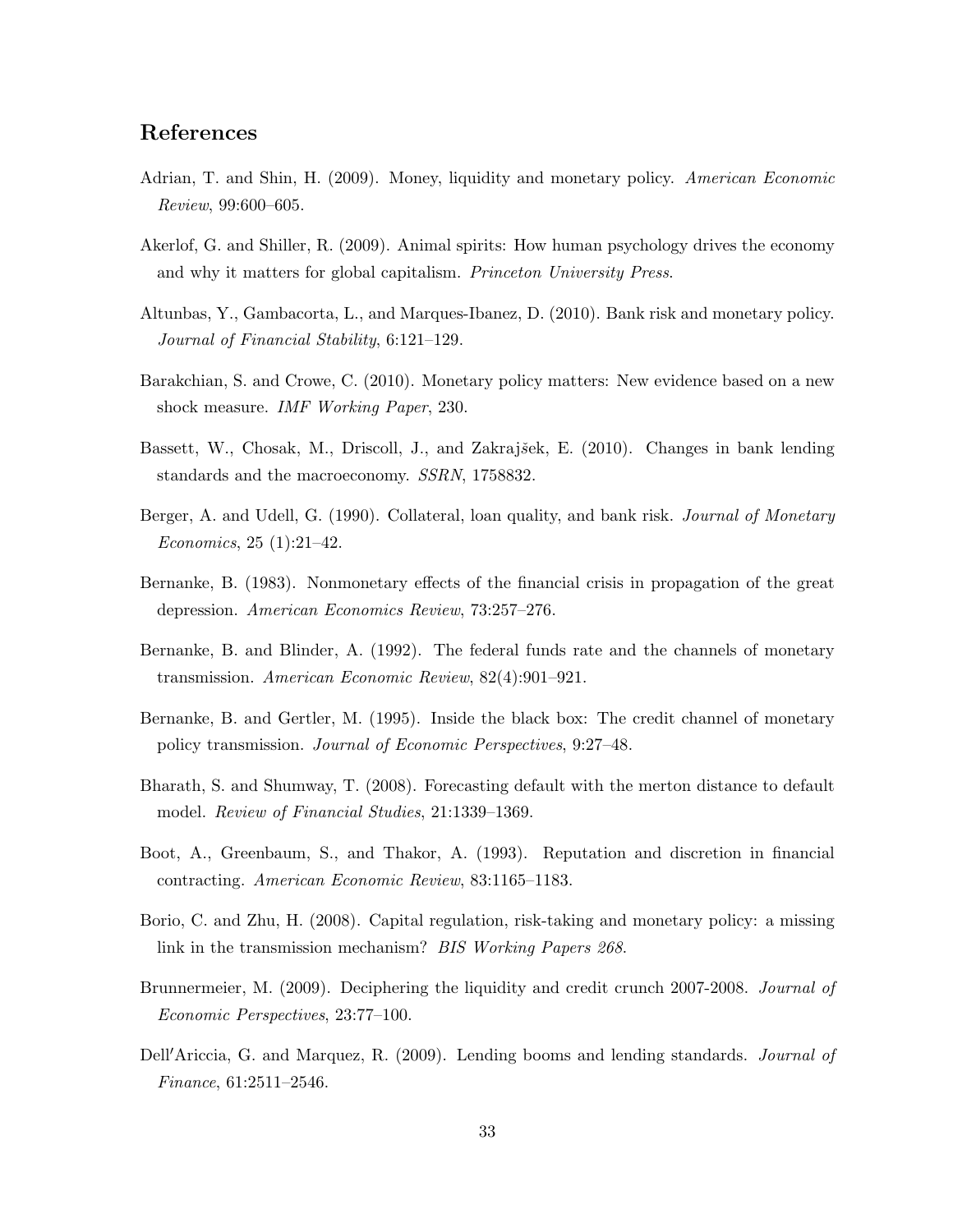- DeYoung, R., Peng, E., and Yan, M. (2012). Executive compensation and business policy choices at us commercial banks. *Journal of Financial and Quantitative Analysis*, forthcoming.
- Diamond, D. and Rajan, R. (2009). Fear of fire sales and the credit freeze. *NBER*, 14925.
- Erel, I., Julio, B., Kim, W., and Weisbach, M. (2012). Macroeconomic conditions and capital raising. *Review of Financial Studies*, 25:341–376.
- Gertler, M. and Gilchrist, S. (1994). Monetary policy, business cycle, and the behavior of small manufacturing firms. *Quarterly Journal of Economics*, 109:309–340.
- Gourieroux, C., Monfort, A., Renault, E., and Trognon, A. (1987). Generalized residuals. *Journal of Econometrics*, 34:5–32.
- Gropp, R., Hakenes, H., and Schnabel, I. (2011). Competition, risk-shifting, and public bail-out policies. *Review of Financial Studies*, 24:2084–2120.
- Hale, G. and Santos, J. (2009). Do banks price their informational monopoly? *Journal of Financial Economics*, 93:185–206.
- Hovakimian, E. and Kane, E. (2000). Effectiveness of capital regulation at u.s. commercial banks, 1985-1994. *Journal of Finance*, 55:451–469.
- Hubbard, R., Kuttner, K., and Palia, D. (2002). Are there bank effects in borrowers' costs of funds? evidence from a matched sample of borrowers and banks. *Journal of Business*, 75(4):559–581.
- Ioannidou, V., Ongena, S., and Peydro, J. (2009). Monetary policy, risk-takig and pricing: Evidence from a quasi-natural experiment. *CentER Discussion Paper Series 31S*.
- Jimenez, G., Saurina, J., Ongena, S., and Peydro, J. (2007). Hazardous times for monetary policy: What do twenty-three million bank loans say about the effects of monetary policy on credit risk-taking? *CentER Discussion Paper Series 75*.
- Kashyap, A. K. and Stein, J. (2000). What do a million observations on banks say about the transmission of monetary policy. *American Economic Review*, 90:407–428.
- Keeley, M. (1990). Deposit insurance, risk, and market power in banking. *American Economic Review*, 80:1183–2000.
- Khwaja, A. I. and Mian, A. (2008). Tracing the impact of bank liquidity shocks: Evidence from an emerging market. *American Economic Review*, 98 (4):1413–1442.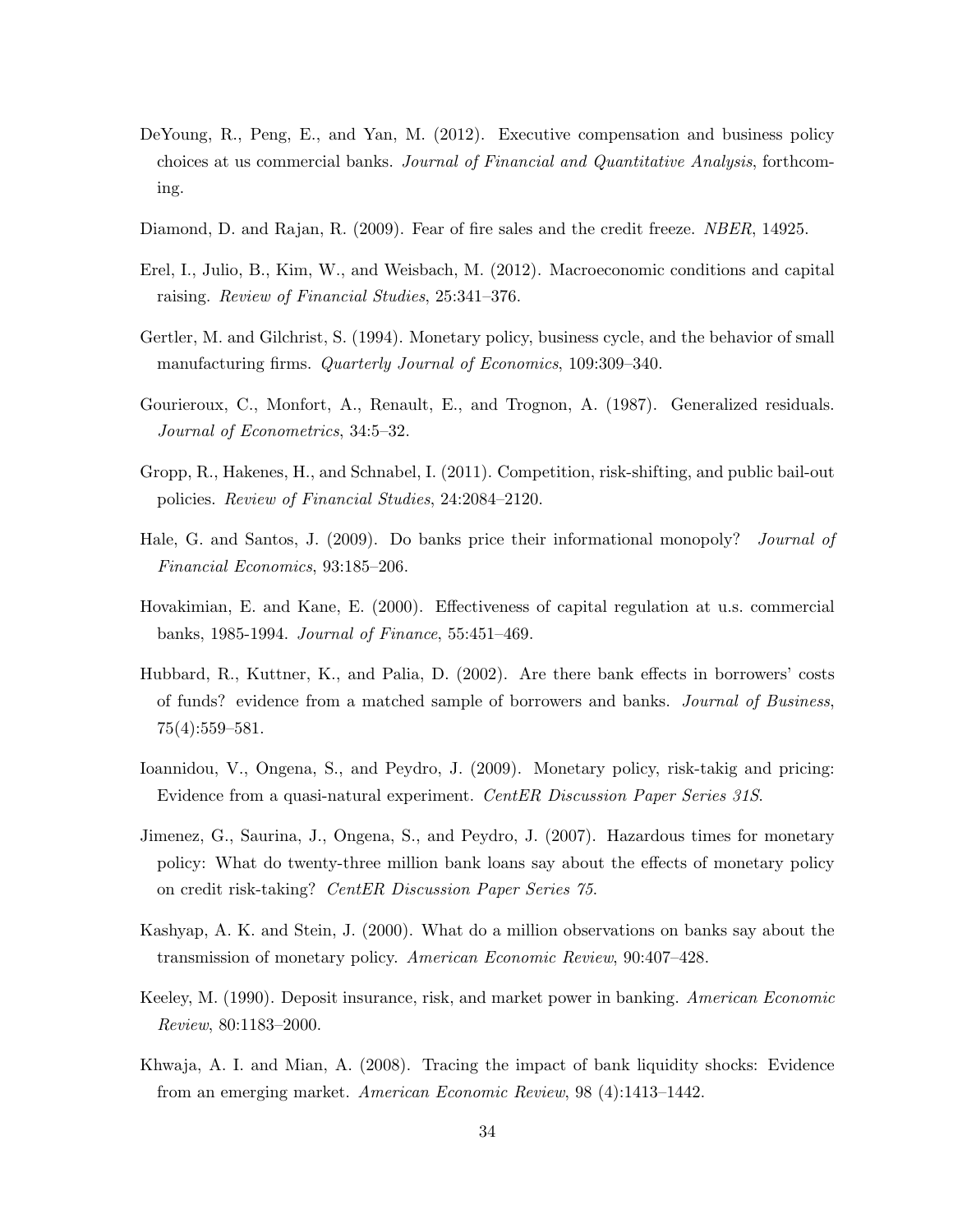- Lown, C. and Morgan, D. (2006). The credit cycle and the business: New findings using the loan offer opinion survey. *Journal of Money, Credit, and Banking*, 38:1576–1597.
- Merton, R. (1974). On the pricing of corporate debt: the risk structure of interest rates. *Journal of Finance*, 2:449–470.
- Mian, A. and Santos, J. (2011). Liquidity risk and maturity management over the business cycle. Federal Reserve Bank of New York, mimeo.
- Oliner, S. and Rudebisch, G. (1996). Is there a broad credit channel for monetary policy? *FRBSF Economic Review*, 1:3–13.
- Peydro, J. and Maddaloni, A. (2011). Bank risk-taking, securitization, supervision, and low interest rates: Evidence from the euro area and U.S. lending standards. *Review of Financial Studies*, 24:2121–2165.
- Rajan, R. (2006). Has finance made the world riskier? *European Financial Management*, 12:499–533.
- Romer, C. and Romer, D. (2004). A new measure of monetary policy shocks: derivatons and implications. *American Economic Review*, 94:1055–1084.
- Santos, J. (2011). Bank loan pricing following the subprime crisis. *Review of Financial Studies*, 24:1916–1943.
- Santos, J. and Winton, A. (2008). Bank loans, bonds, and informational monopolies across the business cycle. *Journal of Finance*, 63:1315–1359.
- Santos, J. and Winton, A. (2011). Bank capital, borrower power, and loan rates. Federal Reserve Bank of New York, mimeo.
- Saunders, A., Strock, E., and Travlos, N. (1990). Ownership structure, deregulation, and bank risk taking. *Journal of Finance*, 45:643–654.
- Schreft, S. and Owens, R. (1991). Survey evidence of tigher credit conditions: What does it mean. *Economic Review*, March/April:29–34.
- Shleifer, A. and Vishny, R. (1997). A survey of corporate governance. *Journal of Finance*, 52:737–783.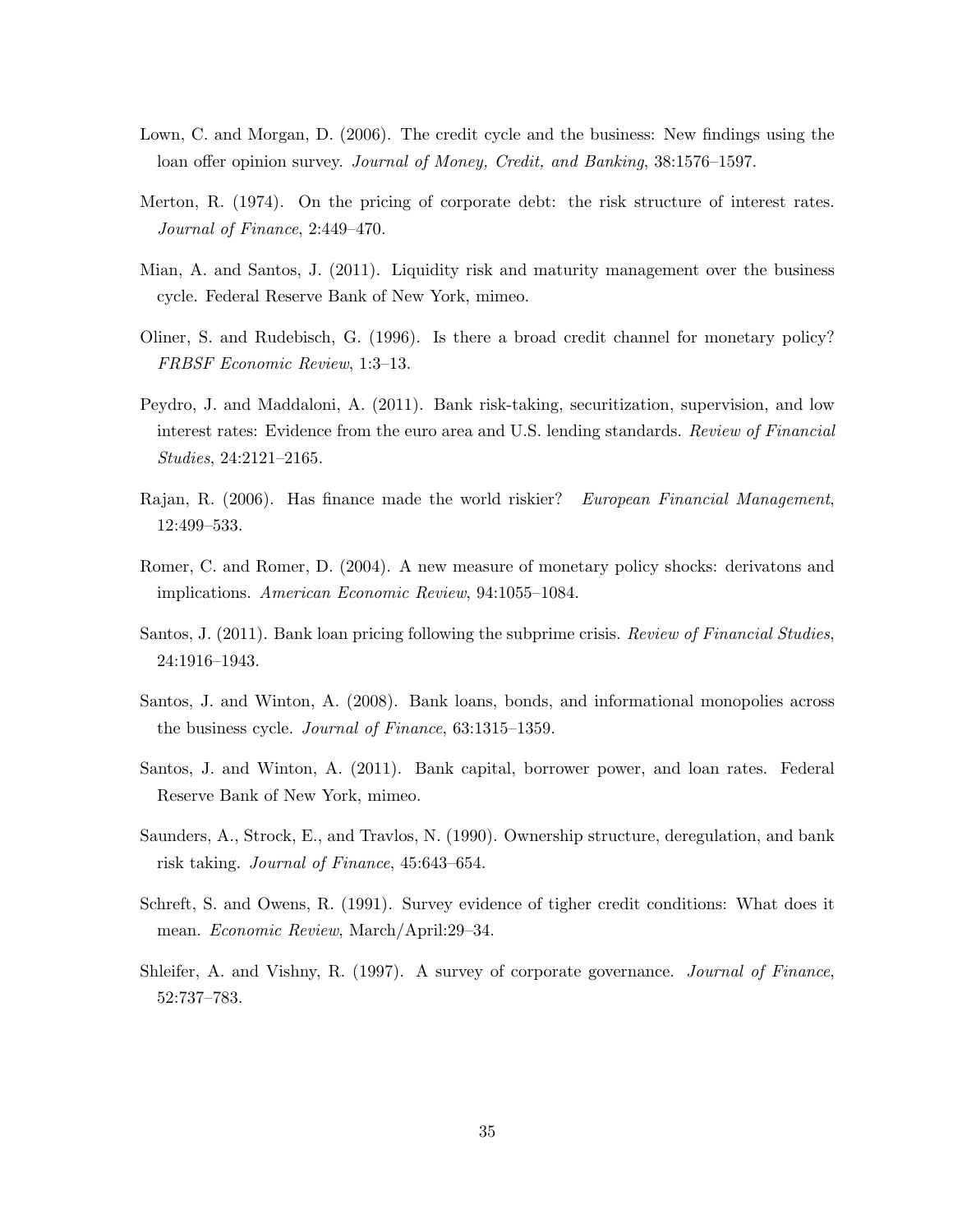# **Appendix 1: Definition of Variables**

- *ADV ERT ISING* is advertising expenses scaled by a firm's sales
- *BBB SP READ* is the natural log of the difference between the Moody's indexes on the yields of AAA- and BBB-rated bonds
- *BGRADE* equals one if a borrower has non-investment grade the month before loan origination. The rating is coming from S&P long-term debt rating at a monthly basis.
- *BOND SP READ* is credit spreads over the Treasury with the same maturity as that of the bond
- *CALLABLE* is an indicator variable that takes one is a bond is callable
- *CAP IT AL BK* is the ratio of equity over risk-weighted assets
- *CONV IRT IBLE* is an indicator variable that takes one is a bond is convertible.

*CHARGEOF F S BK* is net charge off over risk weighted assets

*CORP PURPOSES* is one if the loan is for corporate purpose.

- *CREDIT LINE* equals one if the loan is a credit line.
- *DEBT REP AY* is one if the loan is for repayment of previous debt.
- *DECREASING* is an indicator variable that takes one if the fed funds rate is lower compared to the previous quarter.
- *DEMAND WEAK* is equal to one in the quarters a bank indicates that C&I loan demand was weak for reasons other than seasonal changes.
- *DEP OSIT S BK* is the ratio of deposits over assets.
- *DIV REST RICT* is equal to one if the borrower has to meet a dividend restriction.
- *F LOAT ING* is an indicator variable that takes one is a bond has a variable coupon
- *EASING* is equal to one in the quarters a bank indicates that its standards are easier than in the previous three months.
- *EX RET* is the one year stock return over the market return.
- *L AGE* is the natural log of a firm's age (in years).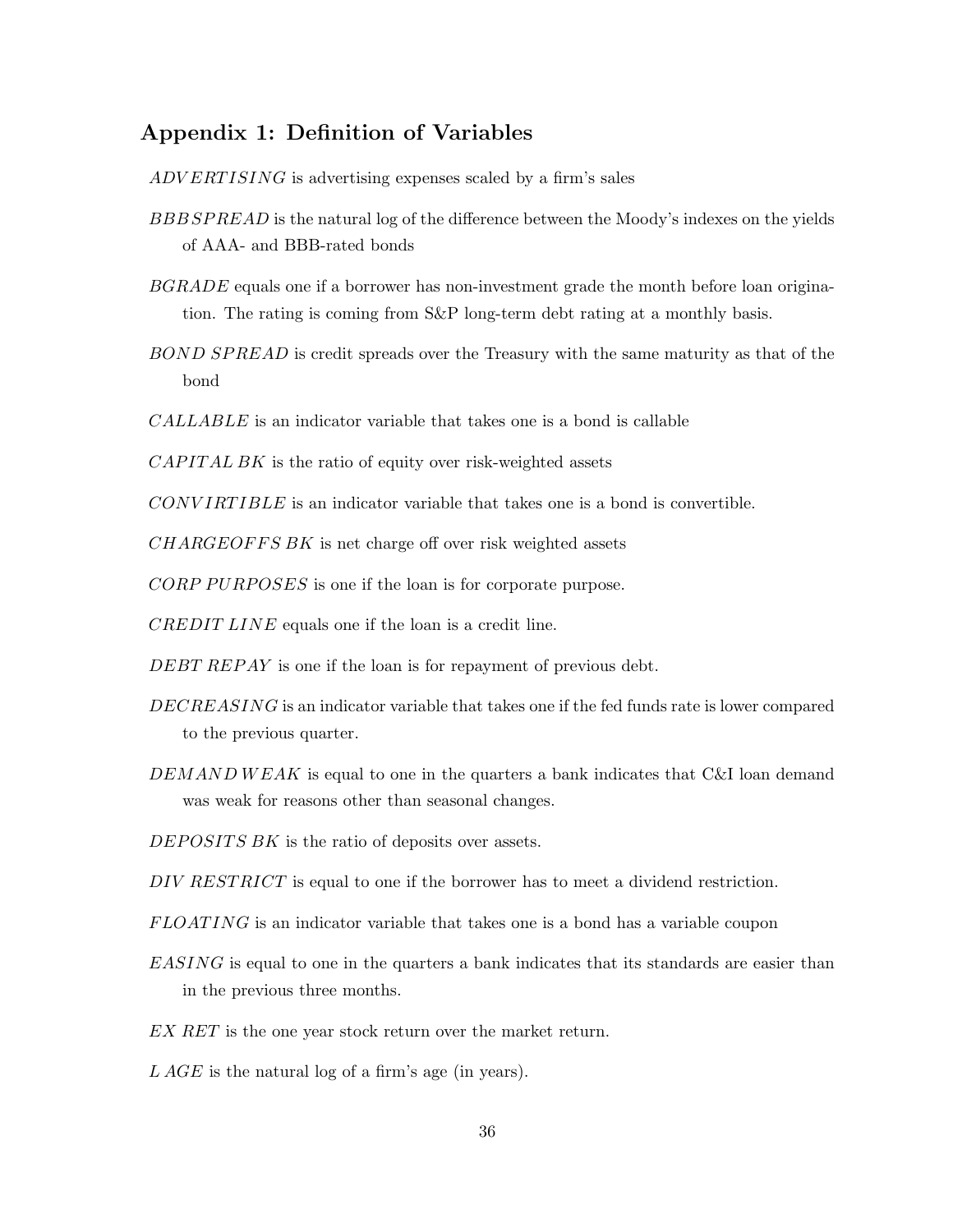- *L ASSET S BK* is the natural log of bank assets at the quarter before loan was originated.
- *L AMOUNT* is the natural log of loan amount in hundreds of millions of dollars.
- *LEAD SHARE* is the portion of facility kept by the lead arranger
- *LEV ERAGE* is debt over total assets.
- *L INT COV* is the natural log of one plus EBITDA over interest expense.
- *LIQUIDITY BK* is liquidity over risk-weighted assets.
- LLOAN SPD is the natural log of the all-in-drawn loan spread over LIBOR (in basis points) at origination.
- L MATURITY is the natural log of the maturity of the loan in years.
- *LOW RAT E* is an indicator variable that takes one if the federal funds rate is lower than the sample median.
- *L SALES* is the natural log of the firm's annual sales in hundred millions of US dollars.
- *MKT BOOK* is the ratio of market to book value of the firm.
- *NWC* is net working capital over debt.
- *P DEF AULT* is the probability of default defined as the cumulative normal distribution of distance-to-default measure proposed by Bharath and Shumway (2008).
- *PRIVATE* indicated whether the bond is placed privately.
- *PROF MARGIN* is the ratio of net income over sales.
- *R*&*D* is research and development expenses scaled by a firm's sales.
- *RISK TOL* is equal to one in the quarters a bank indicates its lending standards are easier *and* that "increased tolerance for risk" was very important or somewhat important for easing the terms for C&I loans.
- *ROA BK* is the bank's net income before taxes over risk weighted assets.
- *ROA VOL BK* is the volatility of the bank's return on assets.
- *ROMER SHOCK* is a dummy variable that takes one for negative values of the residuals retrieved from a regression of intended federal funds rate on the Federal Reserve's internal forecast of inflation and real activity.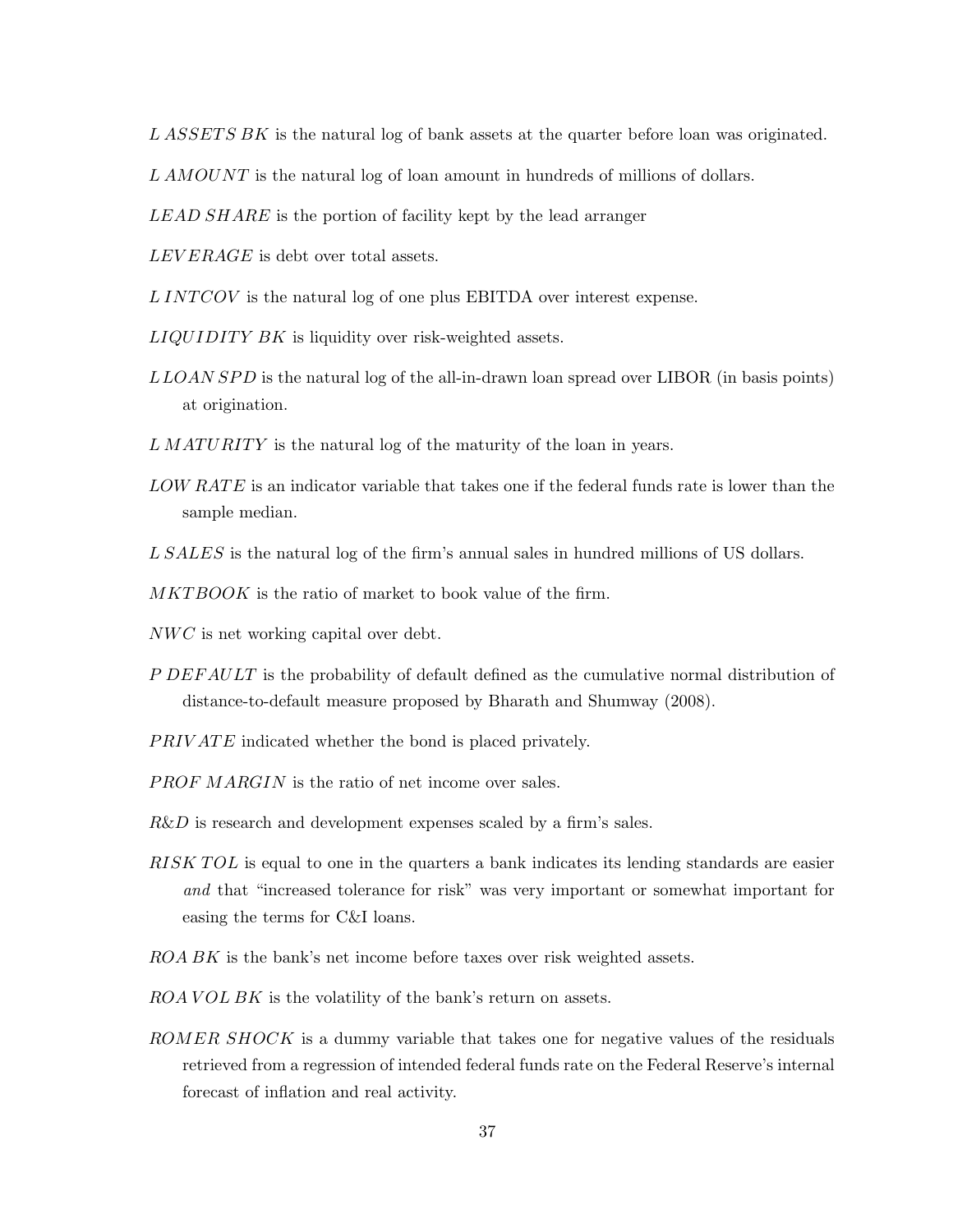*SECURED* is equal to one if the loan is secured.

- *SLOPEYC* is the difference between the yields of the five and one year zero coupon bond.
- *STOCK VOL* is the one year stock return volatility using daily returns.
- *SUBDET BK* is the fraction of the bank's subordinated debt to total assets.
- *T ANGIBLES* is inventories plus plant, property, and equipment over total assets
- *T AY LOR SHOCK* is a dummy variable that takes on if the deviation of the actual funds rates from the Taylor-rule predicted funds rate is negative. The rule is based on inflation and unemployment net of the Congressional Budget Office natural unemployment rate.
- *T ERM LOAN* is equal to one if a loan is a term loan.
- *UNRAT ED* is equal to one for borrowers that do not have a credit rating.
- *WORK CAPITAL* is one if the loan is for working capital.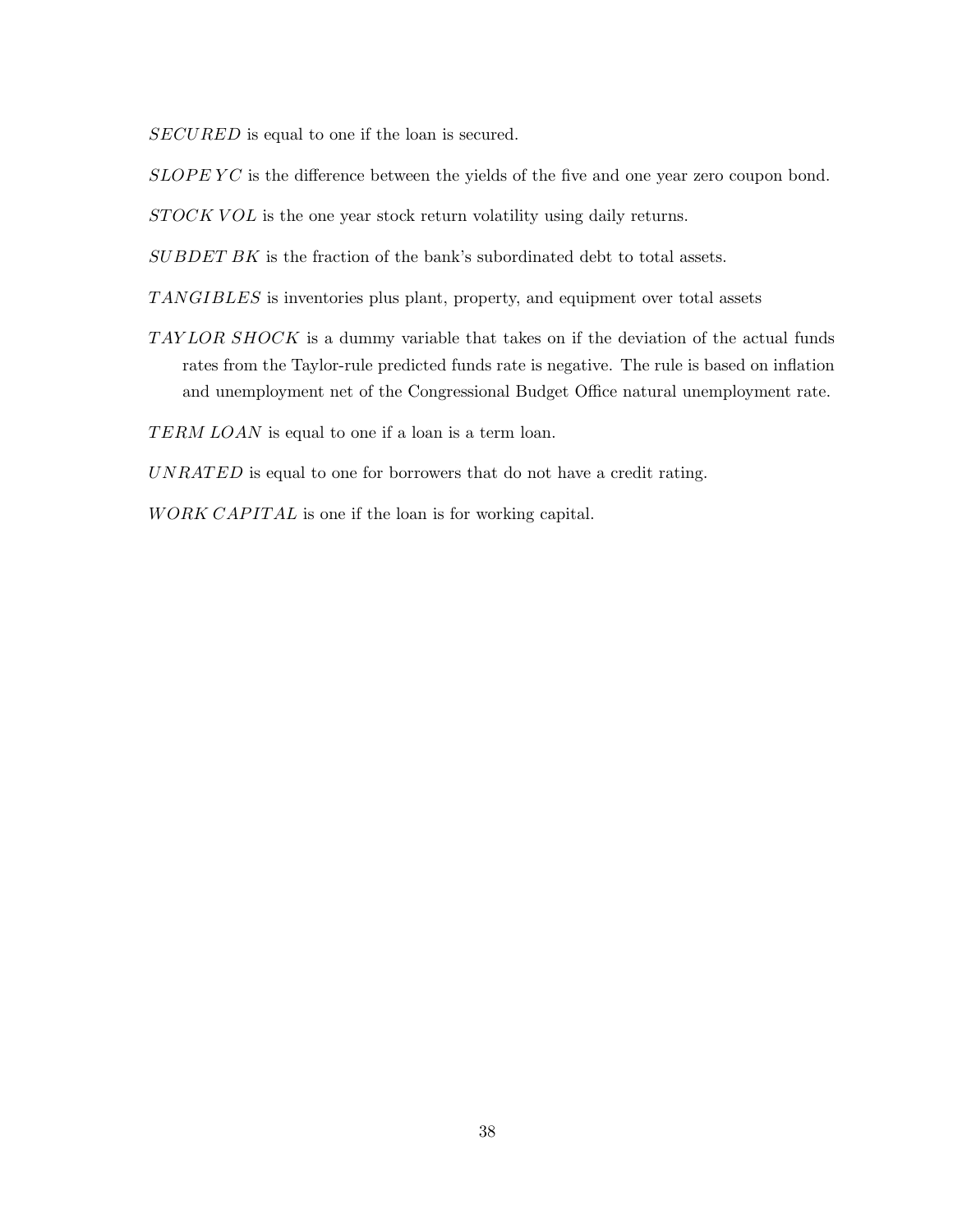

Note: This graph shows federal funds target rate at the daily level as determined by the members of the Federal Open Market Committee. The rates below the horizontal line are classified as a low rate regime and above it as a high rate regime. The downward/upward sloping parts of the graph are periods of decreasing/increasing rates.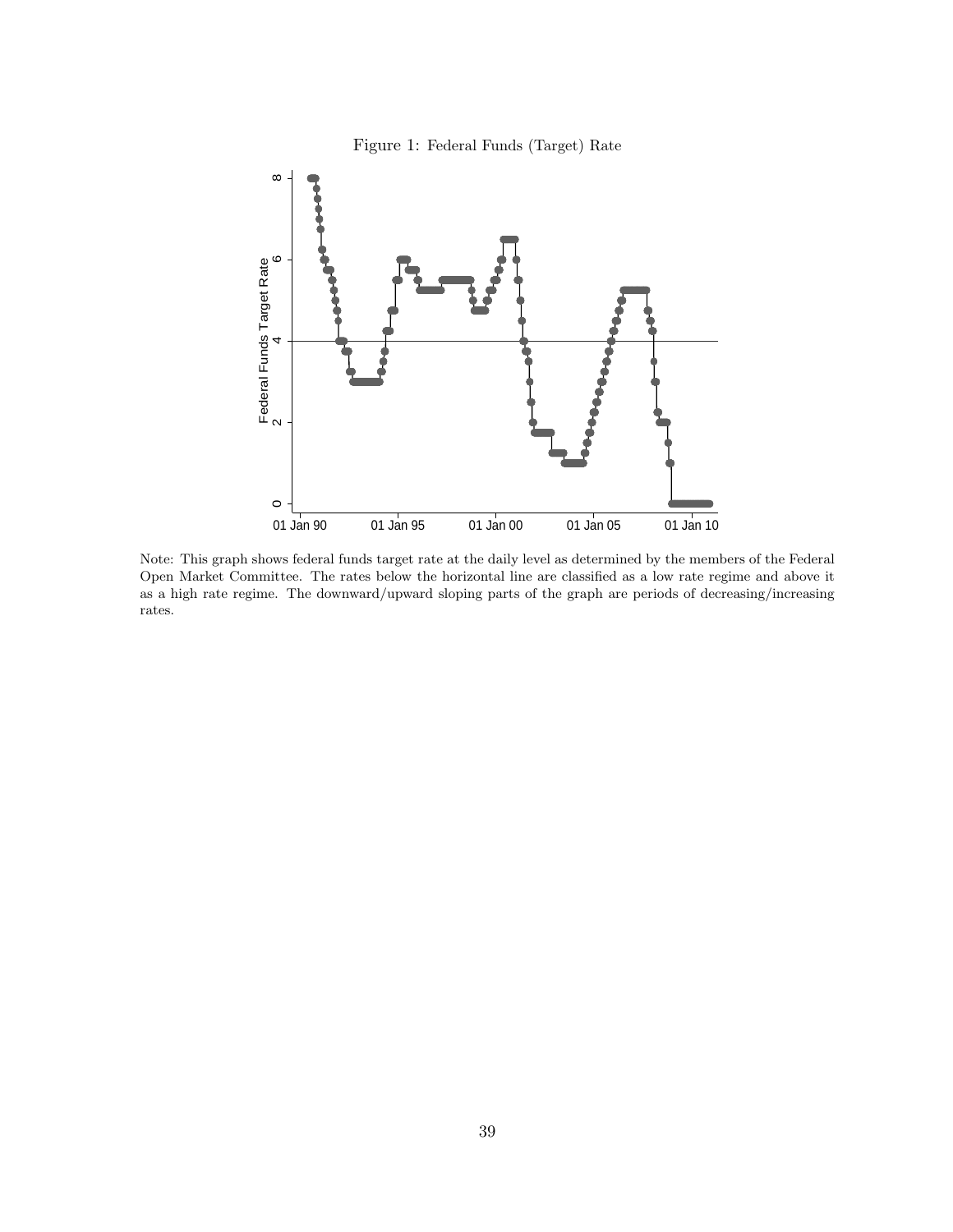# Table 1: **SAMPLE CHARACTERISTICS**

|                                                  | <b>MEAN</b> | ST.DEV    | 25th                          | <b>MEDIAN</b> | 75th              |
|--------------------------------------------------|-------------|-----------|-------------------------------|---------------|-------------------|
|                                                  |             |           | FIRM CONTROLS                 |               |                   |
| AGE                                              | 19.576      | 16.414    | 6.000                         | 13.000        | 31.000            |
| SALES (million \$)                               | 4069        | 14899     | 183.3                         | $722\,$       | 2748.2            |
| <b>LEVERAGE</b>                                  | 0.324       | 0.244     | 0.147                         | 0.299         | 0.444             |
| <b>TANGIBILITY</b>                               | 0.727       | 0.377     | 0.445                         | 0.714         | 0.983             |
| RD                                               | $0.045\,$   | 0.561     | 0.000                         | 0.000         | $0.012\,$         |
| <b>ADVERTISING</b>                               | $0.011\,$   | 0.037     | 0.000                         | 0.000         | $0.006\,$         |
| L INTCOV                                         | 1.914       | 1.242     | 1.196                         | 1.769         | 2.471             |
| <b>MKTBOOK</b>                                   | 1.744       | 1.027     | 1.112                         | 1.409         | 1.978             |
| PROF MARGIN                                      | $-0.045$    | 0.642     | $-0.006$                      | $0.032\,$     | $0.072\,$         |
| <b>NWC</b>                                       | 6.074       | 23.474    | 0.031                         | 0.428         | 1.468             |
| EX RET                                           | 0.093       | 0.499     | $-0.172$                      | 0.058         | 0.328             |
| STOCK VOL                                        | $\,0.033\,$ | 0.019     | 0.020                         | 0.028         | 0.041             |
| P DEFAULT                                        | 0.040       | 0.111     | 0.000                         | 0.000         | $0.005\,$         |
| <b>RATED</b>                                     | 0.437       | $0.496\,$ | 0.000                         | 0.000         | $1.000\,$         |
| <b>I GRADE</b>                                   | 0.237       | 0.426     | 0.000                         | 0.000         | 0.000             |
| <b>B GRADE</b>                                   | 0.199       | 0.399     | $0.000\,$                     | 0.000         | 0.000             |
|                                                  |             |           | <b>LOAN CONTROLS</b>          |               |                   |
| AMOUNT (million \$)                              | 204.282     | 560.664   | 20.000                        | 64.000        | 190.000           |
| LOAN SPD (bsp)                                   | 247.147     | 153.836   | 144.000                       | 250.000       | 325.000           |
| MATURITY (years)                                 | 4.000       | 2.290     | 2.000                         | 4.000         | $5.000\,$         |
| CREDIT LINE                                      | 0.543       | 0.498     | 0.000                         | 1.000         | 1.000             |
| TERM LOAN                                        | 0.284       | 0.451     | 0.000                         | 0.000         | $1.000\,$         |
| <b>CORP PURPOSES</b>                             | 0.340       | 0.474     | 0.000                         | 0.000         | $1.000\,$         |
| WORK CAPITAL                                     | 0.112       | 0.315     | $0.000\,$                     | 0.000         | $0.000\,$         |
| DEBT REPAY                                       | 0.117       | 0.321     | $0.000\,$                     | 0.000         | $0.000\,$         |
| <b>SECURED</b>                                   | $\,0.924\,$ | 0.265     | $1.000\,$                     | 1.000         | $1.000\,$         |
| DIV RESTRICT                                     | 0.851       | 0.356     | $1.000\,$                     | $1.000\,$     | $1.000\,$         |
| <b>LEAD SHARE</b>                                |             |           |                               |               |                   |
|                                                  | 0.421       | $0.376\,$ | 0.113<br><b>BOND CONTROLS</b> | 0.250         | 1.00              |
|                                                  | 271.000     | 920.000   | 50.000                        | 164.000       | 300.000           |
| AMOUNT (million \$)                              |             | 220       |                               | 92.491        |                   |
| <b>BOND SPREAD</b> (bsp)<br>BOND MATURITY(years) | 136.000     | 9.238     | 7.397<br>$5.000\,$            | 9.000         | 244.000<br>10.000 |
|                                                  | 10.971      |           |                               |               |                   |
| <b>CALLABLE</b>                                  | 0.090       | 0.281     | 0.000                         | 0.000         | 0.000             |
| <b>CONVERTIBLE</b>                               | 0.118       | 0.324     | $0.000\,$                     | 0.000         | 1.000             |
| <b>PRIVATE</b>                                   | 0.191       | 0.393     | 0.000                         | 0.000         | 0.000             |
| <b>FLOATING</b>                                  | 0.062       | 0.242     | 0.000                         | $0.000\,$     | 0.000             |
|                                                  |             |           | <b>BANK CONTROLS</b>          |               |                   |
| ASSETS BK (billion \$)                           | 584.187     | 626.16    | 90.801                        | 272.426       | 1083.31           |
| <b>CAPITAL BK</b>                                | 8.261       | 2.435     | 6.898                         | 7.998         | 9.372             |
| DEPOSITS BK                                      | 0.653       | 0.182     | 0.576                         | 0.675         | 0.779             |
| <b>SUBDEBT BK</b>                                | 0.014       | 0.013     | 0.000                         | 0.013         | 0.024             |
| LIQUIDITY BK                                     | 0.244       | 0.094     | 0.178                         | 0.235         | 0.303             |
| ROA BK                                           | 0.001       | 0.001     | 0.001                         | 0.001         | 0.002             |
| ROA VOL BK                                       | 0.002       | 0.002     | 0.000                         | 0.001         | 0.002             |
| <b>CHARGEOFFS BK</b>                             | 0.001       | 0.001     | 0.000                         | 0.001         | 0.001             |
| AAA BK                                           | 0.018       | 0.132     | 0.000                         | 0.000         | 0.000             |
| AA BK                                            | 0.242       | 0.428     | 0.000                         | 0.000         | 0.000             |
| $A$ BK                                           | 0.432       | 0.496     | 0.000                         | 0.000         | 1.000             |
| ${\rm BBB}$ BK                                   | 0.029       | 0.168     | 0.000                         | 0.000         | 0.000             |
| <b>BELOW BBB BK</b>                              | 0.001       | 0.035     | 0.000                         | 0.000         | 0.000             |
| UNRATED BK                                       | 0.279       | 0.448     | 0.000                         | 0.000         | 1.000             |
| <b>EASING</b>                                    | 0.068       | 0.253     | 0.000                         | 0.000         | 0.000             |
| RISK TOL                                         | 0.047       | 0.212     | 0.000                         | 0.000         | 0.000             |
| DEMAND WEAK                                      | 0.280       | 0.499     | 0.000                         | 0.000         | 1.000             |
|                                                  |             |           | MACRO CONTROLS                |               |                   |
| <b>BBB SPREAD</b>                                | 1.882       | 0.196     | 1.737                         | 1.907         | 2.014             |
| SLOPE YC                                         | 0.836       | 0.832     | 0.103                         | 0.681         | 1.581             |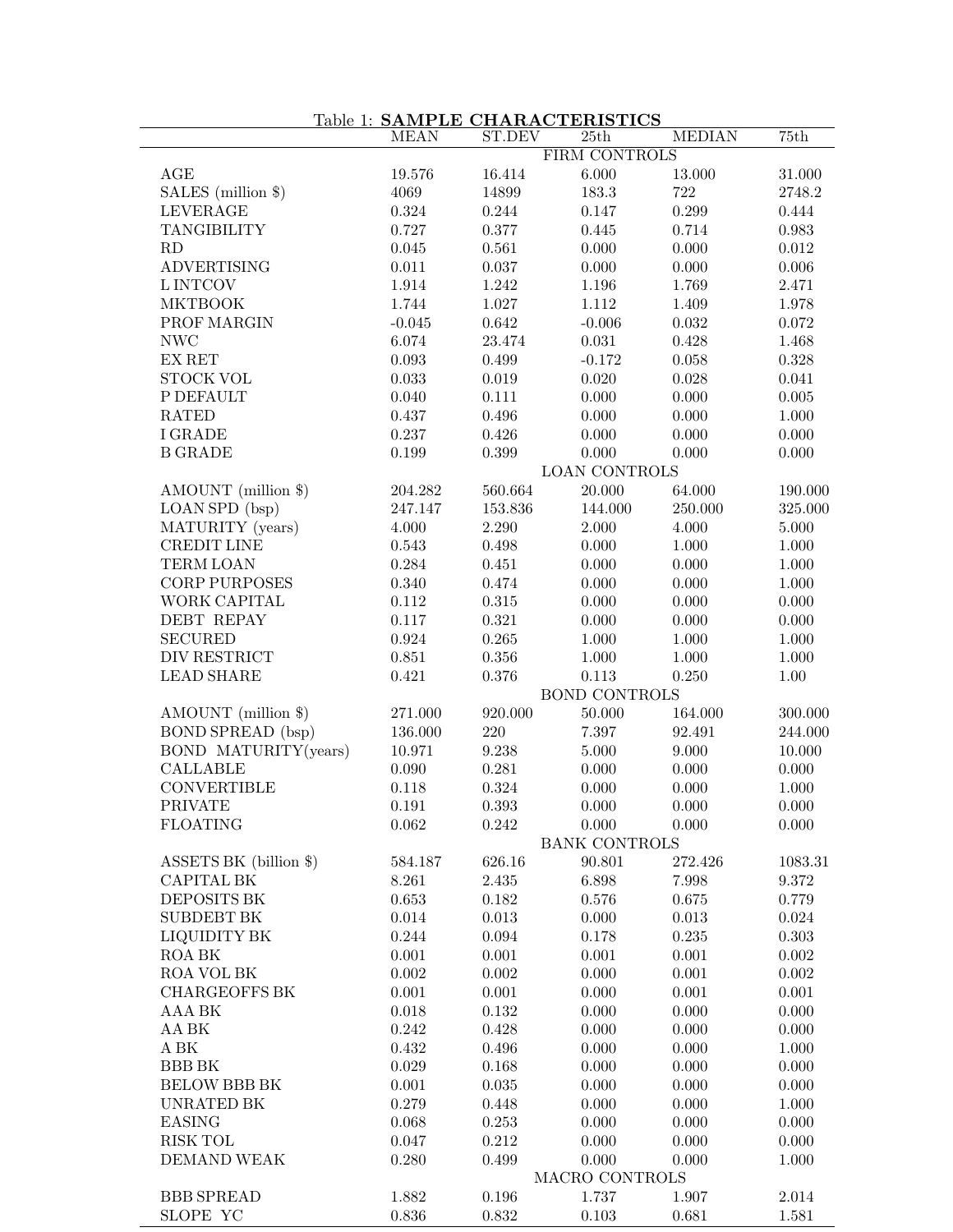#### Table 2: **LOAN SPREADS: FIRST RESULTS**

The dependent variable is L LOANSPD, the log of the all-in-drawn spread over LIBOR at origination. All variables are defined in Appendix 2. All models include year, quarter, and bank/bank-firm fixed effects. Standard errors are clustered at the bank level. \*\*\* denotes  $1\%$ significant level, \*\* denotes 5% significant level, and \* denotes 10% significant level.

| m                     | enotes 970 signmeant level, and |                        |                       | actional to the primerant to |             |                 |
|-----------------------|---------------------------------|------------------------|-----------------------|------------------------------|-------------|-----------------|
|                       | (1)                             | (2)                    | (3)                   | (4)                          | (5)         | (6)             |
| <b>LOW RATE</b>       | $0.120***$                      | $0.121***$             | $0.098***$            | $0.\overline{089***}$        | $0.080***$  | $0.086***$      |
|                       | (0.024)                         | (0.018)                | (0.020)               | (0.025)                      | (0.018)     | (0.022)         |
| <b>B</b> GRADE        | $0.824***$                      | $0.698***$             | $0.385***$            |                              |             |                 |
|                       | (0.054)                         | (0.053)                | (0.054)               |                              |             |                 |
| <b>UNRATED</b>        | $0.549***$                      | $0.448***$             | $0.314***$            |                              |             |                 |
|                       | (0.046)                         | (0.047)                | (0.068)               |                              |             |                 |
| P DEFAULT             |                                 |                        |                       | $1.254***$                   | $0.971***$  | $0.723***$      |
|                       |                                 |                        |                       | (0.123)                      | (0.087)     | (0.068)         |
| ${\rm L}\, {\rm AGE}$ | $-0.083***$                     | $-0.080***$            | $-0.203***$           | $-0.205***$                  | $-0.165***$ | $-0.202***$     |
|                       | (0.014)                         | (0.012)                | (0.041)               | (0.027)                      | (0.018)     | (0.034)         |
| L SALES               | $-0.136***$                     | $-0.087***$            | $-0.116***$           | $-0.203***$                  | $-0.122***$ | $-0.140***$     |
|                       |                                 |                        |                       |                              |             |                 |
|                       | (0.008)                         | (0.008)                | (0.012)               | (0.004)                      | (0.007)     | (0.012)         |
| LEVERAGE              | $0.255***$                      | $0.218***$             | $0.332***$            |                              |             |                 |
|                       | (0.030)                         | (0.026)                | (0.043)               |                              |             |                 |
| <b>TANGIBLES</b>      | $-0.110***$                     | $-0.077***$            | $-0.100**$            | $-0.137***$                  | $-0.090***$ | $-0.035$        |
|                       | (0.023)                         | (0.019)                | (0.043)               | (0.022)                      | (0.020)     | (0.038)         |
| R&D                   | $-0.651***$                     | $-0.606**$             | $-0.496$              | $-0.747**$                   | $-0.638**$  | $-0.557$        |
|                       | (0.228)                         | (0.237)                | (0.409)               | (0.290)                      | (0.289)     | (0.402)         |
| <b>ADVERTISING</b>    | $-0.800***$                     | $-0.741**$             | $-0.899**$            | $-0.453$                     | $-0.383$    | $\mbox{-}0.601$ |
|                       | (0.287)                         | (0.292)                | (0.384)               | (0.288)                      | (0.290)     | (0.532)         |
| L INTCOV              | $-0.081***$                     | $-0.073***$            | $-0.051***$           | $-0.130***$                  | $-0.108***$ | $-0.080***$     |
|                       | (0.007)                         | (0.008)                | (0.010)               | (0.016)                      | (0.013)     | (0.013)         |
| <b>MKTBOOK</b>        | $-0.110***$                     | $-0.101***$            | $-0.077***$           | $-0.146***$                  | $-0.120***$ | $-0.101***$     |
|                       | (0.014)                         | (0.012)                | (0.011)               | (0.015)                      | (0.014)     | (0.011)         |
| PROF MARGIN           | $0.074***$                      | $0.062***$             | $0.055**$             | $0.067***$                   | $0.059***$  | $0.053**$       |
|                       | (0.014)                         | (0.011)                | (0.024)               | (0.023)                      | (0.014)     | (0.027)         |
| <b>NWC</b>            | $-0.000$                        | 0.000                  | 0.000                 | $0.001*$                     | $0.001**$   | $0.000*$        |
|                       | (0.000)                         | (0.000)                | (0.000)               | (0.000)                      | (0.000)     | (0.000)         |
| EX RET                | $-0.061***$                     | $-0.045***$            | $-0.068***$           |                              |             |                 |
|                       |                                 |                        |                       |                              |             |                 |
|                       | (0.013)                         | (0.010)                | (0.012)<br>$3.932***$ |                              |             |                 |
| <b>STOCK VOL</b>      | $8.808***$                      | $7.160***$             |                       |                              |             |                 |
|                       | (0.743)                         | (0.687)                | (0.433)               |                              |             |                 |
| L AMOUNT              |                                 | $-0.070***$            | $-0.034***$           |                              | $-0.077***$ | $-0.032***$     |
|                       |                                 | (0.005)                | (0.005)               |                              | (0.006)     | (0.005)         |
| L MATURITY            |                                 | $-0.011*$              | $-0.004$              |                              | 0.003       | $-0.005**$      |
|                       |                                 | (0.006)                | (0.003)               |                              | (0.007)     | (0.003)         |
| <b>SECURED</b>        |                                 | $0.175***$             | $0.119***$            |                              | $0.310***$  | $0.134***$      |
|                       |                                 | (0.021)                | (0.012)               |                              | (0.017)     | (0.011)         |
| <b>CREDIT LINE</b>    |                                 | $-0.314***$            | $-0.242***$           |                              | $-0.411***$ | $-0.267***$     |
|                       |                                 | (0.046)                | (0.035)               |                              | (0.065)     | (0.031)         |
| TERM LOAN             |                                 | $-0.067*$              | $-0.111***$           |                              | $-0.108**$  | $-0.124***$     |
|                       |                                 | (0.039)                | (0.037)               |                              | (0.045)     | (0.033)         |
| DIV RESRICT           |                                 | $0.195***$             | $0.107***$            |                              | $0.297***$  | $0.127***$      |
|                       |                                 | (0.019)                | (0.016)               |                              | (0.034)     | (0.017)         |
| <b>CORP PURPOSES</b>  |                                 | $-0.007$               | $-0.030**$            |                              | 0.009       | $-0.021$        |
|                       |                                 | (0.019)                | (0.015)               |                              | (0.022)     | (0.017)         |
|                       |                                 | Continued on Next Page |                       |                              |             |                 |
|                       |                                 |                        |                       |                              |             |                 |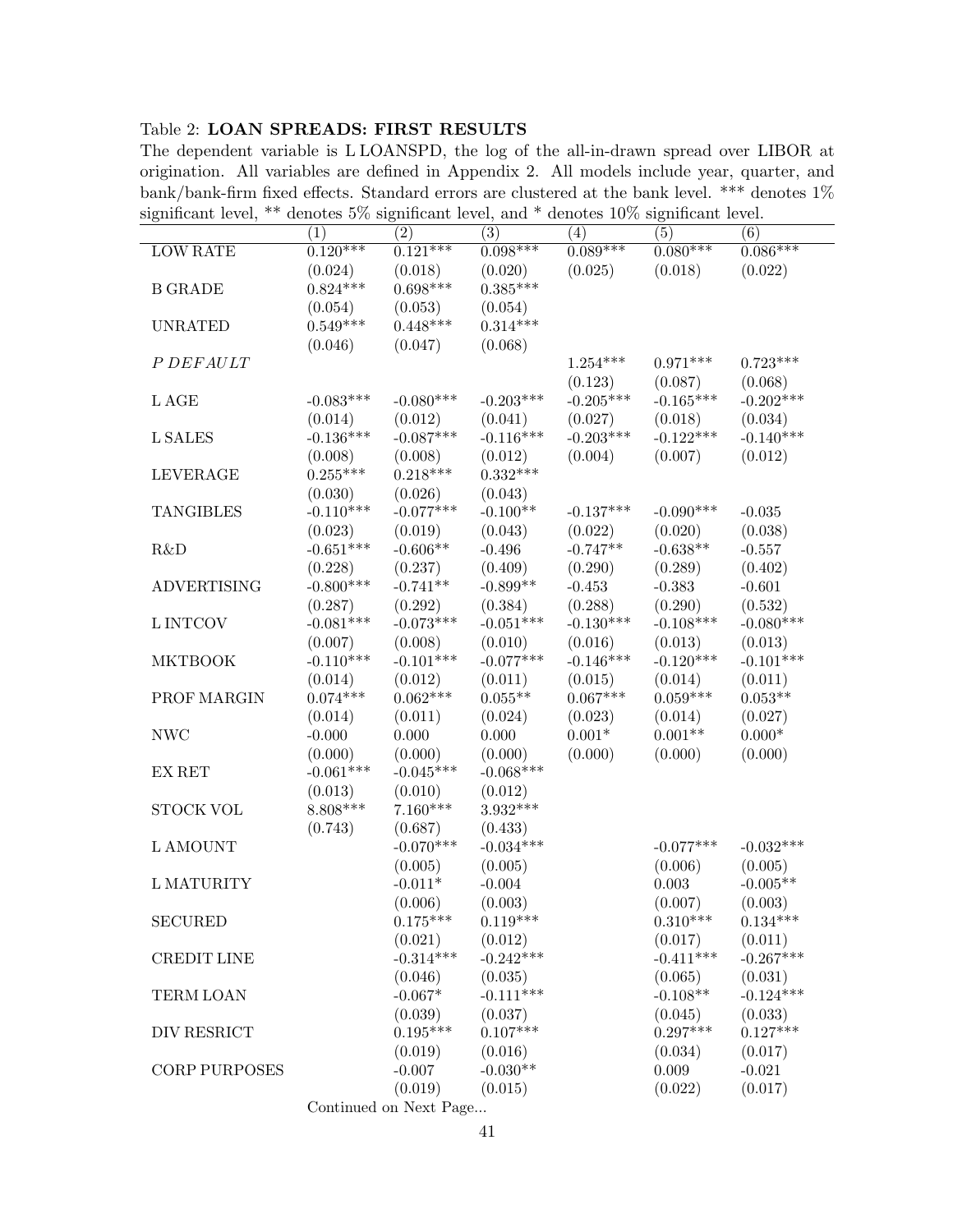| $-0.021$<br>$-0.037**$<br>0.020<br>$-0.015$<br><b>DEBT REPAY</b><br>(0.014)<br>(0.016)<br>(0.018)<br>(0.017)<br>$-0.052***$<br><b>WORK CAPITAL</b><br>$-0.015$<br>$0.018\,$<br>(0.020)<br>(0.024)<br>(0.020)<br>(0.017)<br>L ASSETS BK<br>$-0.039$<br>$-0.013$<br>$-0.031$<br>$-0.025$<br>$-0.047$<br>$-0.046$<br>(0.049)<br>(0.049)<br>(0.071)<br>(0.045)<br>(0.045)<br>(0.072)<br>$\rm{ROA}$ $\rm{BK}$<br>$-2.000$<br>1.563<br>$-3.683$<br>$-0.045$<br>$-0.971$<br>$-3.453$ | Table 2-Continued |         |          |         |         |             |
|-------------------------------------------------------------------------------------------------------------------------------------------------------------------------------------------------------------------------------------------------------------------------------------------------------------------------------------------------------------------------------------------------------------------------------------------------------------------------------|-------------------|---------|----------|---------|---------|-------------|
|                                                                                                                                                                                                                                                                                                                                                                                                                                                                               |                   |         |          |         |         |             |
|                                                                                                                                                                                                                                                                                                                                                                                                                                                                               |                   |         |          |         |         |             |
|                                                                                                                                                                                                                                                                                                                                                                                                                                                                               |                   |         |          |         |         | $-0.056***$ |
|                                                                                                                                                                                                                                                                                                                                                                                                                                                                               |                   |         |          |         |         |             |
|                                                                                                                                                                                                                                                                                                                                                                                                                                                                               |                   |         |          |         |         |             |
|                                                                                                                                                                                                                                                                                                                                                                                                                                                                               |                   |         |          |         |         |             |
|                                                                                                                                                                                                                                                                                                                                                                                                                                                                               |                   |         |          |         |         |             |
|                                                                                                                                                                                                                                                                                                                                                                                                                                                                               | (6.579)           | (7.006) | (10.722) | (9.052) | (9.524) | (12.452)    |
| 0.089<br>0.469<br>0.361<br>0.604<br>1.316<br>$-0.534$<br><b>SUBDEBT BK</b>                                                                                                                                                                                                                                                                                                                                                                                                    |                   |         |          |         |         |             |
| (1.599)<br>(2.019)<br>(1.731)<br>(1.545)<br>(1.767)<br>(1.499)                                                                                                                                                                                                                                                                                                                                                                                                                |                   |         |          |         |         |             |
| $-18.709**$<br>$-14.239**$<br>ROA VOL BK<br>$-0.538$<br>$-13.894$<br>$-10.250$<br>$-0.987$                                                                                                                                                                                                                                                                                                                                                                                    |                   |         |          |         |         |             |
| (8.303)<br>(8.769)<br>(8.625)<br>(6.911)<br>(8.121)<br>(7.207)                                                                                                                                                                                                                                                                                                                                                                                                                |                   |         |          |         |         |             |
| 20.292**<br>17.355**<br>$18.911**$<br>18.067**<br>17.823<br>12.030<br><b>CHARGEOFFS BK</b>                                                                                                                                                                                                                                                                                                                                                                                    |                   |         |          |         |         |             |
| (11.488)<br>(8.731)<br>(8.508)<br>(7.858)<br>(7.260)                                                                                                                                                                                                                                                                                                                                                                                                                          |                   |         |          |         |         | (11.269)    |
| 0.260<br>LIQUIDITY BK<br>$-0.006$<br>$-0.058$<br>$-0.161$<br>$-0.133$<br>0.111                                                                                                                                                                                                                                                                                                                                                                                                |                   |         |          |         |         |             |
| (0.222)<br>(0.209)<br>(0.196)<br>(0.166)<br>(0.209)<br>(0.188)                                                                                                                                                                                                                                                                                                                                                                                                                |                   |         |          |         |         |             |
| $-0.013**$<br>$-0.012**$<br><b>CAPITAL BK</b><br>$-0.013*$<br>$-0.006$<br>$-0.009$<br>$-0.008$                                                                                                                                                                                                                                                                                                                                                                                |                   |         |          |         |         |             |
| (0.007)<br>(0.006)<br>(0.007)<br>(0.007)<br>(0.005)<br>(0.008)                                                                                                                                                                                                                                                                                                                                                                                                                |                   |         |          |         |         |             |
| 0.144<br>$0.263**$<br>$0.198*$<br>$0.197*$<br>DEPOSITS BK<br>0.160<br>0.153                                                                                                                                                                                                                                                                                                                                                                                                   |                   |         |          |         |         |             |
| (0.121)<br>(0.118)<br>(0.103)<br>(0.112)<br>(0.110)<br>(0.117)                                                                                                                                                                                                                                                                                                                                                                                                                |                   |         |          |         |         |             |
| $-0.199***$<br>$-0.178**$<br>$-0.021$<br>$-0.101$<br>AA BK<br>$-0.052$<br>$-0.077$                                                                                                                                                                                                                                                                                                                                                                                            |                   |         |          |         |         |             |
| (0.072)<br>(0.070)<br>(0.086)<br>(0.066)<br>(0.065)<br>(0.082)                                                                                                                                                                                                                                                                                                                                                                                                                |                   |         |          |         |         |             |
| $-0.208***$<br>$-0.235***$<br>$-0.032$<br>$-0.086$<br>$-0.118*$<br>$-0.096$<br>A BK                                                                                                                                                                                                                                                                                                                                                                                           |                   |         |          |         |         |             |
| (0.084)<br>(0.063)<br>(0.062)<br>(0.079)<br>(0.067)<br>(0.063)                                                                                                                                                                                                                                                                                                                                                                                                                |                   |         |          |         |         |             |
| $-0.171*$<br>$-0.206**$<br>$-0.014$<br>$-0.006$<br>0.002<br><b>BBB BK</b><br>$-0.063$                                                                                                                                                                                                                                                                                                                                                                                         |                   |         |          |         |         |             |
| (0.089)<br>(0.095)<br>(0.092)<br>(0.107)<br>(0.092)<br>(0.090)                                                                                                                                                                                                                                                                                                                                                                                                                |                   |         |          |         |         |             |
| <b>BELOW BBB BK</b><br>$-0.029$<br>$-0.031$<br>$-0.062$<br>0.077<br>0.075<br>$-0.266$                                                                                                                                                                                                                                                                                                                                                                                         |                   |         |          |         |         |             |
| (0.179)<br>(0.159)<br>(0.077)<br>(0.182)<br>(0.172)<br>(0.170)                                                                                                                                                                                                                                                                                                                                                                                                                |                   |         |          |         |         |             |
| $-0.170*$<br>0.087<br>0.043<br><b>UNRATED BK</b><br>$-0.103$<br>$-0.118$                                                                                                                                                                                                                                                                                                                                                                                                      |                   |         |          |         |         | $-0.209**$  |
| (0.096)<br>(0.087)<br>(0.096)<br>(0.102)<br>(0.091)<br>(0.093)                                                                                                                                                                                                                                                                                                                                                                                                                |                   |         |          |         |         |             |
| $0.407***$<br>$0.297***$<br>$0.453***$<br>$0.278***$<br>$0.176**$<br><b>BBB SPREAD</b>                                                                                                                                                                                                                                                                                                                                                                                        |                   |         |          |         |         | $0.376***$  |
| (0.072)<br>(0.065)<br>(0.059)<br>(0.096)<br>(0.083)<br>(0.076)                                                                                                                                                                                                                                                                                                                                                                                                                |                   |         |          |         |         |             |
| $0.020*$<br>0.000<br>$-0.000$<br>0.002<br>0.019<br><b>SLOPE YC</b>                                                                                                                                                                                                                                                                                                                                                                                                            |                   |         |          |         |         | $0.030**$   |
| (0.009)<br>(0.009)<br>(0.010)<br>(0.012)<br>(0.011)<br>(0.014)                                                                                                                                                                                                                                                                                                                                                                                                                |                   |         |          |         |         |             |
| Yes<br>Yes<br>Yes<br>Yes<br>Yes<br>Yes<br>Year                                                                                                                                                                                                                                                                                                                                                                                                                                |                   |         |          |         |         |             |
| Quarter<br>Yes<br>Yes<br>Yes<br>Yes<br>Yes<br>Yes                                                                                                                                                                                                                                                                                                                                                                                                                             |                   |         |          |         |         |             |
| Yes<br>Yes<br>Yes<br>Yes<br><b>Bank FE</b>                                                                                                                                                                                                                                                                                                                                                                                                                                    |                   |         |          |         |         |             |
| Bank-Firm FE<br>Yes<br>Yes                                                                                                                                                                                                                                                                                                                                                                                                                                                    |                   |         |          |         |         |             |
| $\mathbb{R}^2$<br>0.408<br>0.377<br>0.592<br>0.629<br>0.466<br>0.553                                                                                                                                                                                                                                                                                                                                                                                                          |                   |         |          |         |         |             |
| 19,380<br>18,169<br>Observations<br>18,787<br>17,498<br>17,498<br>18,169                                                                                                                                                                                                                                                                                                                                                                                                      |                   |         |          |         |         |             |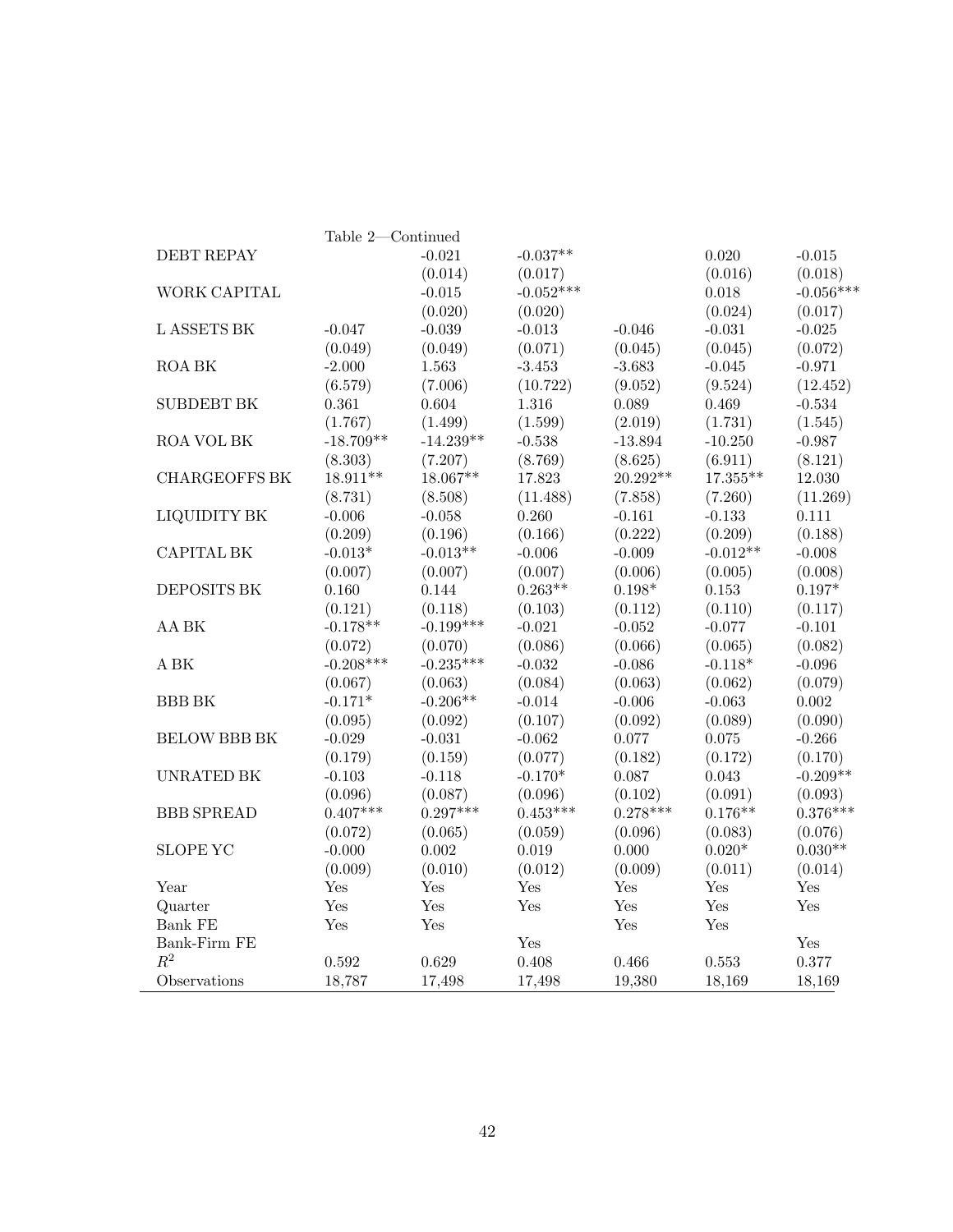Table 3: **LOAN SPREADS AND INTERACTIONS: BASE RESULTS**

The dependent variable is L LOAN SPD, the log of the all-in-drawn spread over LIBOR at origination. All variables are defined in Appendix 2. All models include year, quarter, and bank/bank-firm fixed effects. Standard errors are clustered at the bank level. \*\*\* denotes 1% significant level, \*\* denotes 5% significant level, and \* denotes 10% significant level.

|                             | っ<br>$\left( 1\right)$ | $\left( 2\right)$ | (3)          | っ<br>$\left( 4\right)$ | (5)        | $\overline{(6)}$ |
|-----------------------------|------------------------|-------------------|--------------|------------------------|------------|------------------|
| $LOW$ $RATE \times B$ GRADE | $-0.134***$            | $-0.146***$       | $-0.055**$   |                        |            |                  |
|                             | (0.034)                | (0.027)           | (0.021)      |                        |            |                  |
| LOW RATE×UNRATED            | $-0.170***$            | $-0.180***$       | $-0.098***$  |                        |            |                  |
|                             | (0.034)                | (0.029)           | (0.015)      |                        |            |                  |
| <i>LOW RATE</i>             | $0.229***$             | $0.239***$        | $0.146***$   | $0.091***$             | $0.086***$ | $0.099^{***}\,$  |
|                             | (0.038)                | (0.029)           | (0.027)      | (0.028)                | (0.019)    | (0.023)          |
| <b>B GRADE</b>              | $0.897***$             | $0.775***$        | $0.408***$   |                        |            |                  |
|                             | (0.059)                | (0.056)           | (0.049)      |                        |            |                  |
| <b>UNRATED</b>              | $0.634***$             | $0.538***$        | $0.352***$   |                        |            |                  |
|                             | (0.056)                | (0.056)           | (0.069)      |                        |            |                  |
| P DEFAULT                   |                        |                   |              | $1.290***$             | $1.057***$ | $1.065^{***}\,$  |
|                             |                        |                   |              | (0.154)                | (0.126)    | (0.117)          |
| LOW RATEXP DEFAULT          |                        |                   |              | $-0.060$               | $-0.146*$  | $-0.504***$      |
|                             |                        |                   |              | (0.131)                | (0.089)    | (0.093)          |
| Loan Controls               |                        | Yes               | Yes          |                        | Yes        | Yes              |
| Firm Controls               | Yes                    | Yes               | Yes          | Yes                    | Yes        | Yes              |
| <b>Bank Controls</b>        | Yes                    | Yes               | Yes          | Yes                    | Yes        | Yes              |
| Macro Controls              | Yes                    | Yes               | Yes          | Yes                    | Yes        | Yes              |
| Year                        | Yes                    | Yes               | Yes          | Yes                    | Yes        | Yes              |
| Quarter                     | Yes                    | Yes               | $_{\rm Yes}$ | Yes                    | Yes        | Yes              |
| Bank FE                     | Yes                    | Yes               |              | Yes                    | Yes        |                  |
| Bank-Firm FE                |                        |                   | Yes          |                        |            | Yes              |
| $\mathbb{R}^2$              | 0.594                  | 0.631             | 0.409        | 0.461                  | 0.553      | $0.378\,$        |
| Observations                | 18,787                 | 17,498            | 17,498       | 19,380                 | 18,169     | 18,169           |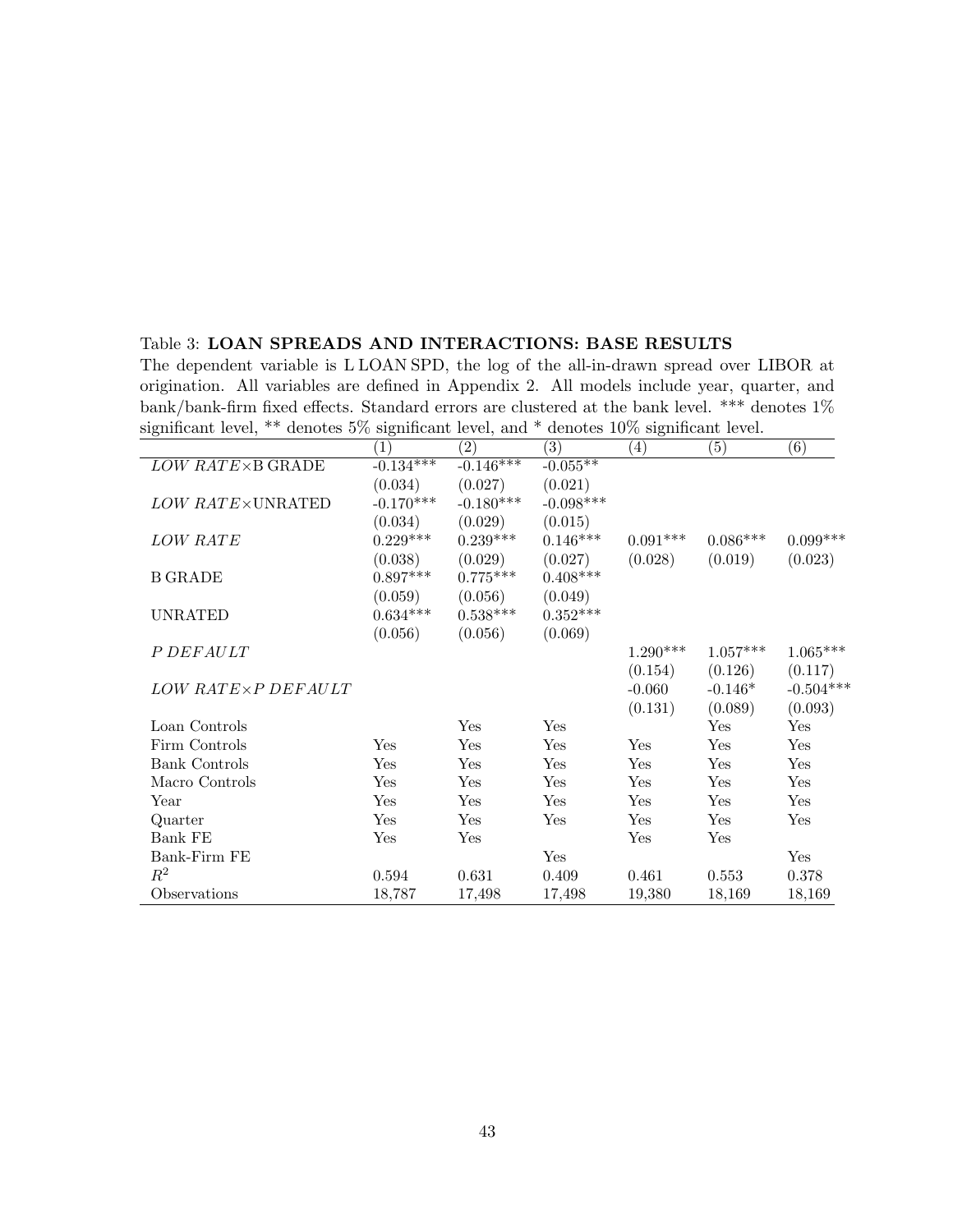#### Table 4: **LOAN AMOUNTS**

The dependent variable is L AMOUNT. We include a new control LEAD SHARE that is fraction of facility held by lead arrangers. All variables are defined in Appendix 2. \*\*\* denotes 1% significant level, \*\* denotes 5% significant level, and \* denotes 10% significant level.

|                      | $\check{ }$       |                   |             |                  |
|----------------------|-------------------|-------------------|-------------|------------------|
|                      | $\left( 1\right)$ | $\left( 2\right)$ | (3)         | $\left(4\right)$ |
| LOW RATE×BGRADE      | $0.171***$        | $0.057**$         |             |                  |
|                      | (0.029)           | (0.027)           |             |                  |
| LOW RATE×UNRATED     | $0.070**$         | 0.007             |             |                  |
|                      | (0.027)           | (0.029)           |             |                  |
| LOW RATE             | $-0.051$          | 0.017             | 0.024       | $-0.027$         |
|                      | (0.033)           | (0.028)           | (0.032)     | (0.091)          |
| <b>BGRADE</b>        | $-0.025$          | $-0.049$          |             |                  |
|                      | (0.027)           | (0.045)           |             |                  |
| <b>UNRATED</b>       | $-0.290***$       | $-0.022$          |             |                  |
|                      | (0.039)           | (0.056)           |             |                  |
| P DEFAULT            |                   |                   | $-0.708***$ | $-0.339***$      |
|                      |                   |                   | (0.115)     | (0.127)          |
| LOW RATE×P DEFAULT   |                   |                   | $0.297***$  | $0.330**$        |
|                      |                   |                   | (0.103)     | (0.155)          |
| Loan Controls        | Yes               | Yes               | Yes         | Yes              |
| Firms Controls       | Yes               | Yes               | Yes         | Yes              |
| <b>Bank Controls</b> | Yes               | Yes               | Yes         | Yes              |
| Year                 | Yes               | Yes               | Yes         | Yes              |
| Quarter              | Yes               | Yes               | Yes         | Yes              |
| Bank FE              | Yes               |                   |             |                  |
| Bank-Firm FE         |                   | Yes               |             | Yes              |
| $R^2$                | 0.638             | 0.169             | 0.621       | 0.361            |
| Observations         | 17,498            | 17,498            | 18,169      | 18,169           |
|                      |                   |                   |             |                  |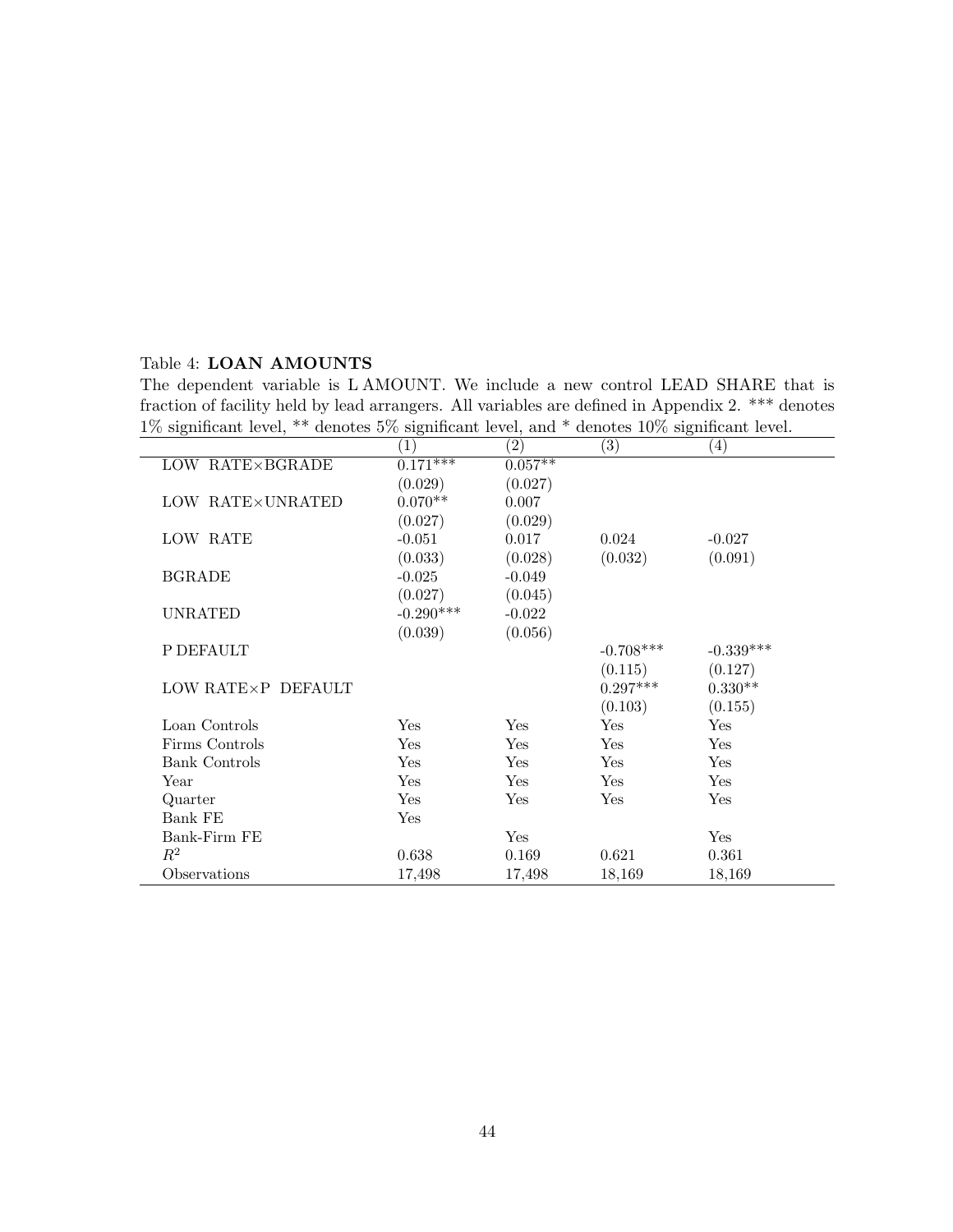#### Table 5: **DEMAND FOR LOANS**

The dependent variable is L LOAN SPD. All variables are defined in Appendix 2. In columns (1) and (2) firm-time and bank-firm-time fixed effects are included. Time denotes a three-year period. In columns (3)-(6) the sample is split into large firms (sales higher than the sample median) and small firms (sales lower than the sample median). \*\*\* denotes 1% significant level, \*\* denotes 5% significant level, and \* denotes 10% significant level.

|                                         |                       |                      | Large Firms       | Small Firms          | Large Firms | Small Firms |
|-----------------------------------------|-----------------------|----------------------|-------------------|----------------------|-------------|-------------|
|                                         | (1)                   | $\left( 2\right)$    | $\left( 3\right)$ | $\left( 4\right)$    | (5)         | (6)         |
| P DEFAULT                               | $0.\overline{922***}$ | $0.957***$           | $1.566***$        | $0.952***$           | $1.160***$  | $0.780***$  |
|                                         | (0.119)               | (0.088)              | (0.252)           | (0.103)              | (0.178)     | (0.146)     |
| LOW<br>$RATE\times P$<br><b>DEFAULT</b> | $-0.292**$            | $-0.365***$          | $-0.793***$       | $-0.256***$          | $-0.690***$ | $-0.283**$  |
|                                         | (0.142)               | (0.092)              | (0.244)           | (0.087)              | (0.136)     | (0.111)     |
| RATE<br>LOW                             | $0.111***$            | $0.094***$           | $0.111***$        | $0.059**$            | $0.102***$  | $0.056*$    |
|                                         | (0.023)               | (0.012)              | (0.026)           | (0.027)              | (0.029)     | (0.030)     |
| Loan Controls                           | Yes                   | $\operatorname{Yes}$ | Yes               | $\operatorname{Yes}$ | Yes         | Yes         |
| Firms Controls                          | Yes                   | Yes                  | Yes               | Yes                  | Yes         | Yes         |
| <b>Bank Controls</b>                    | Yes                   | Yes                  | Yes               | $\operatorname{Yes}$ | Yes         | Yes         |
| Macro Controls                          | Yes                   | Yes                  | Yes               | Yes                  | Yes         | Yes         |
| Year                                    | Yes                   | Yes                  | Yes               | Yes                  | Yes         | Yes         |
| Quarter                                 | Yes                   | Yes                  | Yes               | Yes                  | Yes         | Yes         |
| Bank FE                                 |                       |                      | Yes               | Yes                  |             |             |
| Bank-Firm FE                            |                       |                      |                   |                      | Yes         | Yes         |
| Firm-Time                               | Yes                   |                      |                   |                      |             |             |
| Firm-Bank-Time FE                       |                       | Yes                  |                   |                      |             |             |
| $R^2$                                   | 0.228                 | 0.211                | 0.628             | 0.373                | 0.466       | 0.235       |
| Observations                            | 9,083                 | 9,083                | 9,367             | 8,802                | 9367        | 8,802       |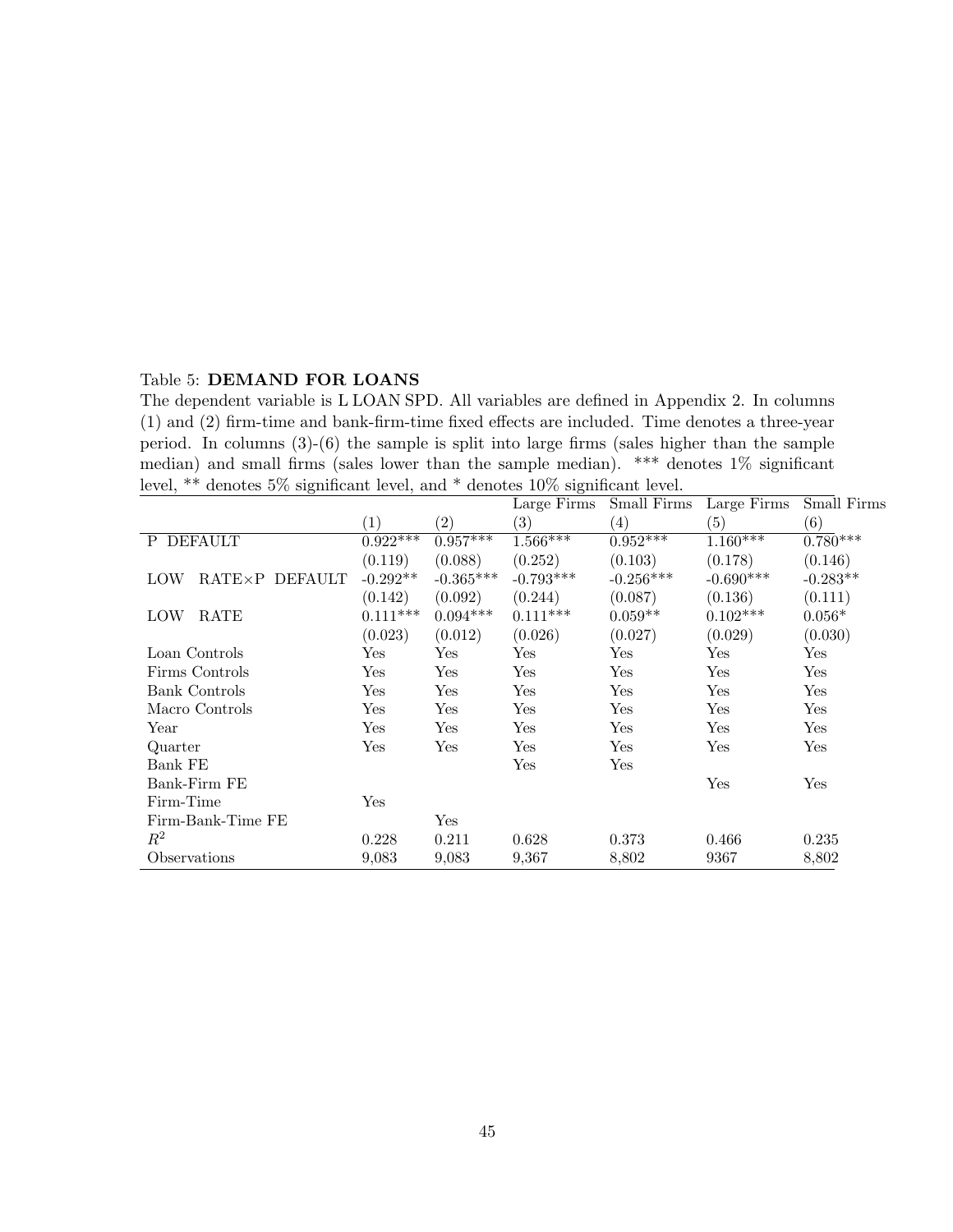#### Table 6: **BOND SPREADS AND RISK-TAKING**

The dependent variable is BOND SPREAD. Macro Controls include the slope of the yield curve (*SLOPE YC*). All firm (issuer) and issue controls are described in Appendix 2. In columns (3) and (4) we omit issues that are convertible, callable, and with a floating coupon. In columns (5) and (6) we omit public placements. \*\*\* denotes  $1\%$  significant level, \*\* denotes 5% significant level, and \* denotes 10% significant level.

|                             | $\left(1\right)$ | $\left( 2\right)$ | (3)                   | $\left( 4\right)$ | (5)        | (6)        |
|-----------------------------|------------------|-------------------|-----------------------|-------------------|------------|------------|
| LOW RATE×BGRADE             | $0.135***$       |                   | $0.\overline{264***}$ |                   | $0.288***$ |            |
|                             | (0.065)          |                   | (0.078)               |                   | (0.081)    |            |
| LOW RATE×UNRATED            | $0.174*$         |                   | 0.171                 |                   | $0.335**$  |            |
|                             | (0.098)          |                   | (0.117)               |                   | (0.133)    |            |
| <b>LOW RATE</b>             | 0.031            | 0.045             | $-0.036$              | 0.057             | $-0.053$   | 0.003      |
|                             | (0.079)          | (0.081)           | (0.081)               | (0.083)           | (0.092)    | (0.095)    |
| <b>BGRADE</b>               | $0.124*$         |                   | 0.080                 |                   | 0.111      |            |
|                             | (0.070)          |                   | (0.080)               |                   | (0.093)    |            |
| <b>UNRATED</b>              | $0.260***$       |                   | $0.253**$             |                   | $0.290***$ |            |
|                             | (0.084)          |                   | (0.099)               |                   | (0.108)    |            |
| P DEFAULT                   |                  | $0.849***$        |                       | $0.839***$        |            | $0.869***$ |
|                             |                  | (0.142)           |                       | (0.141)           |            | (0.163)    |
| LOW RATE $\times$ P DEFAULT |                  | $0.300*$          |                       | $0.265*$          |            | $0.090*$   |
|                             |                  | (0.177)           |                       | (0.143)           |            | (0.051)    |
| Firm Controls               | Yes              | Yes               | Yes                   | Yes               | Yes        | Yes        |
| Issue Controls              | Yes              | Yes               | Yes                   | Yes               | Yes        | Yes        |
| Macro Controls              | Yes              | Yes               | Yes                   | Yes               | Yes        | Yes        |
| Year                        | Yes              | Yes               | Yes                   | Yes               | Yes        | Yes        |
| Quarter                     | Yes              | Yes               | Yes                   | Yes               | Yes        | Yes        |
| Firm FE                     | Yes              | Yes               | Yes                   | Yes               | Yes        | Yes        |
| Observations                | 6,923            | 7,708             | 5,618                 | 6,277             | 5,263      | 5,173      |
| $\mathbb{R}^2$              | 0.278            | 0.266             | 0.398                 | 0.276             | 0.374      | 0.373      |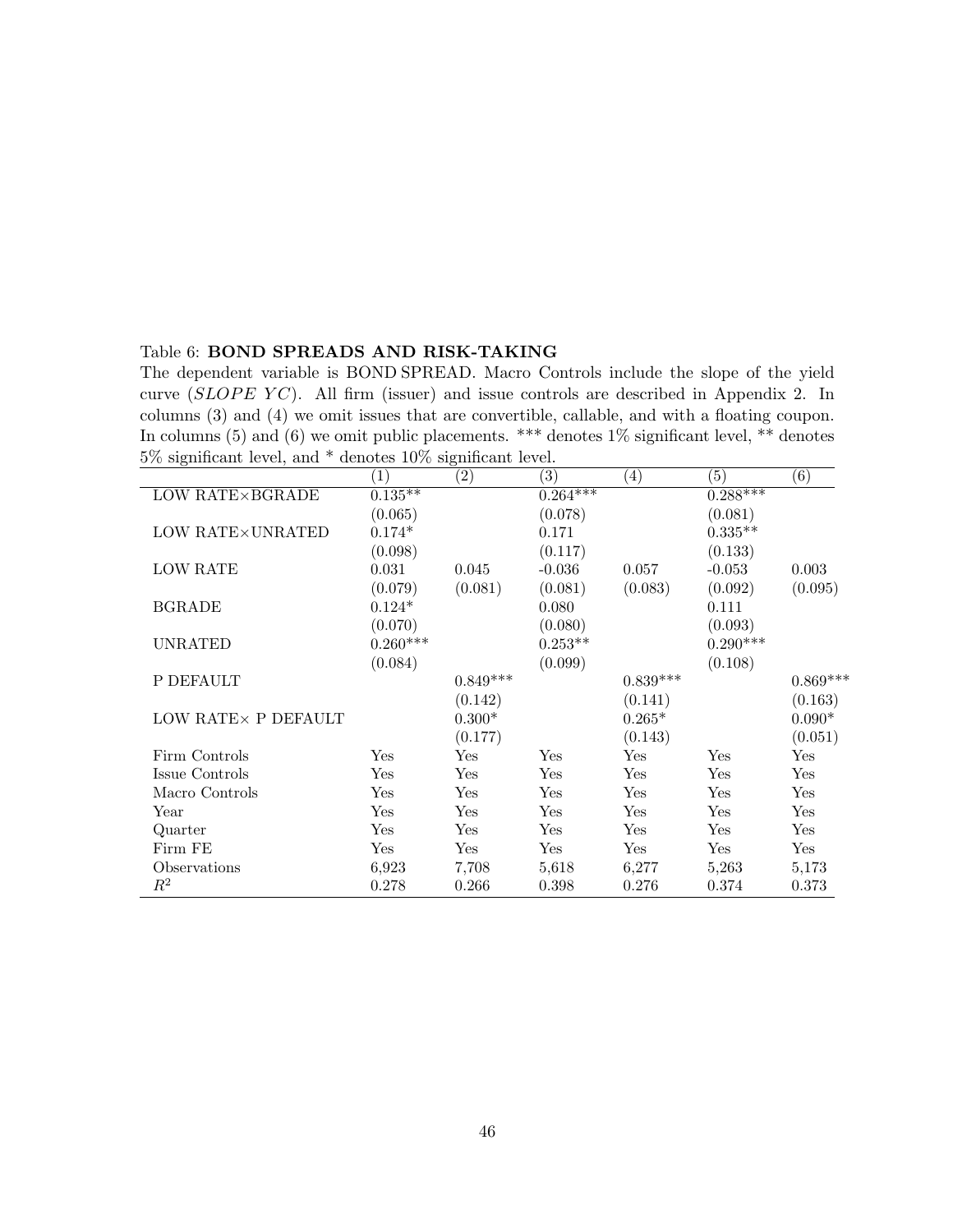# Table 7: **ROBUSTNESS CHECKS: PROBABILITY OF DEFAULT AFTER LOAN ORIGINATION**

The dependent variable is the probability of default. Each regression includes a set of firm controls, year and firm fixed effects. The firm controls are defined in Appendix 2. *Af ter*1*year*, *Af ter* 2 *years*, *Af ter* 3 *years* is a categorical variable that takes one if the current year is one, two, or three years after the year of loan origination. The upper and lower panels identify loans originated in times of low and high interest rates, respectively. \*\*\* denotes 1% significant level,  $^{**}$  denotes 5% significant level, and  $^*$  denotes 10% significant level.

| ပ             | <b>LOW RATES</b>     |                   |             |                  |  |  |
|---------------|----------------------|-------------------|-------------|------------------|--|--|
|               | First Loan           | Second Loan       | Median Loan | Last Loan        |  |  |
|               | (1)                  | (2)               | (3)         | $\left(4\right)$ |  |  |
| After 1 year  | $-0.000$             | $-0.001$          | $-0.005$    | 0.002            |  |  |
|               | (0.002)              | (0.003)           | (0.008)     | (0.002)          |  |  |
| After 2 years | $-0.002$             | 0.001             | $-0.012$    | $0.005**$        |  |  |
|               | (0.003)              | (0.006)           | (0.014)     | (0.003)          |  |  |
| After 3 years | $-0.003$             | 0.004             | $-0.010$    | $0.009***$       |  |  |
|               | (0.005)              | (0.008)           | (0.021)     | (0.003)          |  |  |
| Firm Controls | Yes                  | Yes               | Yes         | Yes              |  |  |
| Firm FE       | $\operatorname{Yes}$ | Yes               | Yes         | Yes              |  |  |
| $R^2$         | 0.060                | 0.121             | 0.231       | 0.156            |  |  |
| Observations  | 11,531               | 6,996             | 2,516       | 12,720           |  |  |
|               |                      | <b>HIGH RATES</b> |             |                  |  |  |
|               |                      |                   |             |                  |  |  |
| After 1 year  | $-0.000$             | $-0.001$          | 0.005       | 0.004            |  |  |
|               | (0.002)              | (0.002)           | (0.005)     | (0.004)          |  |  |
| After 2 years | $-0.003$             | $-0.004$          | 0.010       | 0.001            |  |  |
|               | (0.002)              | (0.003)           | (0.008)     | (0.002)          |  |  |
| After 3 years | $-0.002$             | $-0.005$          | 0.018       | $-0.004*$        |  |  |
|               | (0.003)              | (0.003)           | (0.012)     | (0.002)          |  |  |
| Firm Controls | $\operatorname{Yes}$ | Yes               | Yes         | Yes              |  |  |
| Firm FE       | Yes                  | Yes               | Yes         | Yes              |  |  |
| $R^2$         | 0.087                | 0.112             | 0.168       | 0.188            |  |  |
| Observations  | 13,291               | 10,176            | 4,271       | 12,247           |  |  |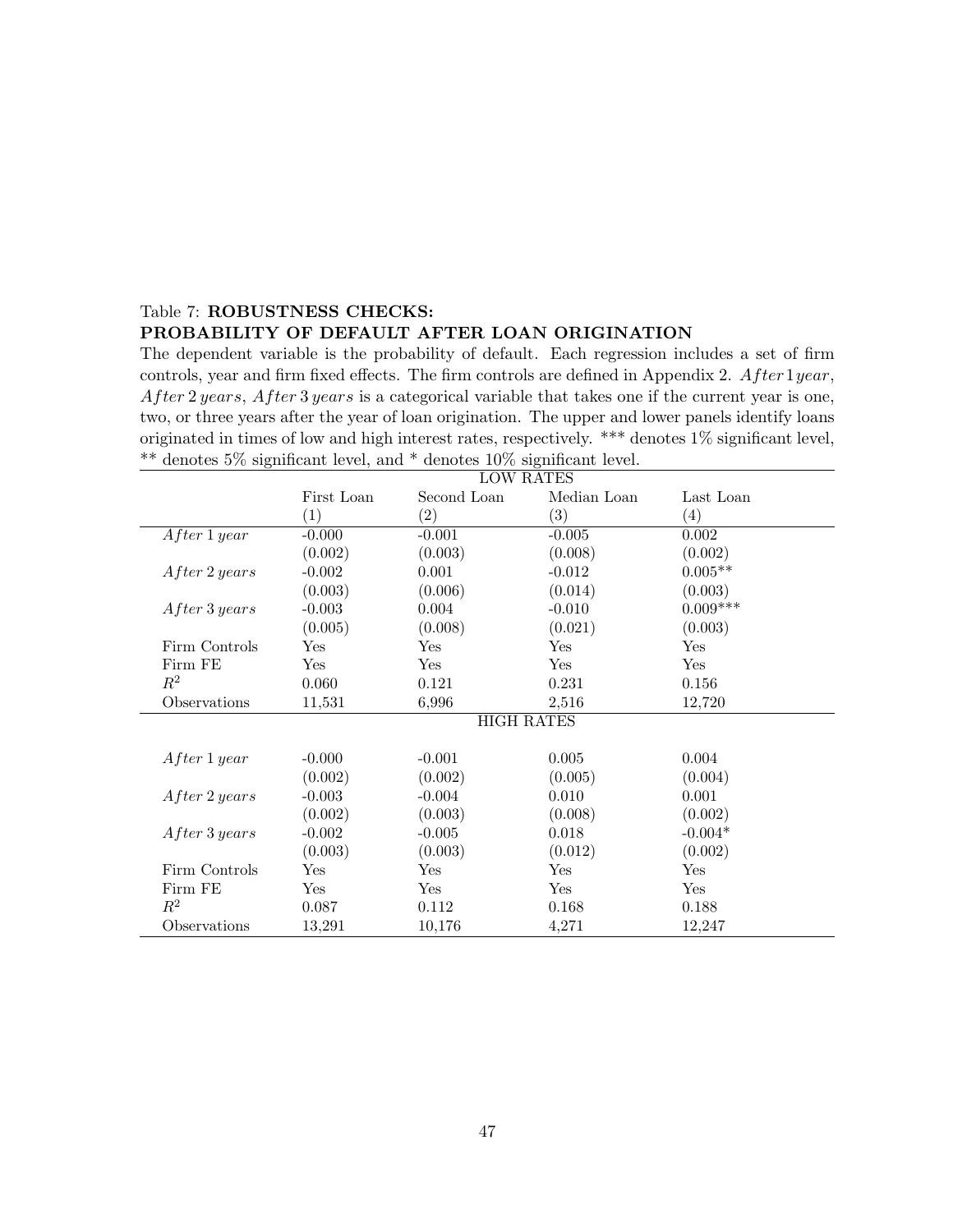## Table 8: **MONETARY POLICY SHOCKS**

The dependent variable is L LOAN SPD. *ROMER SHOCK* and *T AY LOR SHOCK* take the value of one if the monetary policy is easing and zero otherwise. All other (unreported) controls are defined in Appendix 2. \*\*\* denotes 1% significant level, \*\* denotes 5% significant level, and \* denotes 10% significant level.

|                        | $\left( 1\right)$ | $\left( 2\right)$ | $\left( 3\right)$ | $\left( 4\right)$ |
|------------------------|-------------------|-------------------|-------------------|-------------------|
| ROMER SHOCK×P DEFAULT  | $-0.245*$         | $-0.321*$         |                   |                   |
|                        | (0.135)           | (0.178)           |                   |                   |
| <i>ROMER SHOCK</i>     | $-0.023$          | $0.033**$         |                   |                   |
|                        | (0.015)           | (0.014)           |                   |                   |
| P DEFAULT              | $1.102***$        | $1.108***$        | $0.956***$        | $1.047***$        |
|                        | (0.192)           | (0.191)           | (0.086)           | (0.149)           |
| TAYLOR SHOCK×P DEFAULT |                   |                   | $-0.115$          | $-0.423**$        |
|                        |                   |                   | (0.121)           | (0.176)           |
| TAY LOR SHOCK          |                   |                   | $-0.007$          | 0.011             |
|                        |                   |                   | (0.029)           | (0.032)           |
| Loan Controls          | Yes               | Yes               | Yes               | Yes               |
| Firms Controls         | Yes               | Yes               | Yes               | Yes               |
| <b>Bank Controls</b>   | Yes               | Yes               | Yes               | Yes               |
| Macro Controls         | Yes               | Yes               | Yes               | Yes               |
| Year                   | Yes               | Yes               | Yes               | Yes               |
| Quarter                | Yes               | Yes               | Yes               | Yes               |
| Bank FE                | Yes               |                   | Yes               |                   |
| Bank-Firm FE           |                   | Yes               |                   | Yes               |
| $\,R^2$                | 0.542             | 0.301             | 0.527             | 0.286             |
| Observations           | 9,102             | 9,102             | 9,861             | 9,861             |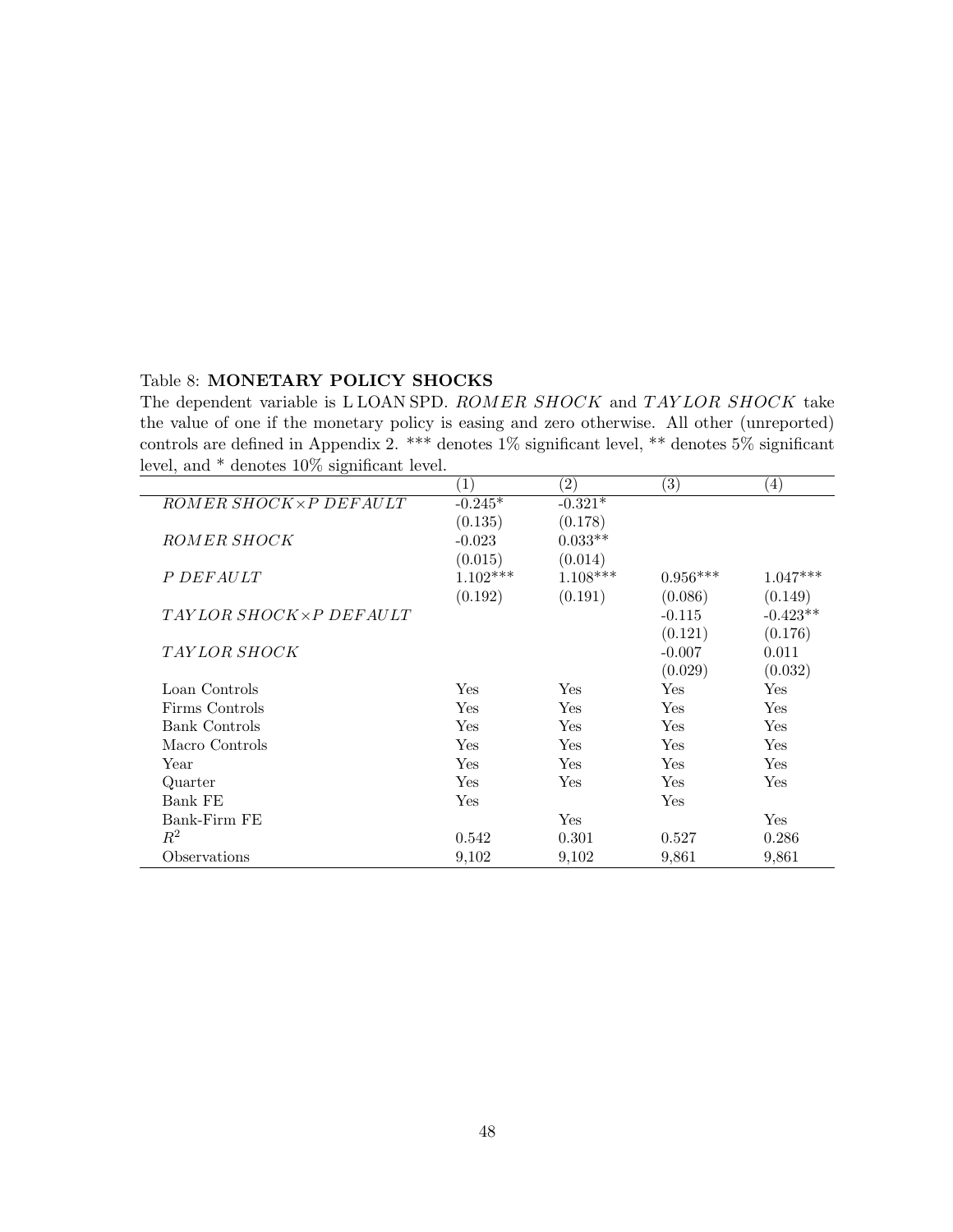#### Table 9: **SECOND STAGE REGRESSIONS: LENDING STANDARDS**

The dependent variable is L LOAN SPD. *EASINGRES* is the generalized residual from a firststage probit regression with dependent variable that takes one if banks are easing their lending standards for approving applications for C&I loans or credit lines, and zero otherwise. All other variables are defined in Appendix 2. Standard errors are bootstrapped. \*\*\* denotes 1% significant level,  $**$  denotes 5% significant level, and  $*$  denotes 10% significant level.

|                                                   | $\left( 1\right)$ | (2)        | (3)         | $\left( 4\right)$        |
|---------------------------------------------------|-------------------|------------|-------------|--------------------------|
| <b>LOW RATE</b>                                   | $0.073***$        | $0.084***$ | $0.078***$  | $0.\overline{100^{***}}$ |
|                                                   | (0.024)           | (0.021)    | (0.023)     | (0.023)                  |
| P DEFAULT                                         | $1.000***$        | $0.705***$ | $1.147***$  | $1.182***$               |
|                                                   | (0.050)           | (0.062)    | (0.095)     | (0.115)                  |
| $EASING_{RES}$                                    | 0.014             | 0.003      | 0.007       | $-0.006$                 |
|                                                   | (0.009)           | (0.008)    | (0.015)     | (0.013)                  |
| P DEFAULT×LOW RATE                                |                   |            | $-0.193$    | $-0.645***$              |
|                                                   |                   |            | (0.121)     | (0.153)                  |
| $EASING_{RES}\times LOW$ RATE                     |                   |            | 0.006       | 0.011                    |
|                                                   |                   |            | (0.020)     | (0.018)                  |
| $P$ DEFAULT×EASING <sub>RES</sub>                 | 0.034             | 0.102      | $1.178***$  | $0.908**$                |
|                                                   | (0.087)           | (0.080)    | (0.334)     | (0.451)                  |
| $EASING_{RES}\times LOW$ $RATE\times P$ $DEFAULT$ |                   |            | $-1.223***$ | $-0.791*$                |
|                                                   |                   |            | (0.354)     | (0.479)                  |
| Loan Controls                                     | Yes               | Yes        | Yes         | Yes                      |
| Firm Controls                                     | Yes               | Yes        | Yes         | Yes                      |
| <b>Bank Controls</b>                              | Yes               | Yes        | Yes         | Yes                      |
| Macro Controls                                    | Yes               | Yes        | Yes         | Yes                      |
| Year                                              | Yes               | Yes        | Yes         | Yes                      |
| Quarter                                           | Yes               | Yes        | Yes         | Yes                      |
| Bank FE                                           | Yes               |            | Yes         |                          |
| Bank-Firm FE                                      |                   | Yes        |             | Yes                      |
| $\mathbb{R}^2$                                    | 0.569             | 0.394      | 0.570       | 0.397                    |
| Observations                                      | 15,943            | 15,943     | 15,943      | 15,943                   |

# Table 10: **LOAN SPREADS AND LENDING STANDARDS: MARGINAL EF-FECTS**

This table reports estimates based on Table 8, column (3). In this particular example, EAS-ING/TIGHT take the values of the 75th/25th percentile of the distribution of *EASINGRES*. RISKY and SAFE BORROWERS have probability of default (*P DEF AULT*) 0.2 and 0.05, respectively.

|                        | LOW           |             |             | <b>HIGH</b>      |                   |             |           |
|------------------------|---------------|-------------|-------------|------------------|-------------------|-------------|-----------|
|                        | <b>EASING</b> | TIGHT       | <b>DIFF</b> | <b>EASING</b>    | <b>TIGHT</b>      | <b>DIFF</b> | DIFF-DIFF |
|                        |               | $2^{\circ}$ | $1)-(2)$    | $\left(3\right)$ | $\left( 4\right)$ | $(3)-(4)$   | (5)       |
| <b>RISKY BORROWERS</b> | 0.238         | 0.268       | $-0.030$    | 0.508            | 0.180             | 0.328       |           |
| <b>SAFE BORROWERS</b>  | 0.129         | 0.123       | 0.006       | 0.133            | 0.044             | 0.089       |           |
| <b>DIFF</b>            | 0.108         | 0.144       | $-0.035$    | 0.375            | 0.137             | 0.238       |           |
| DIFF-DIFF              |               |             |             |                  |                   |             | $-0.274$  |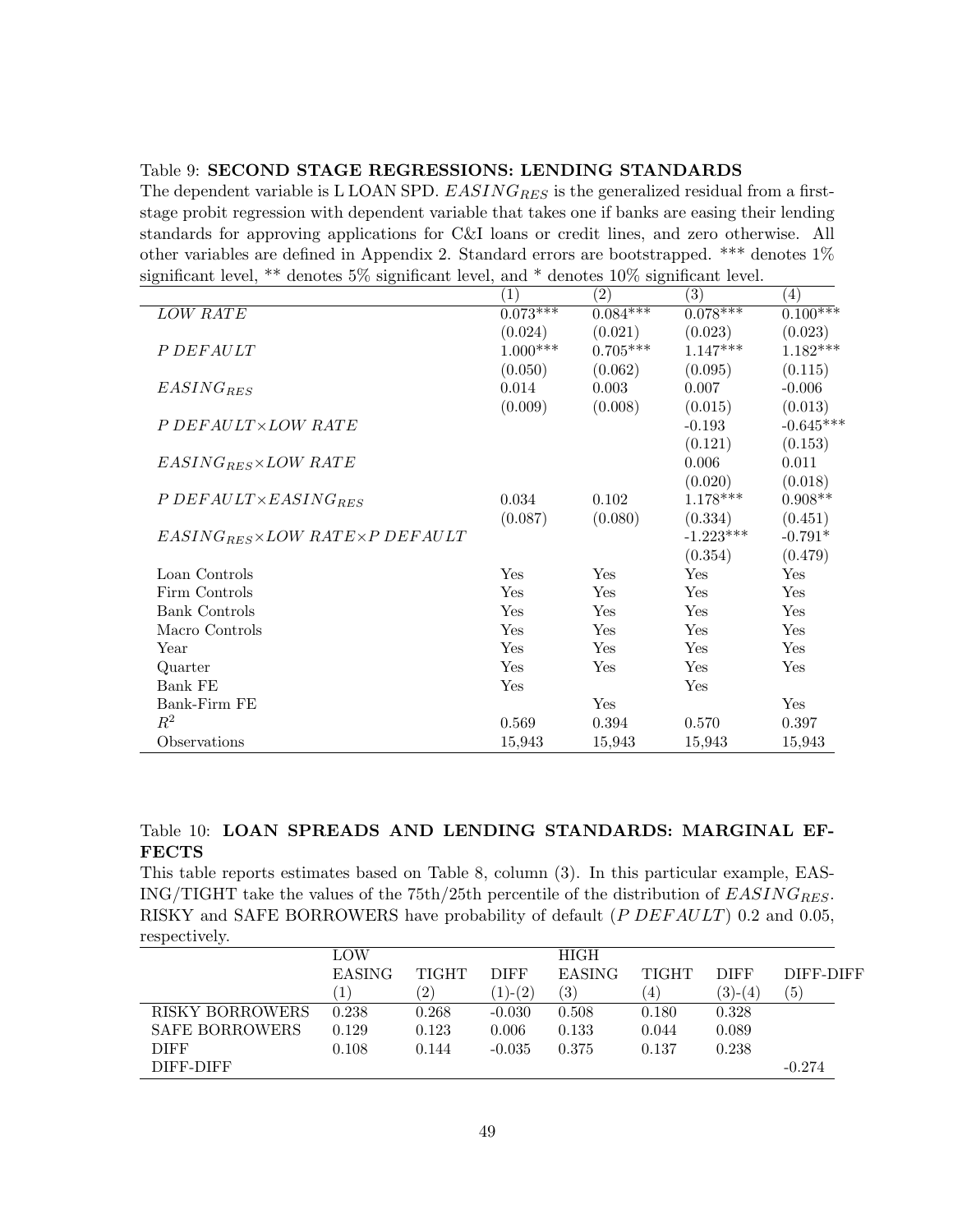#### Table 11: **SECOND STAGE REGRESSIONS: RISK TOLERANCE**

The dependent variable is L LOAN SPD. *RISKTOL<sub>RES</sub>* is the generalized residual from a first-stage probit regression with dependent variable risk tolerance that takes one if risk tolerance is an important reason for easing lending standards for approving applications for C&I loans or credit lines, and zero otherwise. All other variables are defined in Appendix 2. Standard errors are bootstrapped. \*\*\* denotes 1% significant level, \*\* denotes 5% significant level, and \* denotes 10% significant level.

|                                             | (1)        | $\left( 2\right)$ | (3)         | (4)         |
|---------------------------------------------|------------|-------------------|-------------|-------------|
| LOW RATE                                    | $0.060***$ | $0.084***$        | $0.062**$   | $0.105***$  |
|                                             | (0.023)    | (0.029)           | (0.026)     | (0.021)     |
| P DEFAULT                                   | $0.970***$ | $0.672***$        | $1.044***$  | $1.167***$  |
|                                             | (0.066)    | (0.107)           | (0.091)     | (0.133)     |
| RISK TOL <sub>RES</sub>                     | 0.011      | 0.012             | 0.003       | $-0.006$    |
|                                             | (0.010)    | (0.010)           | (0.020)     | (0.021)     |
| P DEFAULT×LOW RATE                          |            |                   | $-0.092$    | $-0.671***$ |
|                                             |            |                   | (0.106)     | (0.160)     |
| RISK TOL <sub>RES</sub> ×LOW RATE           |            |                   | 0.010       | 0.023       |
|                                             |            |                   | (0.022)     | (0.020)     |
| P DEFAULT×RISK TOL <sub>RES</sub>           | $-0.189**$ | $-0.033$          | $1.117***$  | 0.435       |
|                                             | (0.076)    | (0.107)           | (0.394)     | (0.542)     |
| RISK TOL <sub>RES</sub> ×LOW RATE×P DEFAULT |            |                   | $-1.395***$ | $-0.445$    |
|                                             |            |                   | (0.385)     | (0.545)     |
| Loan Controls                               | Yes        | Yes               | Yes         | Yes         |
| Firm Controls                               | Yes        | Yes               | Yes         | Yes         |
| <b>Bank Controls</b>                        | Yes        | Yes               | Yes         | Yes         |
| Macro Controls                              | Yes        | Yes               | Yes         | Yes         |
| Year                                        | Yes        | Yes               | Yes         | Yes         |
| Quarter                                     | Yes        | Yes               | Yes         | Yes         |
| <b>Bank FE</b>                              | Yes        |                   | Yes         |             |
| Bank-Firm FE                                |            | Yes               |             | Yes         |
| $R^2$                                       | 0.586      | 0.412             | 0.586       | 0.414       |
| Observations                                | 13,488     | 13,488            | 13,488      | 13,488      |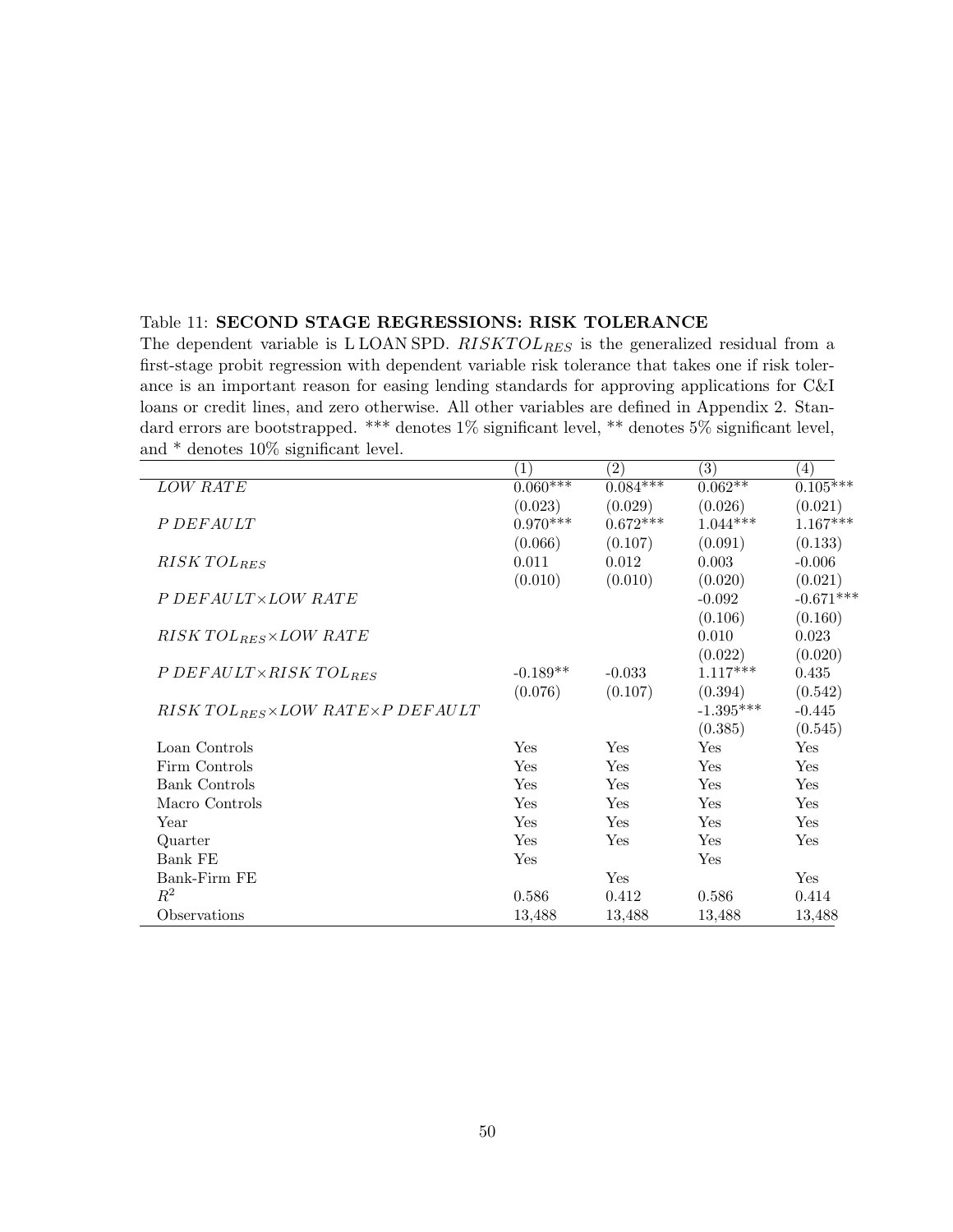#### Table 12: **SECOND STAGE: DEMAND FOR LOANS**

The dependent variable is L LOAN SPD. *DEMANDRES* is the generalized residual from a first-stage probit regression with dependent variable that takes one if a bank considers demand for C&I loans from large and middle-market firms to be weak over the past three months for reasons other than seasonal variations. All variables are defined in Appendix 2. Standard errors are bootstrapped. \*\*\* denotes 1% significant level, \*\* denotes 5% significant level, and \* denotes 10% significant level.

|                                           | $\left(1\right)$ | $\left( 2\right)$ | $\left( 3\right)$ | (4)         |
|-------------------------------------------|------------------|-------------------|-------------------|-------------|
| <b>LOW RATE</b>                           | $0.068**$        | $0.096***$        | $0.075***$        | $0.113***$  |
|                                           | (0.031)          | (0.023)           | (0.022)           | (0.027)     |
| P DEFAULT                                 | $0.973***$       | $0.693***$        | $1.033***$        | $1.216***$  |
|                                           | (0.057)          | (0.113)           | (0.069)           | (0.145)     |
| $DEMAND_{RES}$                            | 0.004            | 0.003             | $-0.007$          | $-0.006$    |
|                                           | (0.006)          | (0.007)           | (0.008)           | (0.009)     |
| P DEFAULT×LOW RATE                        |                  |                   | $-0.097$          | $-0.700***$ |
|                                           |                  |                   | (0.082)           | (0.152)     |
| DEMAND <sub>RES</sub> ×LOW RATE           |                  |                   | $0.025**$         | 0.019       |
|                                           |                  |                   | (0.011)           | (0.014)     |
| P DEFAULT×DEMAND <sub>RES</sub>           | 0.012            | 0.137             | 0.017             | $0.327**$   |
|                                           | (0.071)          | (0.090)           | (0.111)           | (0.147)     |
| DEMAND <sub>RES</sub> ×LOW RATE×P DEFAULT |                  |                   | $-0.016$          | $-0.224$    |
|                                           |                  |                   | (0.153)           | (0.176)     |
| Loan Controls                             | Yes              | Yes               | Yes               | Yes         |
| Firm Controls                             | Yes              | Yes               | Yes               | Yes         |
| <b>Bank Controls</b>                      | Yes              | Yes               | Yes               | Yes         |
| Macro Controls                            | Yes              | Yes               | Yes               | Yes         |
| Year                                      | Yes              | Yes               | Yes               | Yes         |
| Quarter                                   | Yes              | Yes               | Yes               | Yes         |
| Bank FE                                   | Yes              |                   | Yes               |             |
| Bank-Firm FE                              |                  | Yes               |                   | Yes         |
| $\mathbb{R}^2$                            | 0.584            | 0.415             | 0.587             | 0.417       |
| Observations                              | 14,409           | 14,409            | 14,409            | 14,409      |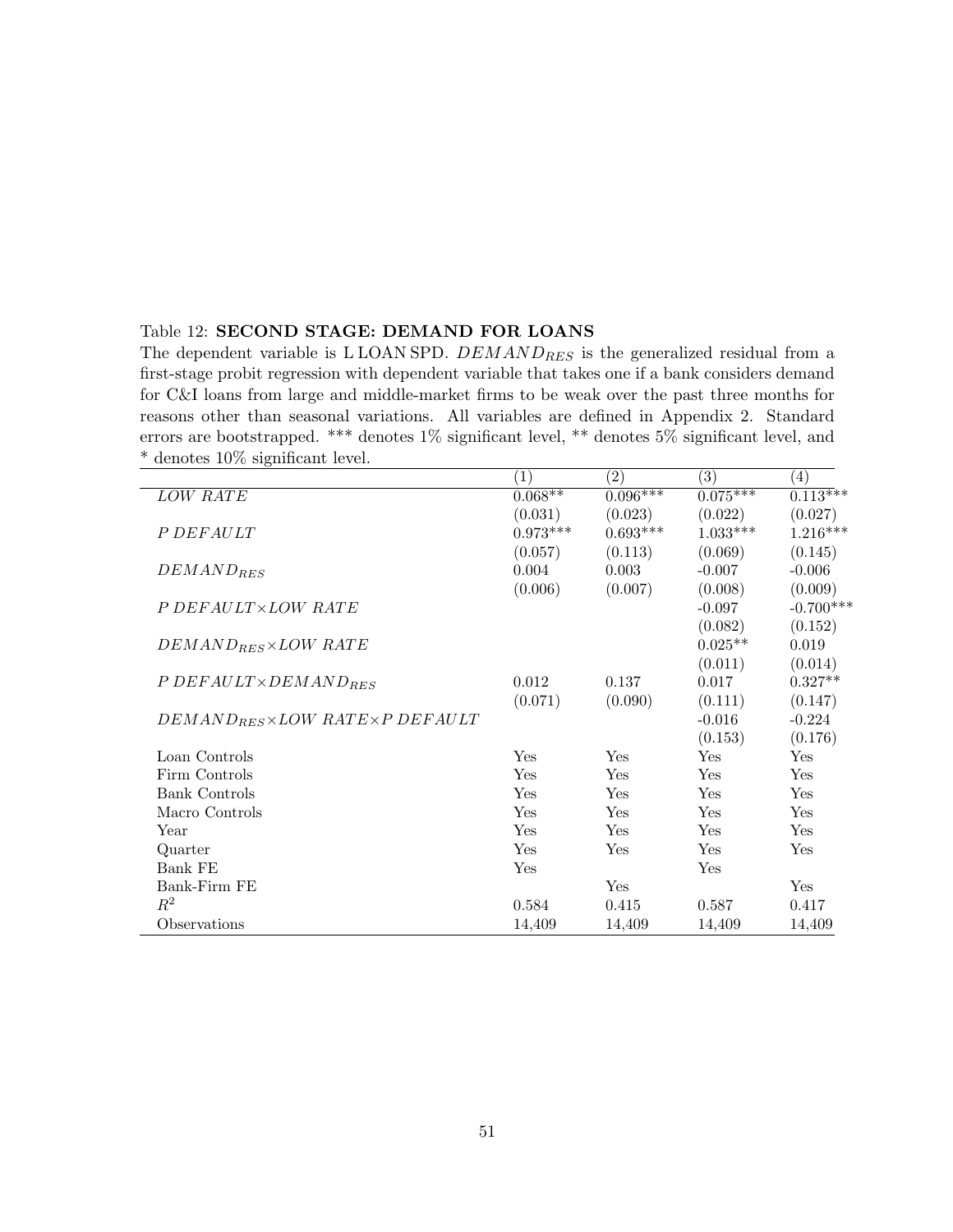| С |  |
|---|--|
|   |  |
|   |  |
|   |  |
|   |  |
|   |  |
|   |  |

# Table A1: ROBUSTNESS CHECKS: ECONOMIC CONDITIONS Table A1: **ROBUSTNESS CHECKS: ECONOMIC CONDITIONS**

The dependent variable is LLOANSPD. All variables are defined in Appendix 2. In columns (1) and (2), GDP is the percent of quarterly GDP growth at an annual base. In columns (3) and (4), NEG OUTPUT GAP takes one if the difference between the actual and the estimated potential GDP is negative and zero otherwise. In columns (5) and (6), NBER RECESSION takes one if actual and the estimated potential GDP is negative and zero otherwise. In columns (5) and (6), NBER RECESSION takes one if the loan is issued in a period of recession as defined by the National Bureau of Economic Research. In columns (7) and (8), CFNAI is a dummy variable that equals one if the Chicago Fed National Activity Index three-month moving average is less than -0.7 and The dependent variable is L LOAN SPD. All variables are defined in Appendix 2. In columns (1) and (2), *GDP* is the percent of quarterly GDP growth at an annual base. In columns (3) and (4), *NEG OUT P UT GAP* takes one if the difference between the the loan is issued in a period of recession as defined by the National Bureau of Economic Research. In columns (7) and (8), CFNAI is a dummy variable that equals one if the Chicago Fed National Activity Index three-month moving average is less than -0.7 and zero other wise. \*\*\* denotes 1% significant level, \*\* denotes 5% significant level, and \* denotes 10% significant level.  $\frac{1}{2}$ 

| *** denotes 1% signi<br>)<br>)<br>zero other wise.<br>Ì | ficant level.                     | $**$ denotes             |                     |                                                                       | $5\%$ significant level, and * denotes $10\%$ significant level |                        |                              |                        |  |
|---------------------------------------------------------|-----------------------------------|--------------------------|---------------------|-----------------------------------------------------------------------|-----------------------------------------------------------------|------------------------|------------------------------|------------------------|--|
|                                                         |                                   | $\widehat{\mathfrak{D}}$ | ನ                   | $\widehat{+}$                                                         | $\widehat{\mathfrak{g}}$                                        | $\widehat{\mathbf{e}}$ |                              | $\widehat{\infty}$     |  |
| P DEFAULT                                               | $0.998***$                        | $0.977***$               | $1.085***$          | $1.086***$                                                            | $1.066***$                                                      | $1.125***$             | $1.121***$                   | $.211***$              |  |
|                                                         | (0.121)                           | (0.113)                  | (0.171)             | $(0.167)$<br>-0.464***                                                | (0.133)                                                         | (0.139)                | (0.142)                      | (0.153)                |  |
| LOW RATE×P DEFAULT                                      | $-0.116*$                         | $-0.486***$              | $-0.103$            |                                                                       | $-0.512***$                                                     | $-0.144*$              | $-0.123*$                    | $0.504***$             |  |
|                                                         | (0.065)                           | (0.092)                  | (0.120)             | (0.145)                                                               | (0.100)                                                         | (0.082)                | (0.069)                      | (0.103)                |  |
| LOW RATE                                                | $0.079***$                        | $0.096***$               | $0.090***$          | $0.103***$                                                            | $0.103***$                                                      | $0.088***$             | $0.084***$                   | $0.096***$             |  |
|                                                         | (0.019)                           | (0.023)                  | (0.020)             | (0.025)                                                               | (0.023)                                                         | (0.019)                | (0.019)                      | (0.023)                |  |
| $GDP \times P$ $DEFALIT$                                | 0.019                             | $0.051***$               |                     |                                                                       |                                                                 |                        |                              |                        |  |
|                                                         | (0.015)                           | (0.025)                  |                     |                                                                       |                                                                 |                        |                              |                        |  |
| $GDP$                                                   | $0.008***$<br>(0.003)             | $0.010***$<br>(0.002)    |                     |                                                                       |                                                                 |                        |                              |                        |  |
| NEGOUTPUT GAP×P DEFAULT                                 |                                   |                          | 0.063               |                                                                       |                                                                 |                        |                              |                        |  |
|                                                         |                                   |                          | (0.213)             |                                                                       |                                                                 |                        |                              |                        |  |
| NEGOUTPUT GAP                                           |                                   |                          | (0.030)<br>$-0.013$ | $\begin{array}{c} -0.100 \\ (0.152) \\ -0.017 \\ (0.024) \end{array}$ |                                                                 |                        |                              |                        |  |
| NBERRECESSION                                           |                                   |                          |                     |                                                                       | $-0.026$                                                        | $-0.017$               |                              |                        |  |
|                                                         |                                   |                          |                     |                                                                       |                                                                 |                        |                              |                        |  |
| NBER RECESSION × P DEF AULT                             |                                   |                          |                     |                                                                       | $(0.023)$<br>-0.062                                             | $(0.024)$<br>-0.253*   |                              |                        |  |
|                                                         |                                   |                          |                     |                                                                       | (0.084)                                                         | (0.137)                |                              |                        |  |
| CFNAI                                                   |                                   |                          |                     |                                                                       |                                                                 |                        | $0.065**$                    | $0.097***$             |  |
|                                                         |                                   |                          |                     |                                                                       |                                                                 |                        | (0.026)                      | (0.038)                |  |
| CFNAI×P DEFAULT                                         |                                   |                          |                     |                                                                       |                                                                 |                        | $-0.327***$                  | $-0.473***$            |  |
|                                                         |                                   |                          |                     |                                                                       |                                                                 |                        | (0.099)                      | (0.143)                |  |
| Loan Controls                                           |                                   | $Y$ es                   | $Y$ es              |                                                                       | Yes                                                             | $_{\rm Yes}^{\rm QST}$ | $Y_{\rm \small \textsf{ES}}$ | $Y$ es                 |  |
| Firm Controls                                           |                                   | $Y$ es                   |                     |                                                                       | $Y$ es                                                          |                        | Yes                          | $Y$ es                 |  |
| <b>Bank Controls</b>                                    |                                   | $Y$ es                   |                     |                                                                       |                                                                 |                        |                              |                        |  |
| Macro Controls                                          |                                   | $\frac{V}{Y}$ es         |                     |                                                                       | Yes<br>Yes<br>Yes                                               |                        | $Yes$<br>$Yes$               |                        |  |
| Year                                                    | <b>Yes</b><br>Yesa<br>Yesa<br>Yes |                          | Yes<br>Yes<br>Yes   | <b>Yes ses XES</b><br>YES SES XES                                     |                                                                 | $\frac{1}{2}$          |                              | Yes<br>Yes<br>Yes      |  |
| Quarter                                                 |                                   | Yes                      | ${\rm Yes}$         |                                                                       | $Y$ es                                                          | Yes                    | $Y$ es                       | Yes                    |  |
| Bank FE                                                 | Yes                               |                          | Yes                 |                                                                       | Yes                                                             |                        | Yes                          |                        |  |
| Bank-Firm FE                                            |                                   | ${\rm Yes}$              |                     | ${\rm Yes}$                                                           |                                                                 | ${\rm Yes}$            |                              | ${\rm Yes}$            |  |
| $R^2$                                                   | 0.554                             | $\rm 0.381$              | 0.552               | $\frac{0.378}{18,169}$                                                | $\!0.551$                                                       | 0.378                  | 0.553                        | $\frac{0.380}{18,169}$ |  |
| Observations                                            | 18,169                            | 18,169                   | 18,169              |                                                                       | 18,169                                                          | 18,169                 | 18,169                       |                        |  |